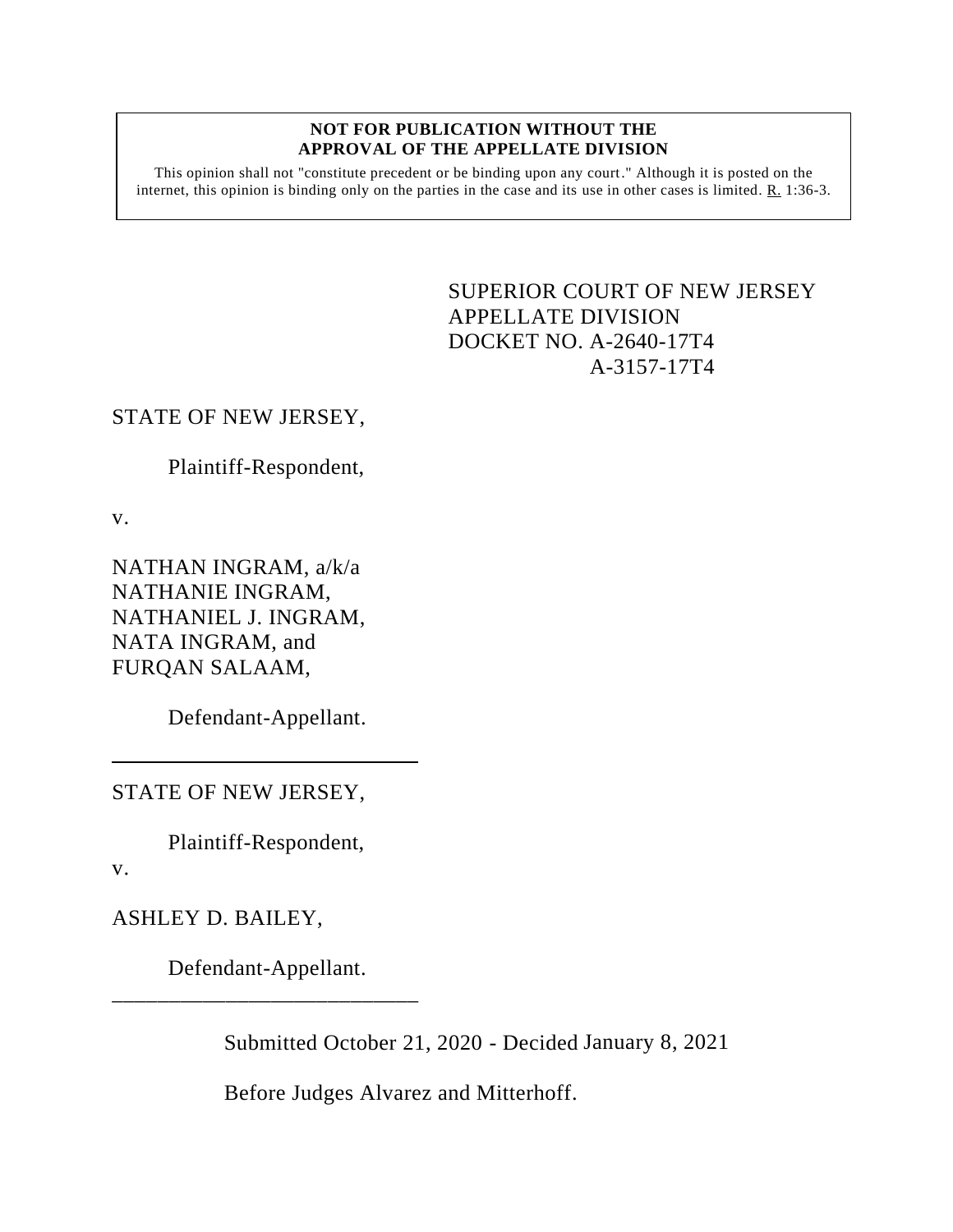On appeal from the Superior Court of New Jersey, Law Division, Camden County, Indictment No. 15-11-3407.

Joseph E. Krakora, Public Defender, attorney for appellant Nathan Ingram (Kevin G. Byrnes, Designated Counsel, on the briefs).

Joseph E. Krakora, Public Defender, attorney for appellant Ashley D. Bailey (Frank M. Gennaro, Designated Counsel, on the brief).

Jill S. Mayer, Acting Camden County Prosecutor, attorney for respondent (Nancy P. Scharff, Special Deputy Attorney General/Acting Assistant Prosecutor, of counsel and on the briefs).

PER CURIAM

Co-defendants Nathan Ingram and Ashley D. Bailey were tried together by a jury over several days in October and November 2017. They now appeal their convictions and sentences; we affirm.

Ingram was found guilty of the following offenses: first-degree leader of a narcotics trafficking network, N.J.S.A. 2C:35-3 (count one); first-degree possession of a controlled dangerous substance (CDS) with intent to distribute, N.J.S.A. 2C:35-5(a)(1) and N.J.S.A. 2C:35-5(b)(1) (count two); second-degree conspiracy, N.J.S.A.  $2C:5-2$  and N.J.S.A.  $2C:35-5(b)(1)$  (count three); firstdegree maintaining or operating a CDS production facility, N.J.S.A. 2C:35-4 (count four); eight counts of third-degree possession of a CDS (heroin), N.J.S.A.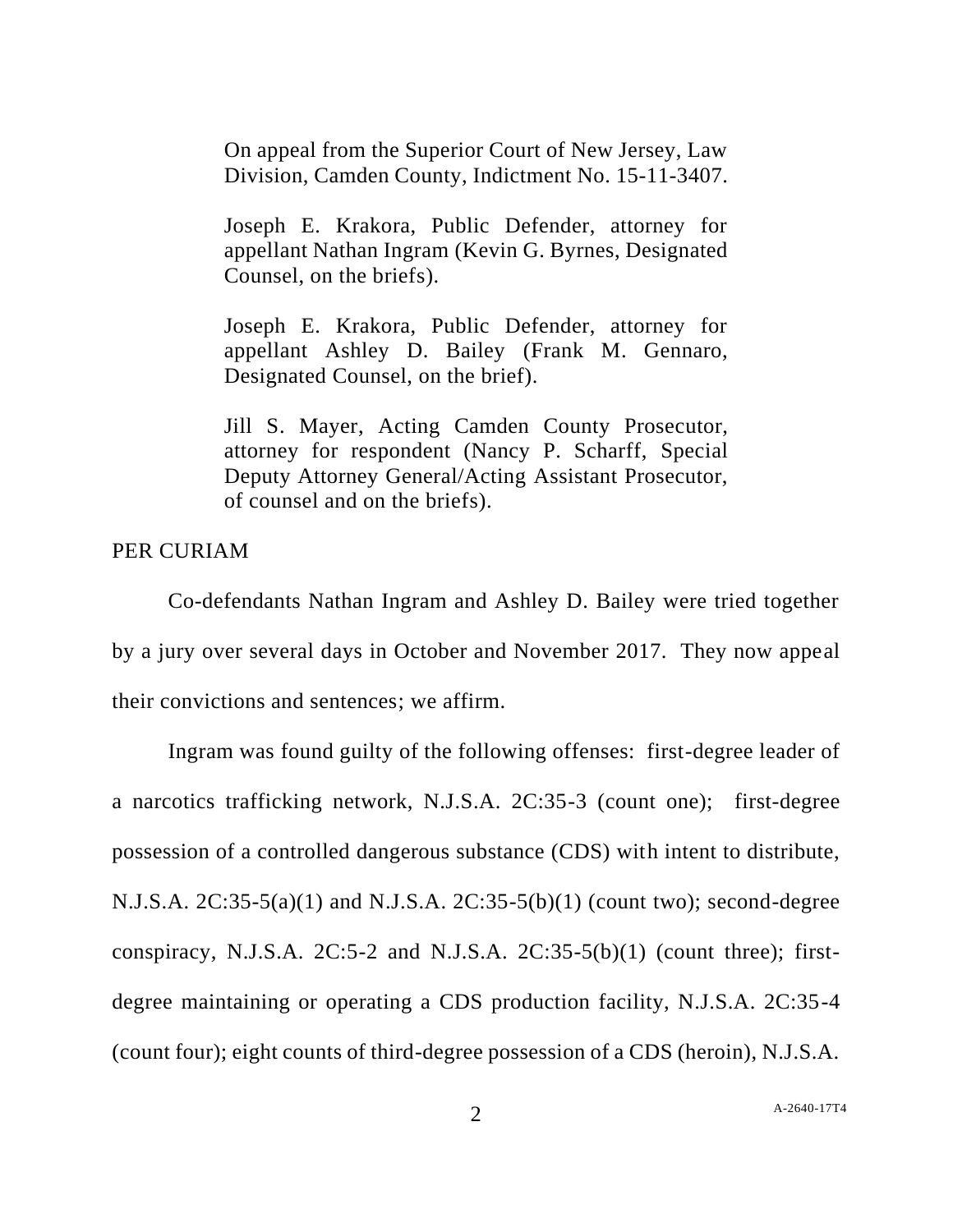$2C:35-10(a)(1)$  (counts seventeen, twenty-one, twenty-three, twenty-five, twenty-seven, thirty-one, thirty-five and thirty-seven); eight counts of thirddegree distribution of a CDS (heroin), N.J.S.A.  $2C:35-5(a)(1)$  and  $2C:35-5(b)(3)$ (counts eighteen, twenty-two, twenty-four, twenty-six, twenty-eight, thirty-two, thirty-six, and thirty-eight); third-degree possession of a CDS (cocaine), N.J.S.A. 2C:35-10(a)(1) (count thirty-nine); third-degree distribution of a CDS (cocaine), N.J.S.A.  $2C:35-5(a)(1)$  and  $2C:35-5(b)(3)$  (count forty); and seconddegree possession of a weapon during a CDS offense, N.J.S.A. 2C:39-4.1 (count 102).

Ingram's aggregate sentence is life imprisonment plus ten years, subject to thirty years of parole ineligibility. The trial court appropriately merged certain counts and sentenced Ingram on January 12, 2018, to a term of life on count one, subject to twenty-five years of parole ineligibility, and a consecutive ten-year prison term with five years of parole ineligibility on count 102. The judge imposed terms concurrent to each other and count one as follows: twenty years with ten years of parole ineligibility on count two; ten years with five years of parole ineligibility on count three; twenty years with ten years of parole ineligibility on count four; five years with two and one-half years of parole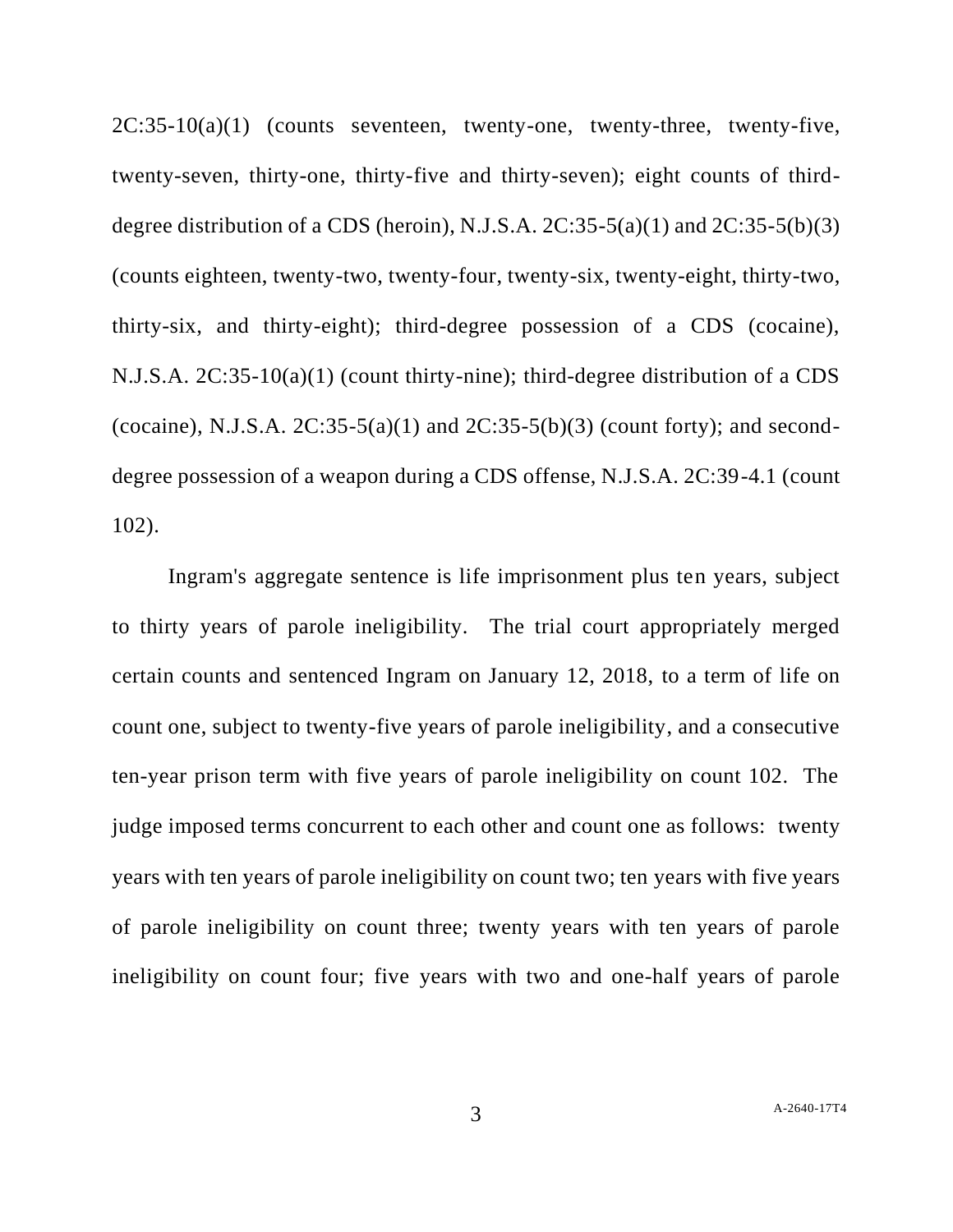ineligibility on counts eighteen, twenty-two, twenty-four, twenty-six, twentyeight, thirty-two, thirty-six, thirty-eight, and forty.

Bailey was indicted in three counts. The jury acquitted her of seconddegree conspiracy to distribute CDS, N.J.S.A. 2C:5-2 (count three), but convicted her of two counts of second-degree official misconduct, N.J.S.A. 2C:30-2(a) (count seventy-two and seventy-three). After the judge denied her motion for a new trial, she was sentenced on January 12, 2018, to eight years of imprisonment subject to five years of parole ineligibility on count seventy-two, and a concurrent seven-year term, subject to five years of parole ineligibility, on count seventy-three. Her aggregate sentence was eight years, subject to five years of parole ineligibility.

I.

We detail the circumstances that led to the indictment. Between April and October 2014, state and local police conducted "Operation South District," an investigation into a Camden drug ring. The targets included Ingram, his brother Edwin Ingram (Edwin), Edwin's half-brother Fidel Webb, Donyell Calm, Lawrence Brown, and Kareem Anderson.

The investigation began with multiple drug purchases, and the issuance of communication data warrants (CDWs), and wiretap orders for the phones of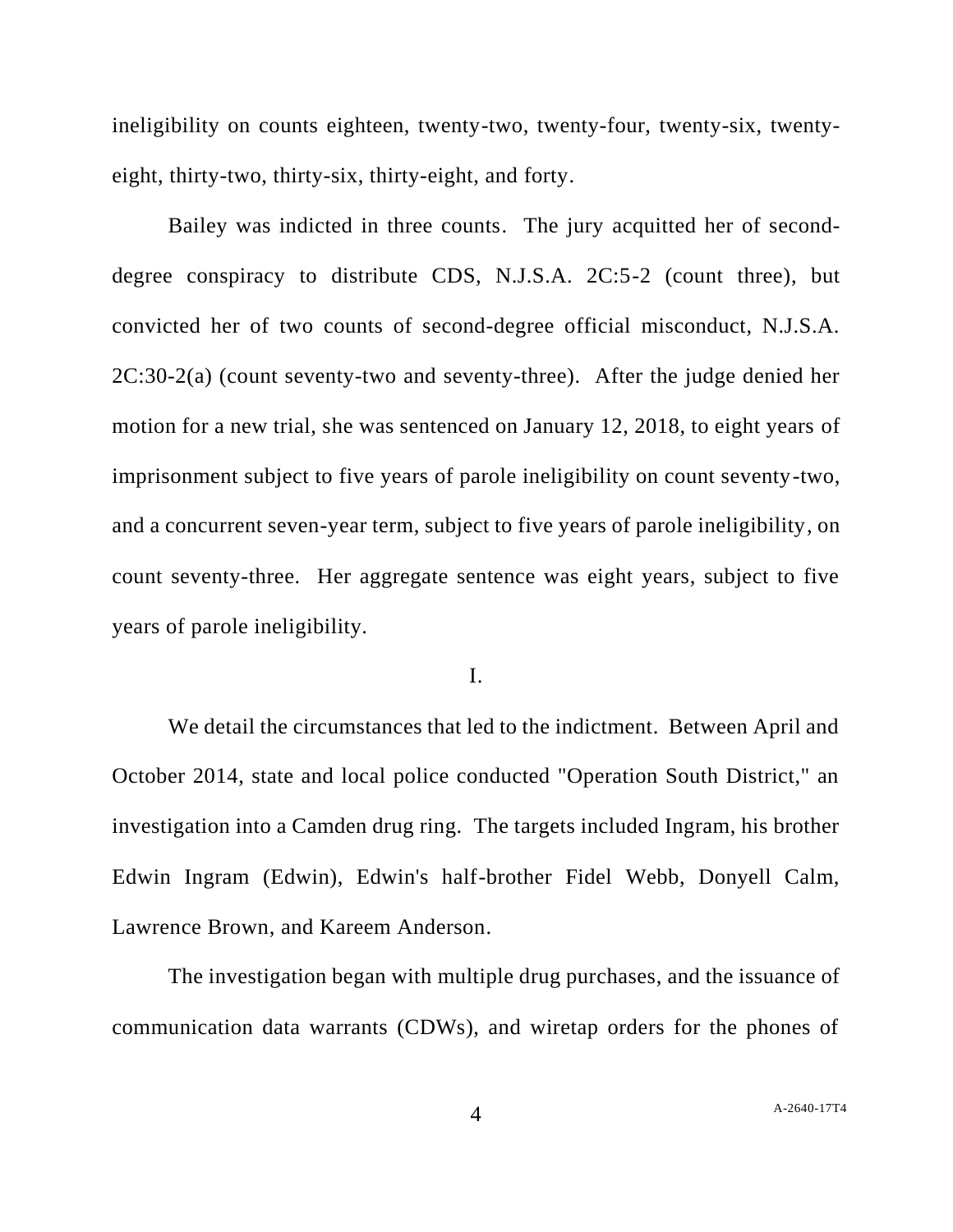Ingram, Calm, and Brown in June 2014. Wiretaps were also established for Webb and Anderson's phones.

Police listened to thousands of conversations and surveilled numerous citizen buys, at times arresting the purchasers. Ingram alone participated in 2838 calls/texts deemed pertinent to the investigation between June 2 and October 19, 2014. Others discovered to be involved in the distribution scheme included: Montell Lee, Tatiana Timmons, Kyiesha Grant, Andrew Colavecchio, Jason Gazzara, Jermaine Calm, Kevin Williams, and Carlos Gutierrez.

Police concluded that Ingram's residence was a "stash house" after synchronized raids on his home and the residences of Grant, Gazzara, Calm, and Colavecchio on October 28, 2014. At Ingram's residence, the authorities found two safes containing heroin and crack cocaine, additional bags of crack cocaine and heroin; drug packaging materials (i.e. wax paper folds, small baggies, a digital scale and an ink stamp); more than seven cell phones; a bag containing pots, blenders and sifters; \$782 in cash; two rifles and magazines; a loaded .38 caliber revolver and a Ruger .22 caliber pistol and magazine; and two handgun clips and additional bullets.

While the search was underway, Ingram told police the items being seized were "all [his]," and that everyone in his home and his family "had nothing to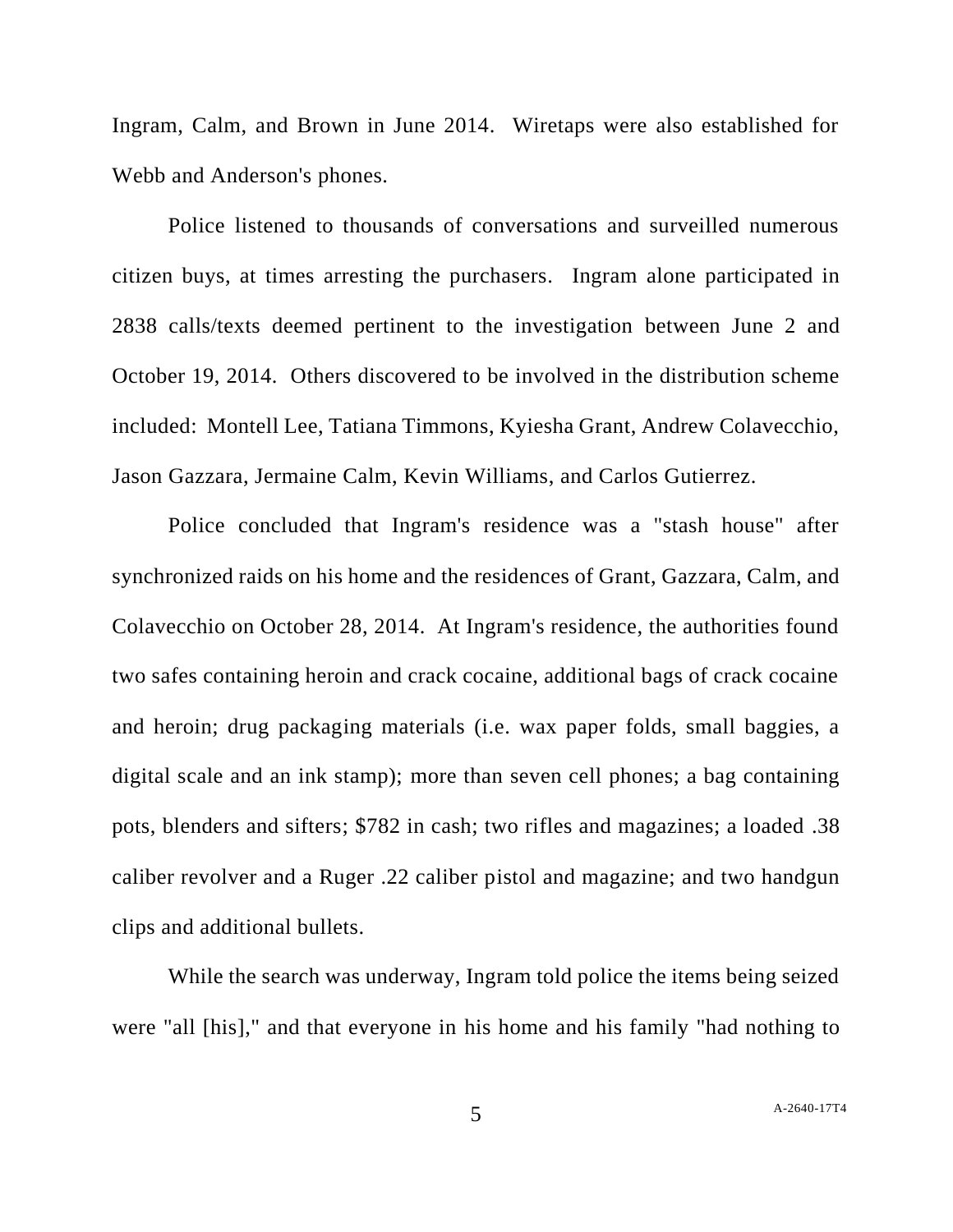do with it." Ingram later gave a formal statement acknowledging to police that: (1) there had been 500 grams of heroin in his basement; (2) he purchased his drugs from "J.B." in Philadelphia, 200 to 1000 grams at a time; (3) he occasionally purchased uncut powder cocaine from J.B.; (4) all of his money was invested in the drugs; (5) he last purchased drugs from J.B. two months prior; (6) he had accumulated the drugs found in his home "over time"; (7) he purchased the seized weapons from "crack heads" who used to work for him; and (8) Brown was staying at his home. [PIa561-PIa601]. When police told him that they knew Brown was working for him, defendant asked "what the fuck don't [y'all] know."

The search of Grant's home resulted in the seizure of ammunition, three cell phones, a scale, and multiple boxes of drug packaging materials. When police searched the apartment next door to Grant's, they located a large bag containing 978 wax folds of heroin together with a trash bag containing drug paraphernalia. At Gazzara's residence, police found heroin, marijuana, scales, cell phones, ledgers, and packaging materials. From Calm's home, police seized multiple bags of crack cocaine and heroin, wax folds, cell phones, glass vials, and baggies. Marijuana, \$10,000, prescription pills, packaging materials, drug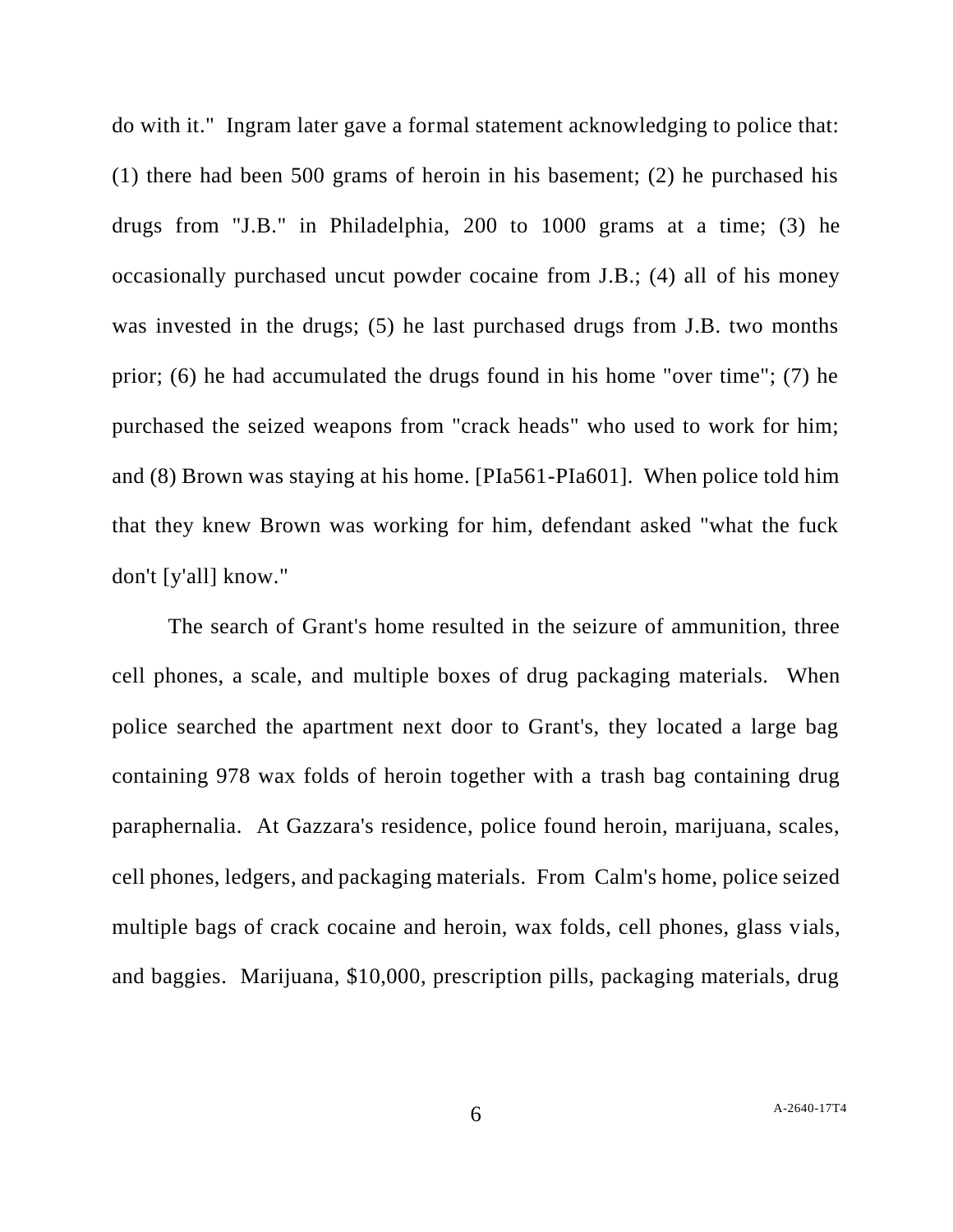paraphernalia, a ledger, a heat sealer, and a box containing three digital scales were located in Colavecchio's residence. Edwin's home was not searched.

Bailey, a Camden County police officer, was Edwin's wife. On August 13, 2014, police initiated a wiretap on her phone and Edwin's phone. One hundred and thirty-five telephone calls were logged between Bailey and members of the drug organization from June through August 2014, although only six occurred after August 13, 2014. Before the wiretaps commenced, 939 calls were recorded between Edwin and members of the drug organization, but only six after. Edwin was not recorded talking to anyone about drugs.

Bailey accessed investigative reports using the Law Enforcement Advanced Application (LEAA), a computerized database of police reports, during this time. Like every police officer, Bailey used an individual password to log onto the system.

The LEAA log revealed that on June 10, 2014, Bailey accessed a March 31, 2014 report concerning Webb, and a March 26, 2014 arrest report concerning Calm. That same day, she also accessed six reports concerning Edwin, and related events occurring on December 6, 2012, August 6, 2013, November 11, 2013, and March 13, 23, and 26, 2014. On June 19, 2014, Bailey accessed reports concerning Calm dated April 7 and 29, 2014, and May 27, 2014. [8T17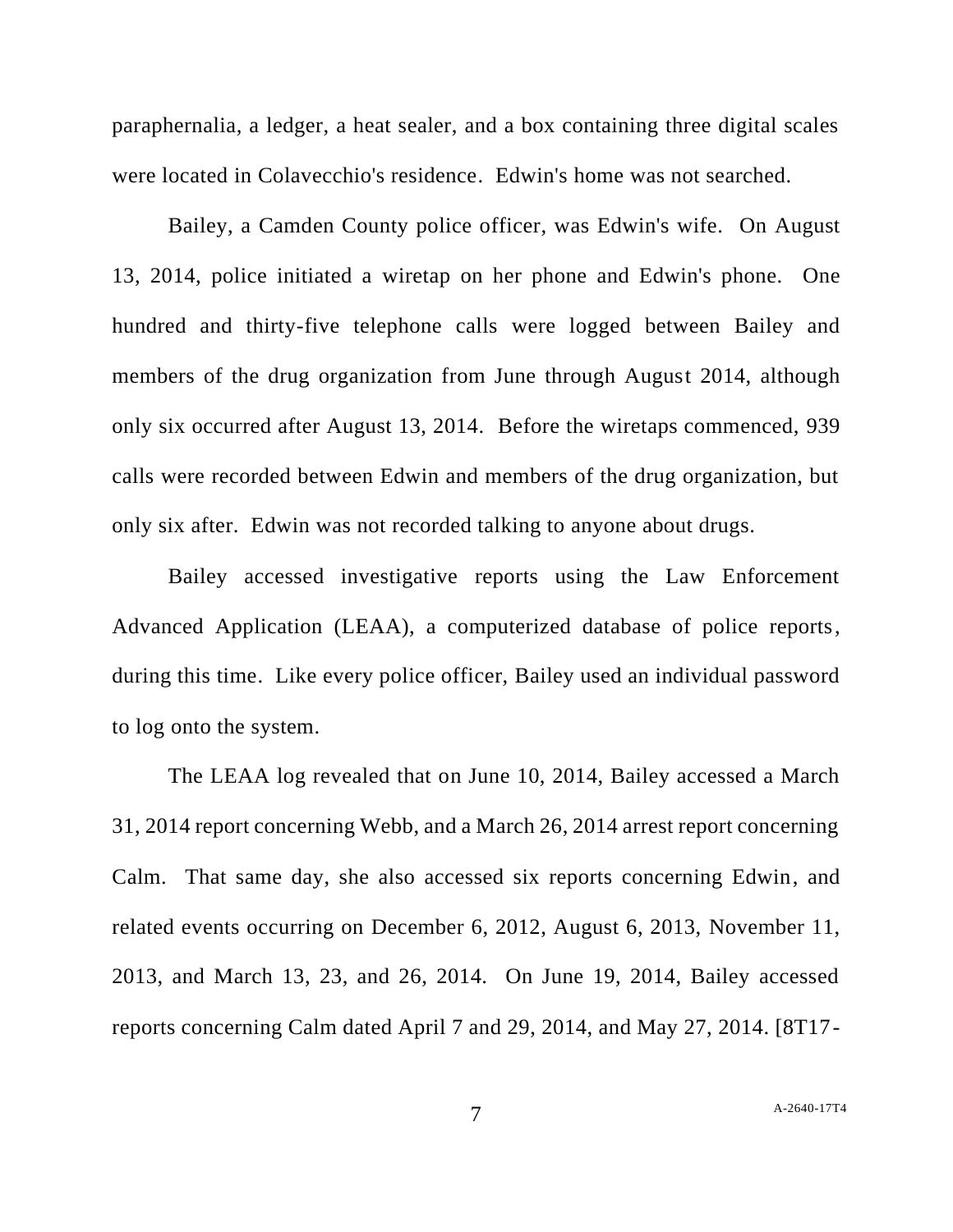8T19]. She did not print the reports. Bailey was not officially involved in any aspect of the investigation.

Early in the morning on September 16, 2014, police videotaped a meeting at Ingram's residence attended by Edwin and Webb. Later that morning, police intercepted a phone call between Calm and Anderson during which they stated that Edwin was "scared as hell" because "IA" was "near his crib." That same day, between 4:06 p.m. and 10:03 p.m., Bailey and Edwin exchanged the following text messages:

> [Female]: Don't get yourself all worked up. It's nothing you can change about it, if it's done. We had our chance, even me, to throw in the towel and . . . get free of it all. And I chose you, so I chose my fate. Shit happens. I guess it was just in God's plan. I'm stressed, but it's nothing I can change.

> [Male]: It ain't nothing. Don't worry about it. As long as you're not a crooked cop, we'll be good.

> [Female]: That's not true. There's more to it than that. I tried so many times to explain how much more that included, but I chose to be here, so I am just as responsible. I promised myself that I wouldn't make it here, but what can I do about it?

> [Male]: It ain't even nothing. People just talking. You off?

> [Female]: They talking and they thinking up a plan, babe. But no worries. I'm relieved they foo [sic] what I couldn't. A good plan.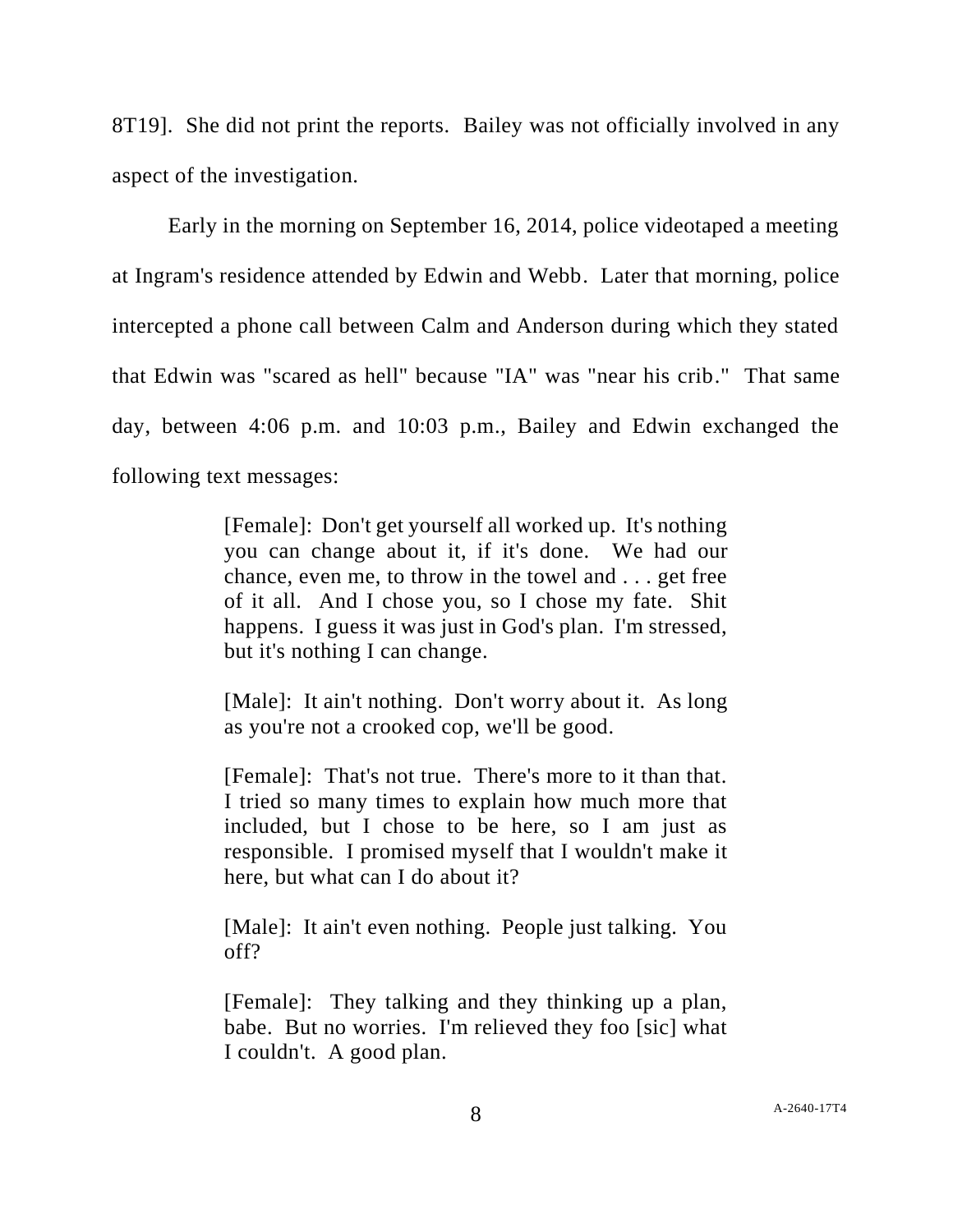[Male]: How long you going to be out?

[Female]: You're not going to believe what I was . . . told tonight.

[Male]: What?

[Female]: It's true.

[Male]: How did that happen?

[Female]: One of the guys working with L3 Narc. Fuck, fuck, fuck. How did I fucking get here? WTF. I am so fucking disappointed with myself. I am so fucking stressed now.

[Male]: What? They know nothing.

[Female]: I don't know what he knows. It's time for me to brace myself. I accept what's for me. I accepted that when I chose you. We chose each other and I'm ready for that battle. I don't care. I chose to love and that's all that matters. You love me and I love you, so let them bring me what I knew would come some day.

[Male]: We gonna be good. Let them watch.

[Female]: I know. If not, we still got each other and that's good enough for me. It's time for you to choose, though. Choose to let us burn or choose to help us beat this. I can't make that decision for us. Look where it got us now. I could use a hug and a foot rub. You up for it?

[Male]: I got us. Watch.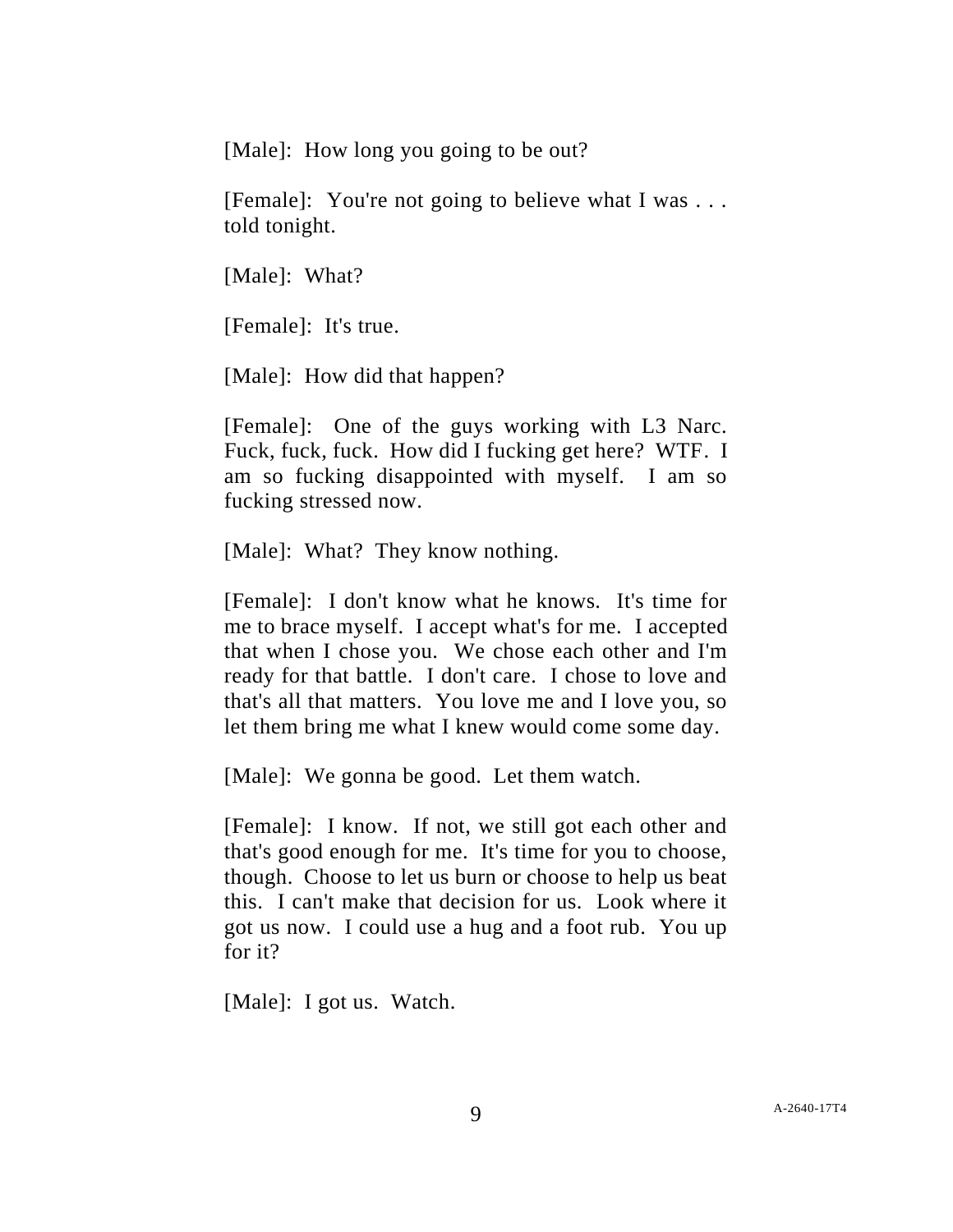At 5:00 a.m. on October 23, 2014, Sergeant Robert Borger of the CCPD gave a contrived intelligence briefing at a roll call attended by Bailey and one other officer. Borger advised the two officers that: (1) on April 12, 2014, a Quasham Land was shot for the second time that week in a particular area; (2) on April 24, 2014, Calm contacted police and stated that he was driving on Ferry Avenue with two passengers, including A.B., when he spotted Land, whom he believed had stolen \$3000 from him, driving in a red SUV; (3) Calm started to follow Land, but then Land pulled over, got out and fired a handgun at Calm; (4) A.B. fired back in self-defense with a nine millimeter handgun; and (5) Land was charged as a result of Calm's statement. Borger told Bailey and her fellow officer that it had just been confirmed that the nine millimeter casing from the April shooting matched casings related to a criminal mischief incident that occurred in front of Calm's house the prior month.

The field activity report for Bailey's patrol car indicated that, after she left the briefing, Bailey stopped at her home for two minutes at 5:50 a.m., returning at 7:25 a.m. for forty-one minutes. At 10:06 a.m., Webb called Calm and asked him if they could meet at the Ferry Avenue train station. Police surveilled and took pictures of the pair's subsequent meeting at 10:25 a.m. and a second meeting around 12:00 p.m.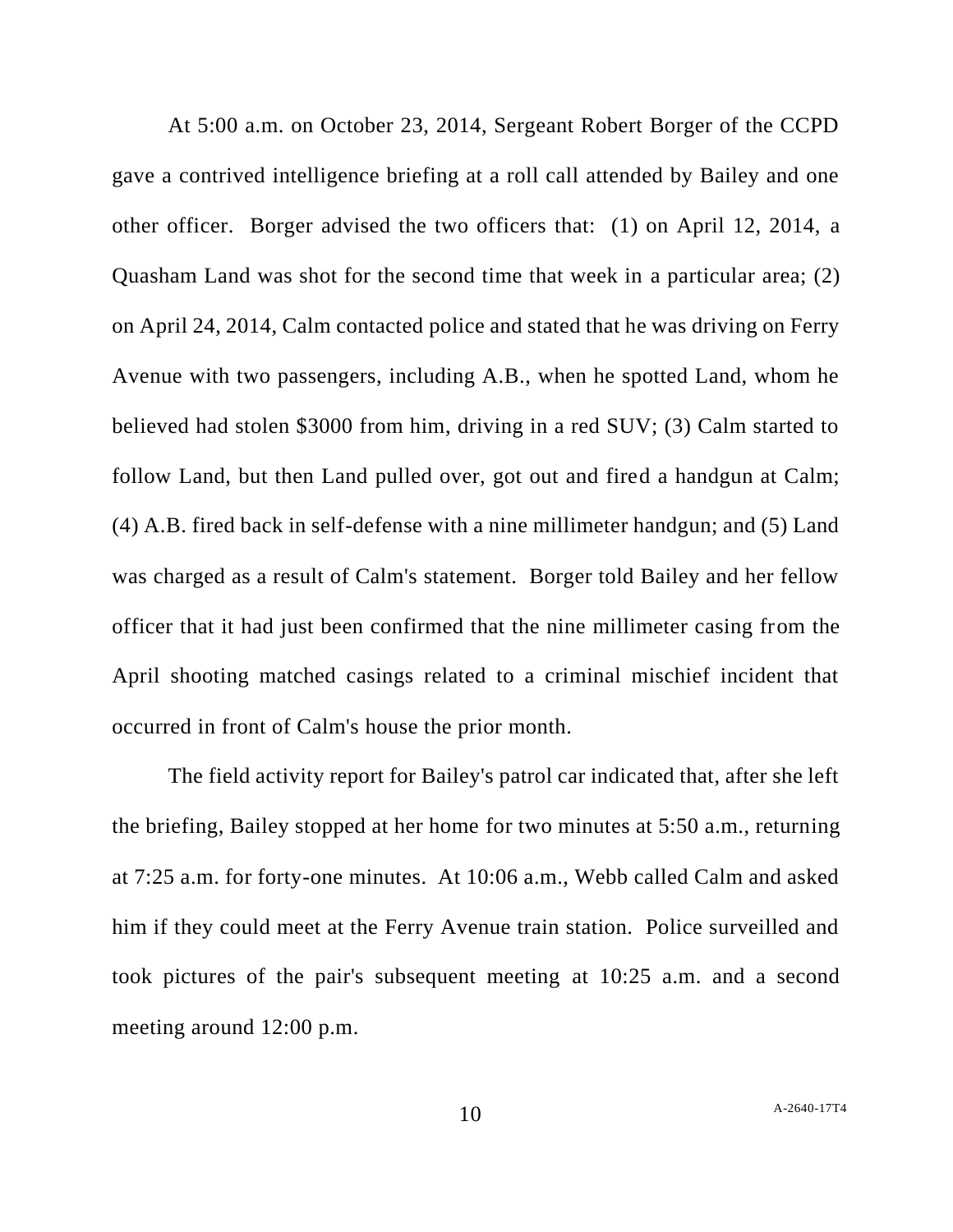Shortly after meeting with Webb, Calm called a woman who resided out of state, asking about a house for sale across the street from her residence. He told her, "I need to . . . . I got to bail. Like [ASAP], [ASAP]." Calm also called Anderson and told him: "I'm hot like, word up. Somebody just told me I'm hot, ... I'm being watched .... They been watching me since that shit with (indiscernible)  $\dots$  [W] hat added more fuel to the fire you heard  $\dots$ . [t] hat day when you came over here  $\dots$  [t] hem jawns are linked to the other shit  $\dots$ . It's with the same jawns."

Detective Sergeant Keith Moyer, of the New Jersey State Police Intelligence and Criminal Enterprise Section, later explained at trial that the term "jawns" referred to shell casings. Later that same day, Calm spoke again by phone with Anderson, telling him that he already got a different number, that he was "hot," and that the jawns were "filthy dirty."

Police arrested Bailey on October 28, 2014, the day of the drug raids. Moyer was present when Bailey made two statements. She related that she and Edwin had been romantically involved since high school, and had an on-and-off relationship. They lived in a house she owned, along with their children. Edwin did not have a full-time job or help with any household expenses. She wanted him to find work. Bailey claimed that Edwin beat her, and that she had wanted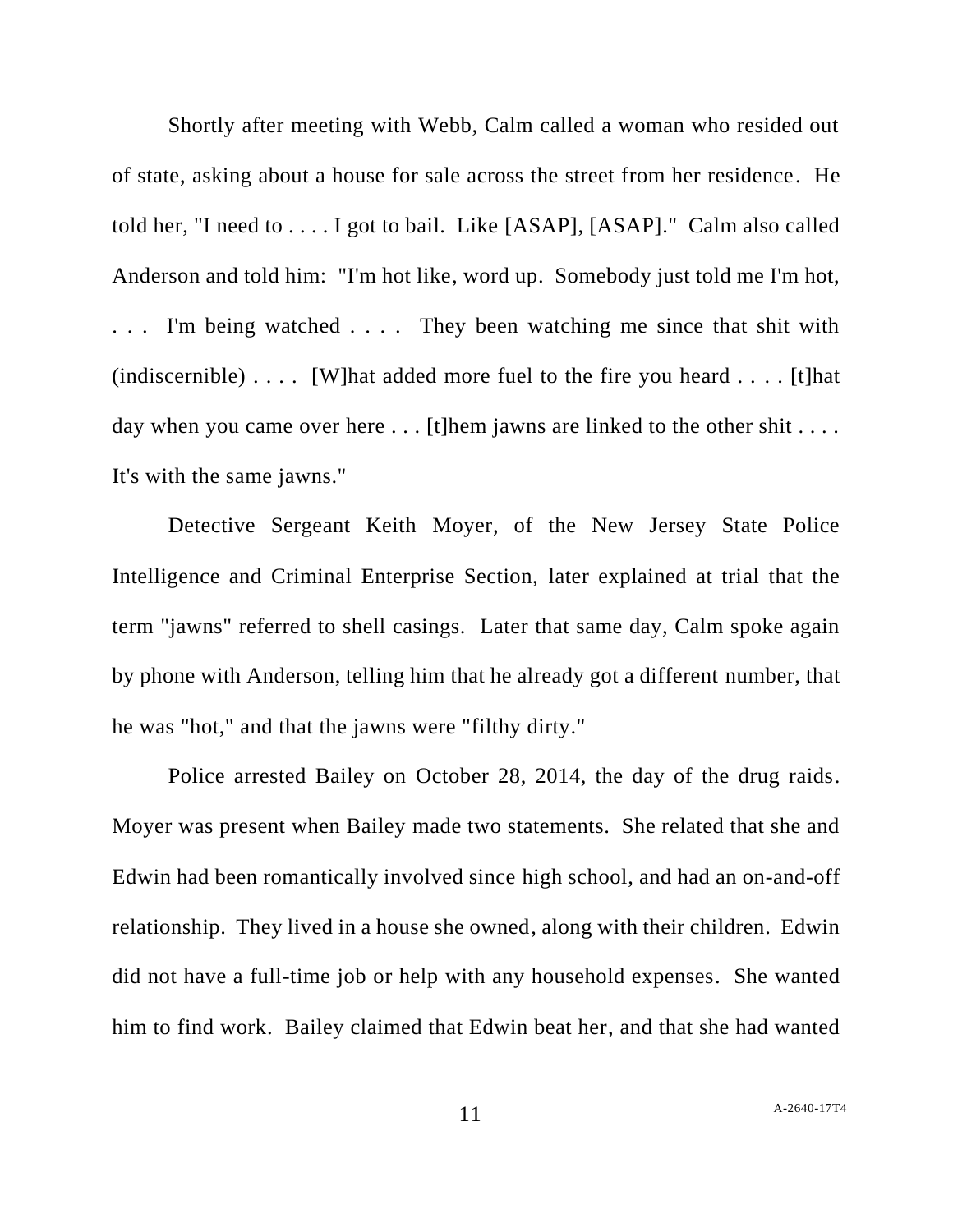to tell her supervisor Sergeant John Maddox about the domestic violence, and to finally be free from Edwin.

Bailey admitted that she had accessed the LEAA system and reviewed the reports at issue and knew her activities were discoverable. She claimed she was trying to keep track of Edwin's involvement with Calm, Webb, and Anderson, whom she described as "freaking hoodlums" who sold drugs and engaged in other criminal behavior. She said that Edwin also sold drugs and had been lying to her about his activities. Bailey denied accessing the reports in an effort to gain any benefit for herself or to help the drug organization.

Bailey admitted making telephone calls to some of the codefendants, but insisted she was only trying to reach Edwin, who avoided her calls and, for a period of time, disconnected his phone. She acknowledged making 149 calls to Calm, Brown, and Webb in June and July 2014, and claimed that she did not make any calls to Brown or Webb between July 20 and September 5 because Edwin had told her he was no longer friends with them. She denied that the calls ceased because she learned about the wiretaps.

Bailey acknowledged that when she stopped home after the October 23 briefing, she discussed it, and the investigation into Calm, with Edwin in an attempt to learn more about Edwin's activities. She was angry and may have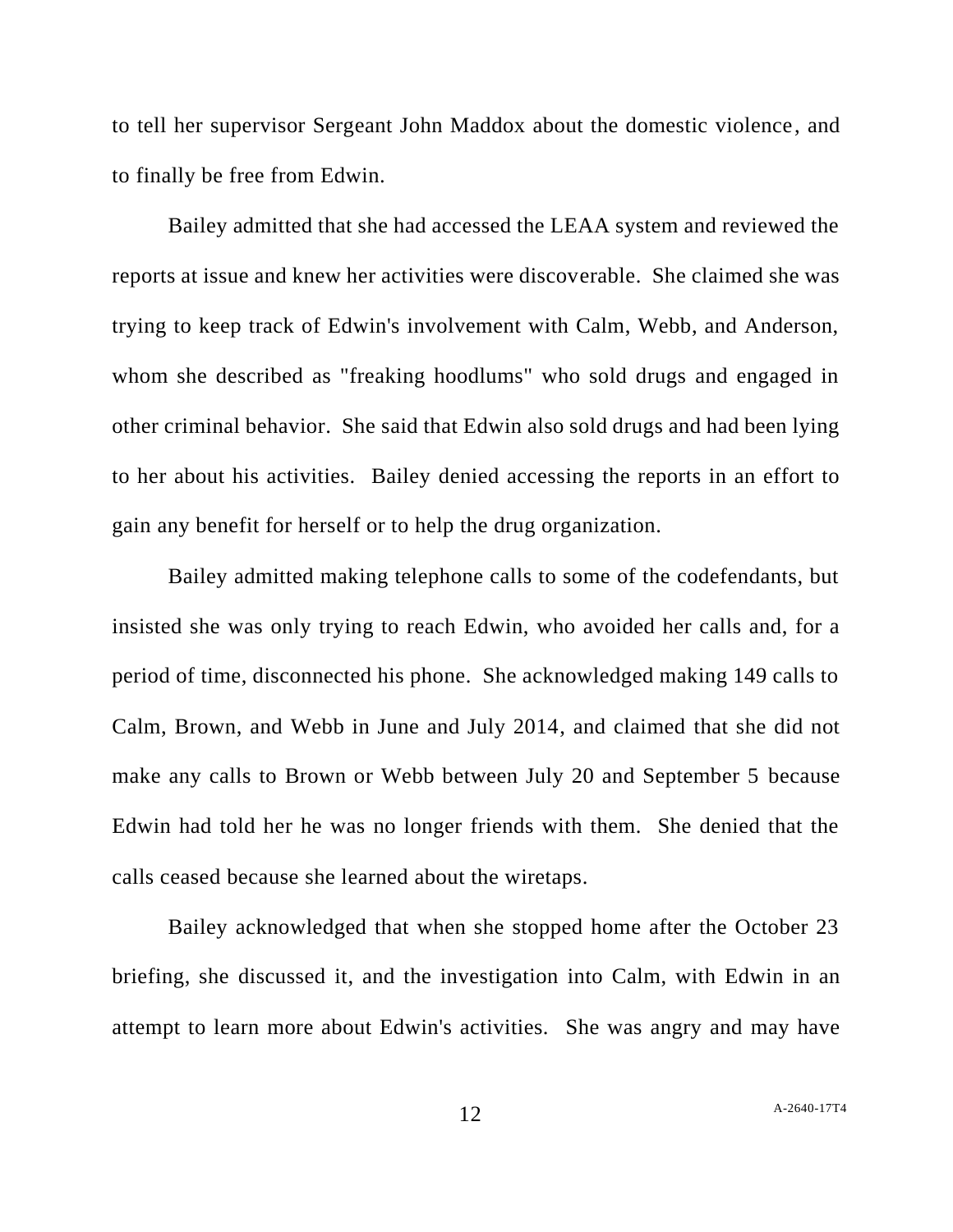mentioned the matching shells. Her intention was not to give anyone a "head[s] up[,]" but knew that Edwin then spoke to Webb, who told Calm the police were "looking at [him]."

Bailey admitted that she had seen Edwin pull drugs bags and paraphernalia out of his pockets but was afraid to report it to police. She also maintained that she did not know exactly what Edwin was "up to" or specific information to report. Edwin had warned her that she was being investigated by internal affairs.

II.

The following facts were developed at trial. Detective Christy DiVito of the CCPD testified that she made undercover drug buys from Ingram and Calm, purchasing heroin, and occasionally crack cocaine, on eight occasions directly from Ingram. Once, Ingram sent Calm in his stead to complete the transaction. She made seven drug buys directly from Calm. On two occasions, Calm arrived in a car driven by Edwin, and once, Calm was accompanied by Brown.

During Moyer's testimony, the prosecutor played both Ingram's statement to police and a significant number of the intercepted calls. Some texts were read as well. Transcriptions of the intercepted calls totaling more than 500 pages were provided to the jury as listening aids. Moyer testified as an expert in drug distribution and electronic surveillance, and interpreted the jargon used during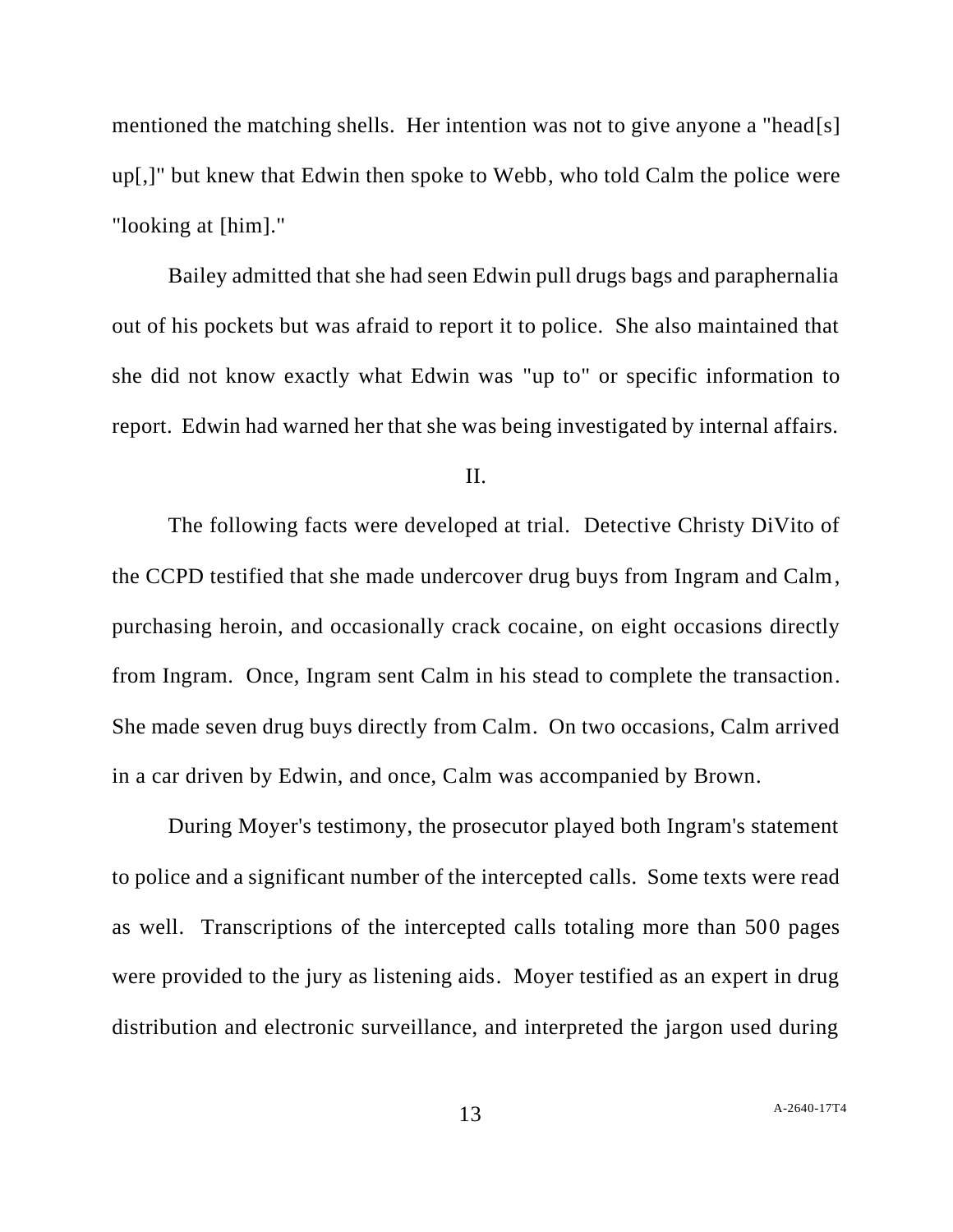the calls, identified the speakers and otherwise assisted the jury in understanding the import of the calls.

Some of the calls played for the jury revealed defendant Ingram: (1) wanting to talk with Calm; (2) confirming with a customer the particular drugs he had for sale; (3) directing buyers to come to his home to pick up drugs; (4) stating that he would consult with Edwin after a complaint about drug quality; (5) stating that he had a "young boy that hustles for [him]" with the "old work" but that he now had "new work" to give to a complaining customer; (6) advising a supplier that customers were complaining and that he needed to provide his dealers with good stuff; (7) telling that supplier that he also had something better coming his way and that he would call as soon as he got it and get him some; (8) giving instructions to Brown; (9) reassuring someone that he would get him what he wanted in order to keep his business; (10) denying responsibility for alleged poor drug quality because while he personally "gr[ound] the shit," he left if for someone else to finish preparing; (11) asking two subordinates whether customers were satisfied with the product and then agreeing to provide more because it was selling well; (12) agreeing to pay a subordinate on a weekly basis and discussing his cut; and (13) looking for dealers to work out of a new location.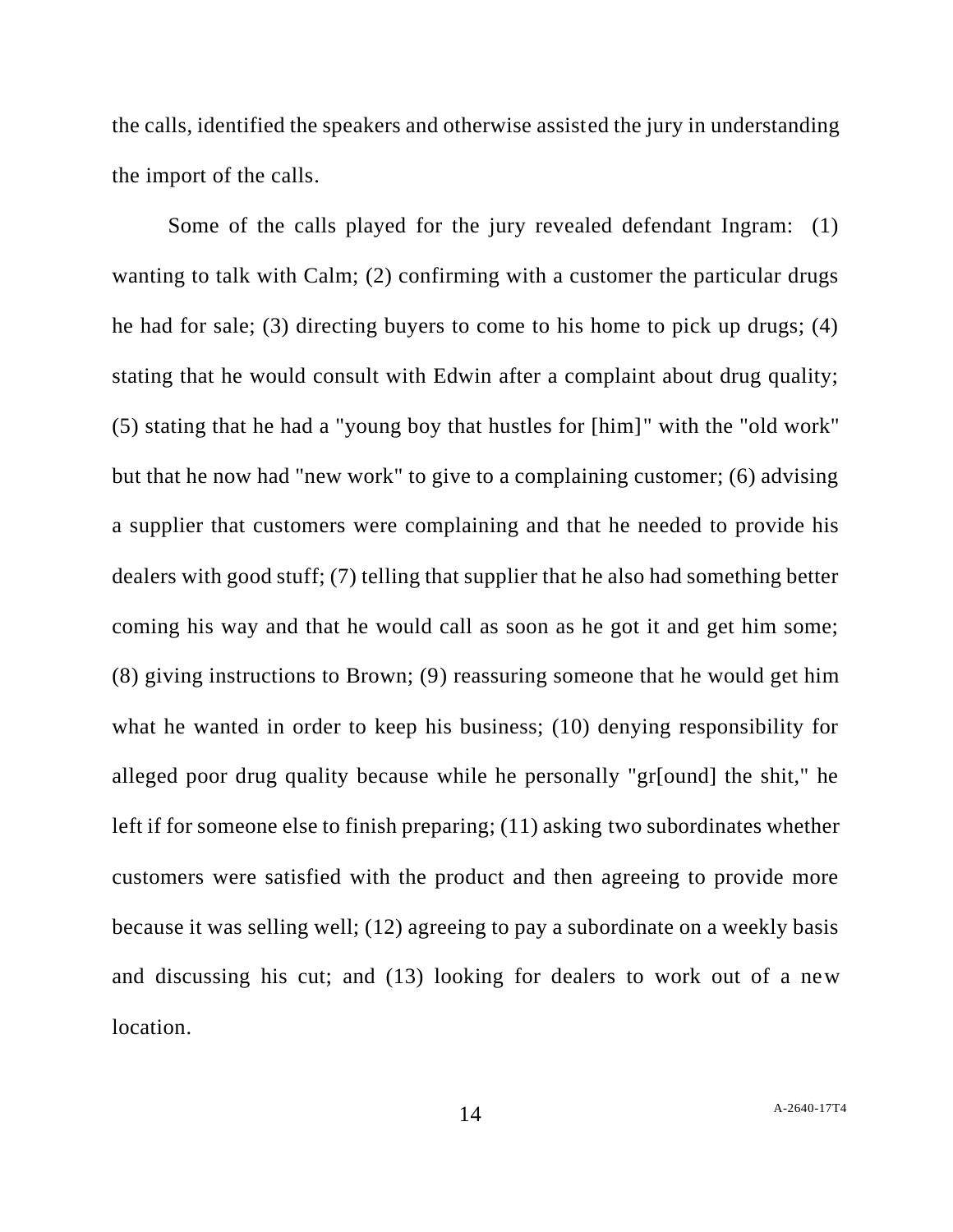Moyer also explained that a high-level drug distribution organization dealt with large quantities of drugs and operated in a hierarchy with a number of coconspirators moving merchandise between supplier and the street level sellers. In Camden, a single purchase of 100 grams of heroin suggested that the purchaser was involved in a high-level drug distribution organization. Based upon his review of the information obtained by police during the course of the investigation, Moyer opined that Edwin was the organization's leader and supplied the drugs sold by everyone involved. Webb was Edwin's assistant or "consigliere."

According to Moyer, the organization eventually split into two factions, one led by Calm and Anderson, and the other led by Ingram, with Brown working for both factions. Moyer described Brown as a "set manager" who supervised Lee and Timmons. Other lower level members of the organization included Gazarra and Colavecchio. Gutierrez maintained the stash house.

Moyer said the investigation was impeded because they had difficulty getting Edwin's phone number and he ceased making calls after the wiretap on his phone "went live." Moyer thought that Bailey learned of the wiretaps and warned Edwin. He was not surprised that they failed to record Edwin talking about drugs since it was common for the head of a drug organization not to be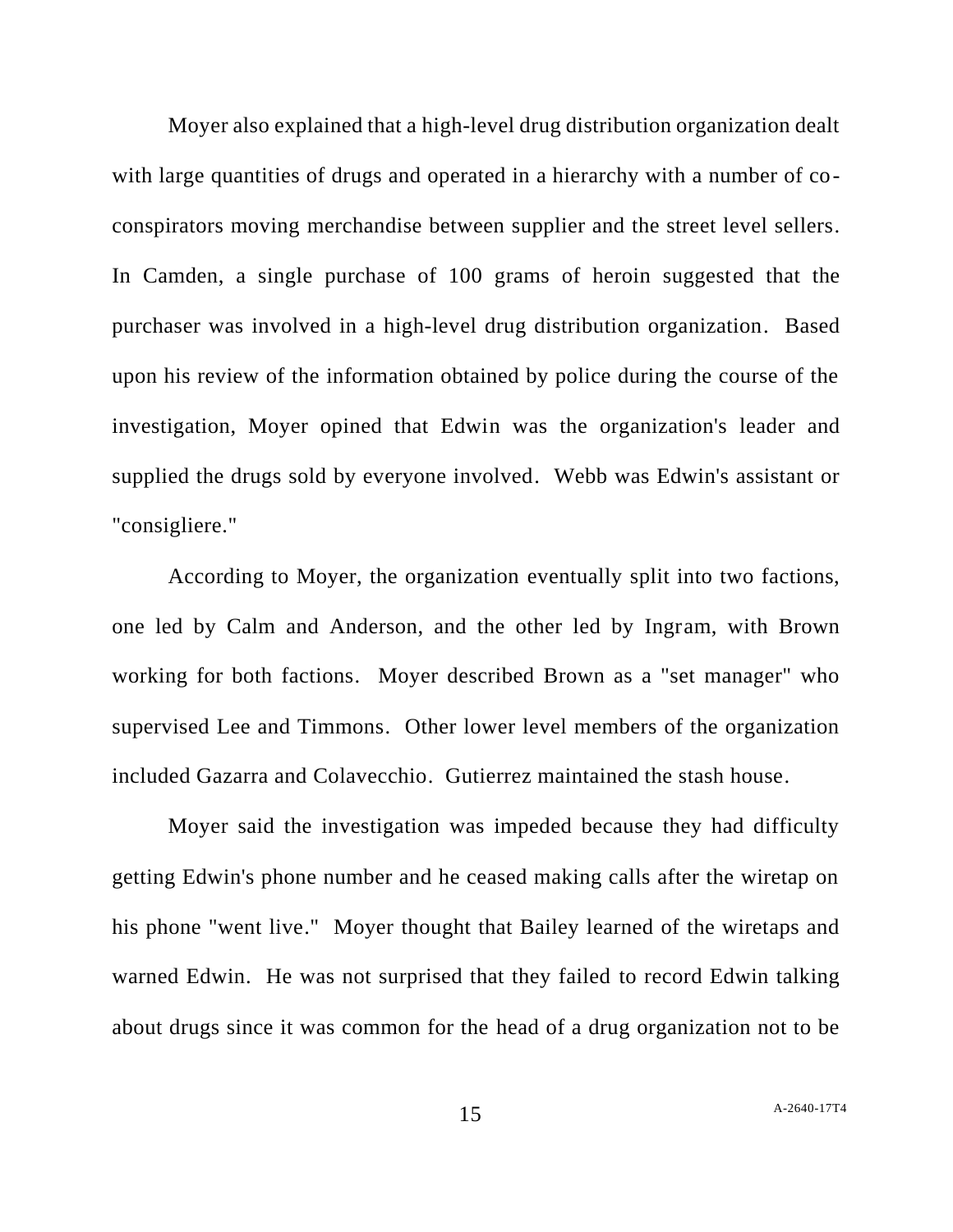involved in discussions of that sort. Moyer acknowledged that, per the intercepted calls and texts, it appeared that Calm and Anderson believed that Bailey objected to Edwin's involvement with them. He did not know of any specific information she provided to the organization to facilitate drug activity.

Lieutenant Joseph Hoffman testified that officers are not allowed to disclose confidential information to civilians or otherwise interfere with the administration of justice, and that they were also required to report criminal activity. The prosecutor played Bailey's statement during Hoffman's testimony. Hoffman confirmed that Edwin's last conviction was in 2007.

Ingram did not testify. He did not present any witnesses on his behalf.

Bailey testified that she was thirty-one years old, had completed two years of college, and worked for four years as a corrections officer in Delaware before deciding to attend the New Jersey police academy. She had no criminal record. She married Edwin in 2011, fully aware that he had been incarcerated. Bailey attributed the intermittent nature of her relationship with Edwin to ongoing domestic violence, including an incident where he shot her in the leg, and other problems. She confirmed that, on July 15, 2016, Edwin died of an apparent heart attack at age thirty-two.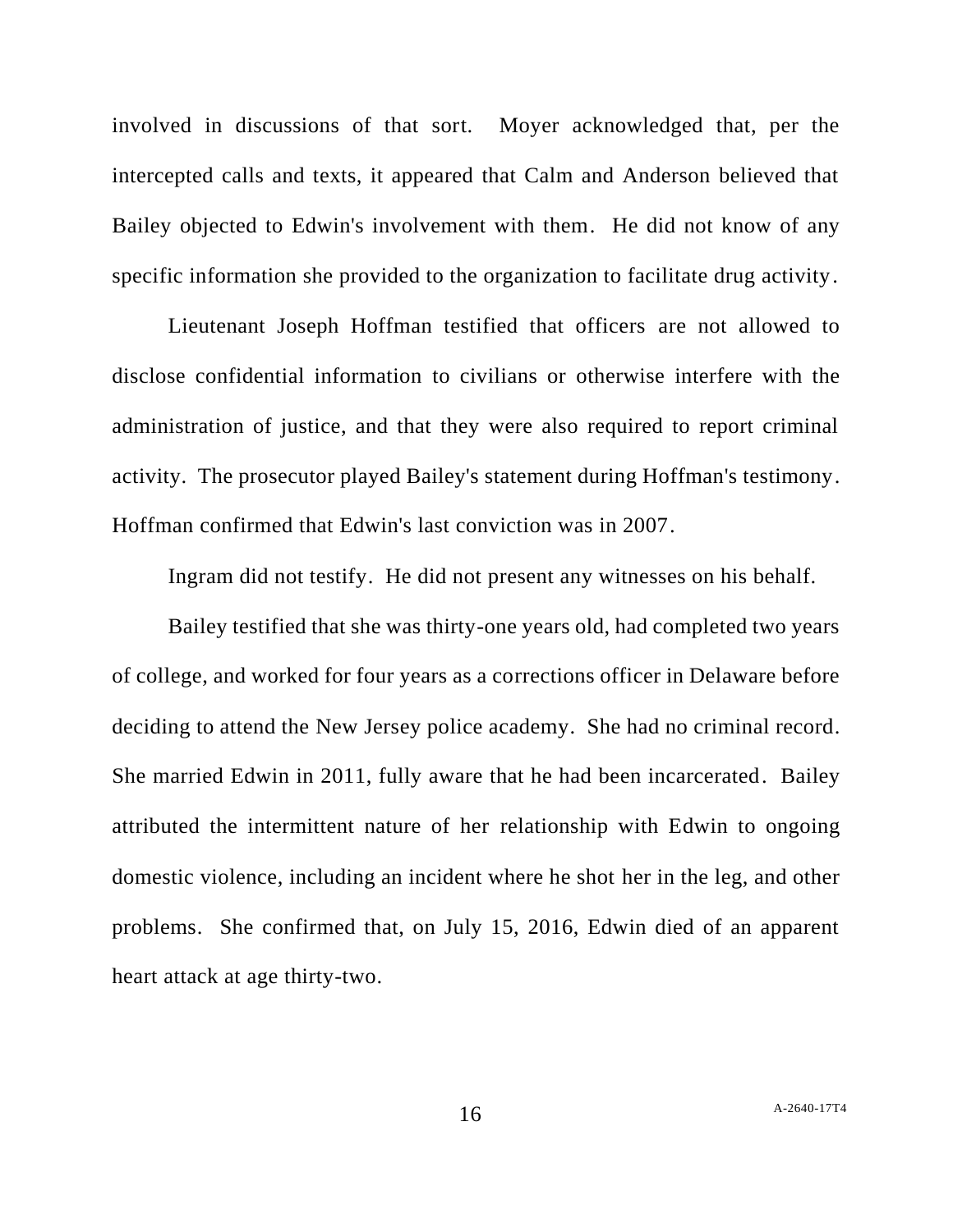Bailey claimed that she disclosed Edwin's criminal history at the time she applied to work in various police departments, including the Camden County police department. It made it difficult for her to find a job in law enforcement. Maddox was her supervisor.

Bailey insisted that, contrary to her statement, she actually told Maddox, whom she said knew of Edwin's criminal background, that she needed a restraining order against Edwin because she could not "take the . . . beatings anymore." However, Maddox's only response was to say "[you have] a gun, use it." Bailey also maintained that, at a party, Hoffman told her to leave Edwin because Edwin was going to "take [her] down with him." She stated that she stayed with Edwin because she loved him and they had children, including a third child born after police made their arrests in this case.

According to Bailey, Edwin also lied to her, cheated on her, and hung around with the wrong people including Calm, Anderson, Ingram, and Webb. She felt it was her job to stop her husband from participating in their drug activities. She did not get along with Calm, Anderson, or Ingram, all of whom resented her attempts to keep Edwin away from them, but she did have a decent relationship with Webb. Because Edwin avoided her and she did not always have a number where she could reach him, she would call Calm in an effort to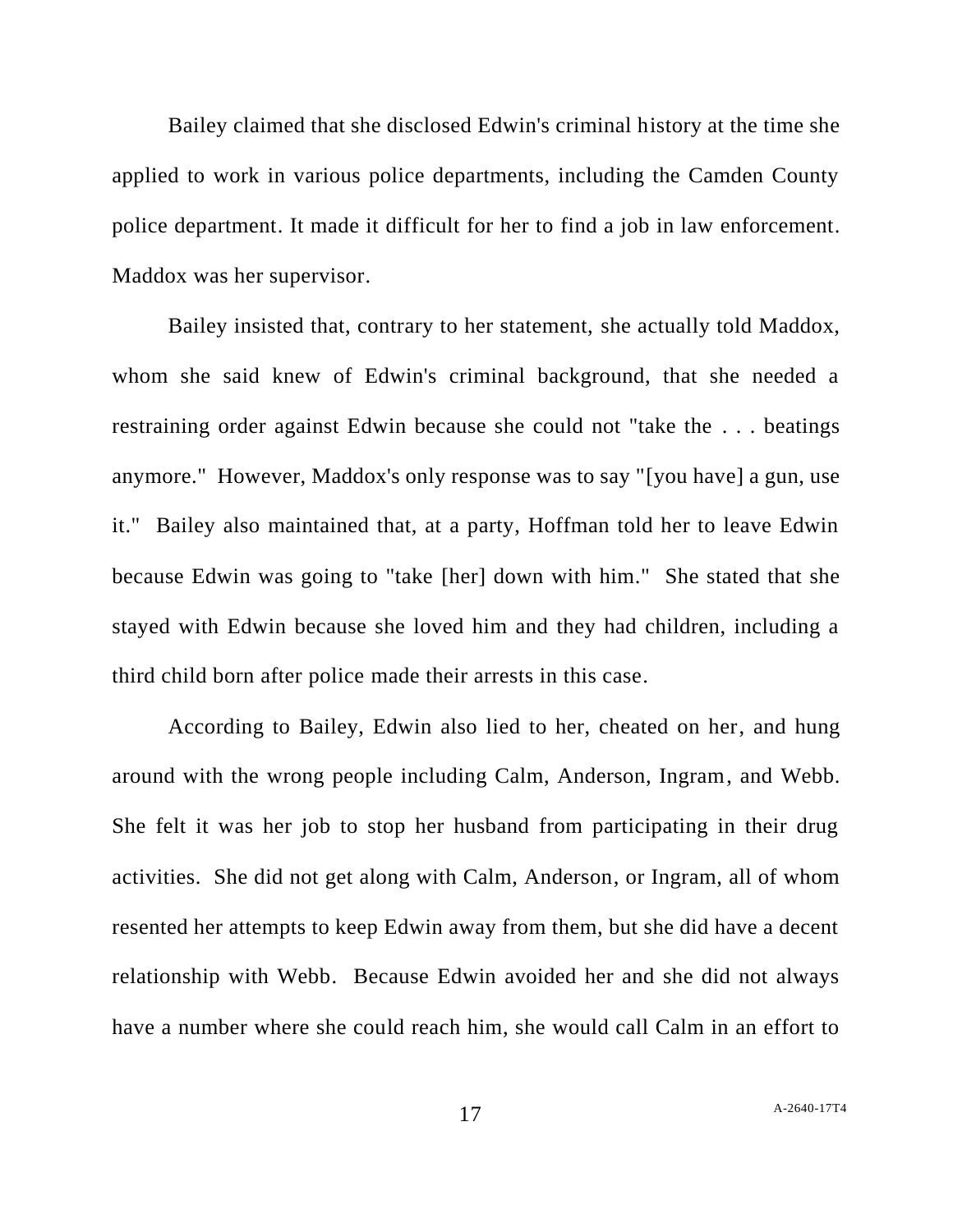reach Webb, who would usually tell her where she could locate Edwin. She insisted that she called Calm 129 times in June and July 2014 because she was looking for Edwin, not because she wanted to speak to Calm.

Bailey testified that she looked up Edwin and Calm in the LEAA to see if Edwin was telling the truth when he said he was not hanging around with Calm. She knew her activities could be tracked. Bailey saw that Edwin and Calm had been stopped together, and discussed what she learned only with Edwin because she wanted him to know she knew he was lying to her about Calm. Nothing she read in any of the reports she accessed referenced an intelligence report or a police event that was going to occur in the future. She had no access to intelligence information and never tried to enter the department's separate intelligence database. Notably, she admitted that Calm did ask her on one occasion to check into an open investigation, but insisted that she refused to do this for him, although she looked into things for personal reasons.

Bailey claimed she stopped home after the October 23 briefing, knowing she could be tracked, because she needed her flashlight and cuff keys, and to get her children ready for school. She acknowledged that she asked Edwin if he knew anything about what she had learned at the briefing, and that their conversation grew heated. Bailey denied that she intended to share confidential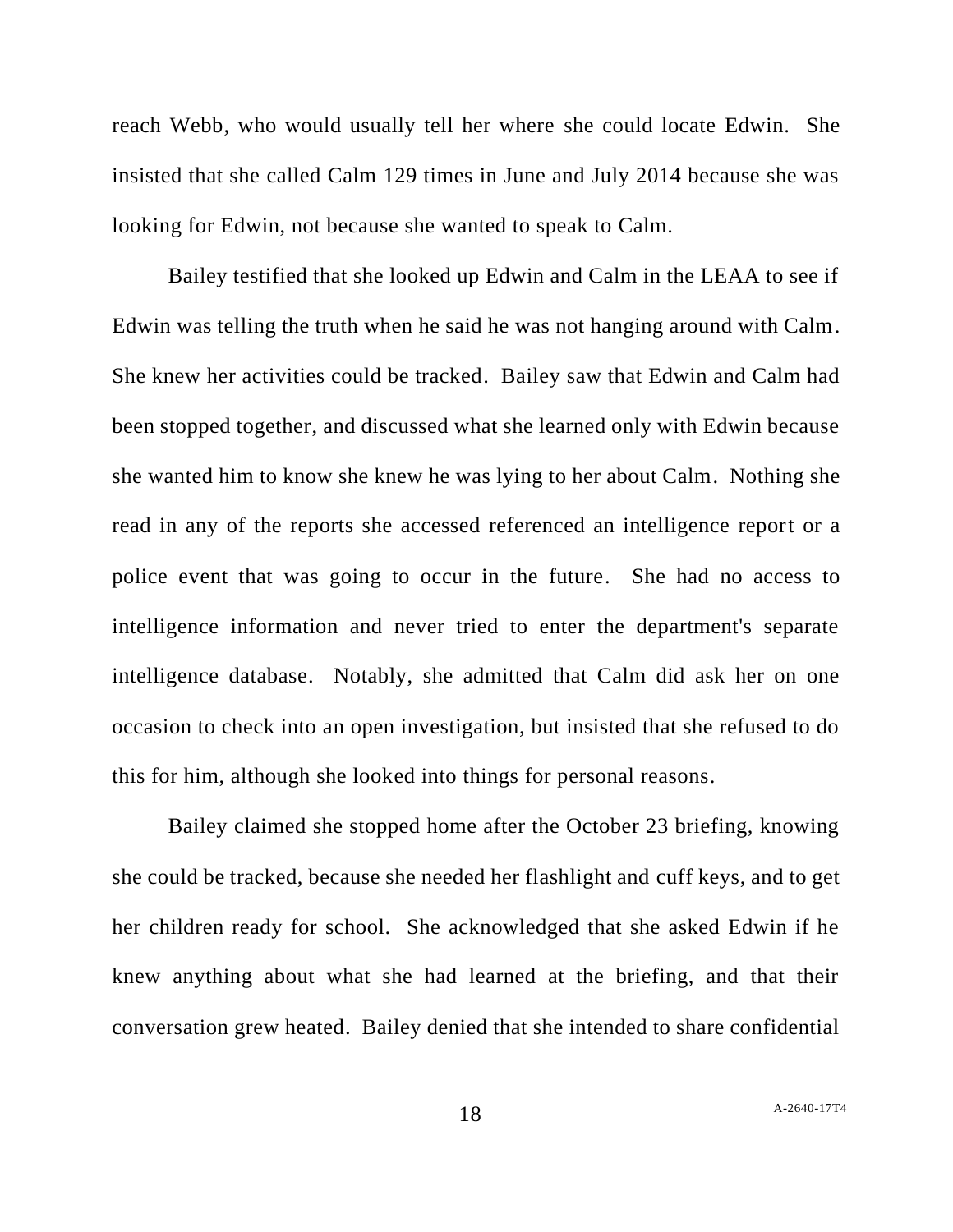information with him, and did not believe she had, admitting that it was possible she might have revealed something in the heat of the argument. She did not recall everything she said.

Bailey explained the September 2014 text exchange captured by the State as merely a discussion about her relationship with Edwin, not the drug organization. Edwin had told her that he had heard she was being investigated by her department. He thought she would be okay, though, because she was not a crooked cop. When Bailey said there was more, she was referring to having run his name in the LEAA. Telling Edwin he was not going to believe what she had been told that night was merely a reference to Hoffman's statement that Edwin was going to take her down with him, which she believed confirmed she was under investigation.

On cross-examination, Bailey denied being the aggressor in her relationship with Edwin. She admitted that, as described in certain text messages, on September 6, 2014, she set fire to a car Edwin drove, but which she claimed was in her name. She wanted to disable the car because he was using it for illegal purposes and she did not want to get in trouble. Bailey eventually conceded that the car was registered to one Carl Bagby, Jr. Bailey confirmed that she also threatened to set fire to a van she owned but Edwin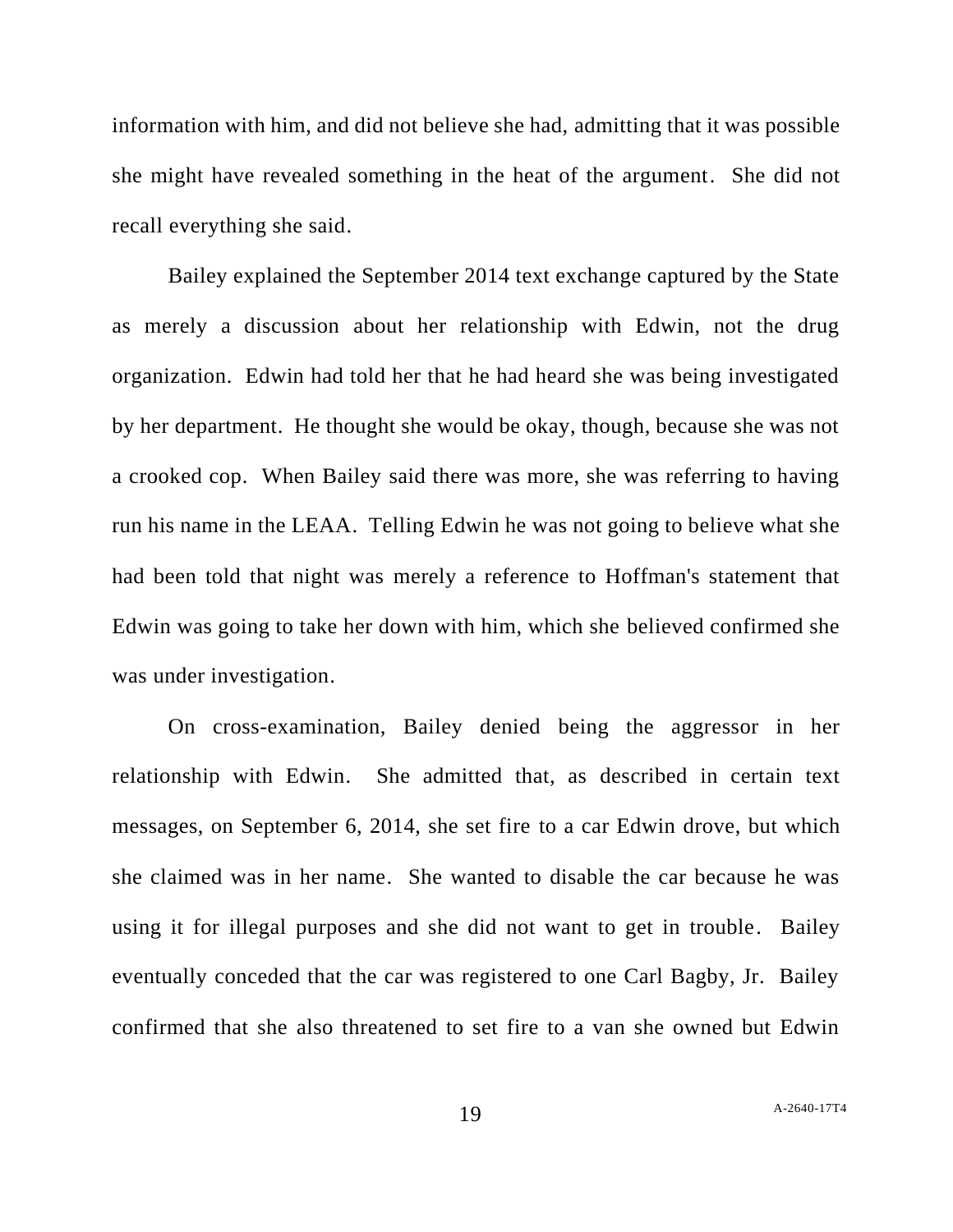drove. She insisted that she was not trying to stop Edwin because she knew about the wiretap.

Bailey denied any knowledge of a large drug organization, and said she had no specific proof that Edwin was a drug dealer. She never actually saw anyone selling drugs. If she had known actual details, she would have reported them.

On rebuttal, Detective Clement Fuscellaro, who recruited Bailey, testified that she never told him that Edwin shot her and that he had no separate knowledge of the incident. Maddox denied that Bailey told him she was the victim of domestic violence, and said he never advised her to shoot Edwin rather than get a restraining order. Hoffman said he did not tell Bailey to leave Edwin, or that she was the subject of an internal affairs investigation prior to her October 28, 2014 interview. On surrebuttal, Bailey's son, Tyjee Kellem, then age fifteen, testified that Edwin had shot Bailey in the leg.

Ingram raises the following points:

POINT I THE EXPERT OPINION PLACING THE DEFENDANT IN THE MIDDLE OF A NARCOTICS TRAFFICKING ORGANIZATION WAS UNDULY PREJUDICIAL AND WAS BASED ON ABSENTEE WITNESSES.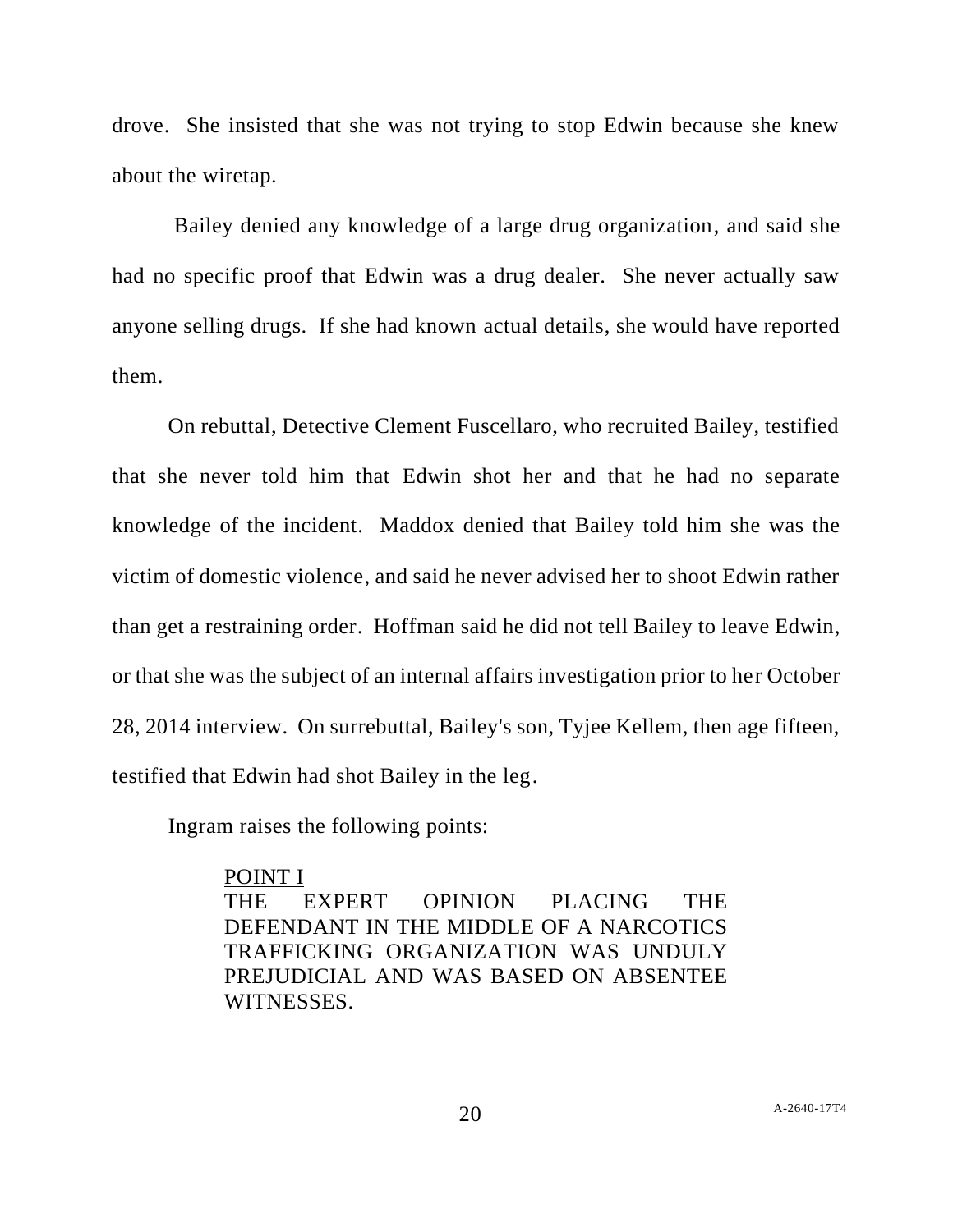- A. The Expert Opinion Should Have Been Excluded.
	- 1. The Expert Opinion Was Speculative, Embodied the Ultimate Issue in the Case, and Usurped the Function of the Jury.
	- 2. The Expert Opinion Should Have Been Excluded Because It Was Based on Extensive Hearsay by Absentee Witnesses Not Subject to Confrontation.
- B. The Expert Witness Instruction Was Deficient.

# POINT II

THE DEFENDANT'S RIGHT TO DUE PROCESS OF LAW AS GUARANTEED BY THE FOURTEENTH AMENDMENT TO THE UNITED STATES CONSTITUTION AND ART. I, PAR. 1 OF THE NEW JERSEY CONSTITUTION WAS VIOLATED BY THE CONTRADICTORY, CONFUSING, ERRONEOUS, AND PREJUDICIAL JURY INSTRUCTIONS ON THE LAW OF A LEADER OF A NARCOTICS TRAFFICKING NETWORK.

- A. The Instruction Was Contradictory and Confusing.
- B. The Trial Court Failed to Instruct Jurors that the Defendant Could Be Convicted of a Lesser Offense Based on His Own Intent and Participation in the Crime.
- C. The Trial Court Failed to Mold the Law to the Facts.
- D. The Instruction on the Law of Conspiracy to Commit a Drug Distribution Offense, a Predicate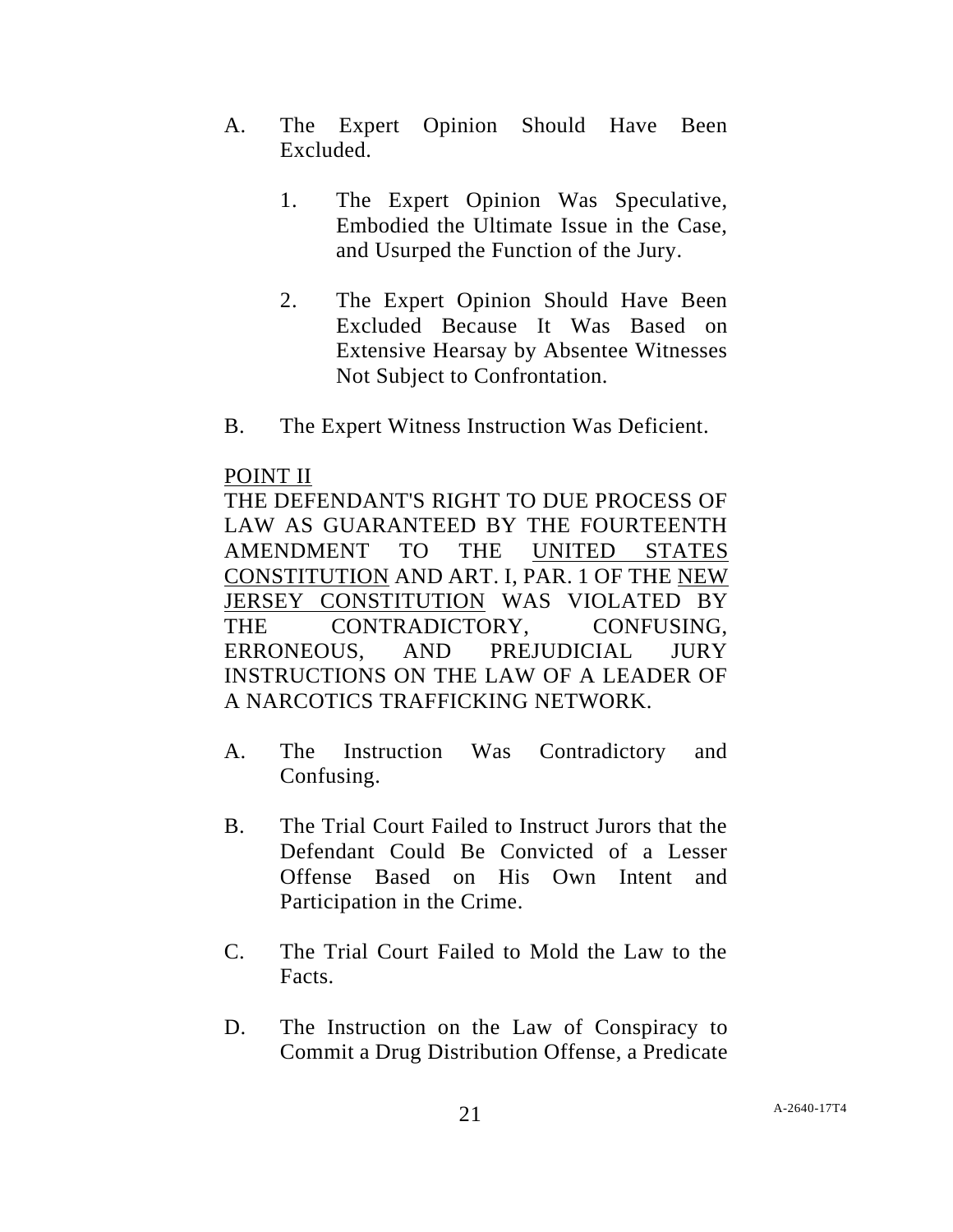Offense for the Leader Crime, Was Neither Clear nor Understandable.

### POINT III

THE PROSECUTOR IMPROPERLY PERSUADED THE JURY WITH A DRUG TRAFFICKING NETWORK CHART SHE CREATED THAT WAS NOT INTRODUCED INTO EVIDENCE AND WAS NOT PROVIDED TO COUNSEL.

# POINT IV

THE TRIAL COURT IMPROPERLY ADMITTED IRRELEVANT AND UNDULY PREJUDICIAL EVIDENCE.

# POINT V

A JUDGMENT OF ACQUITTAL SHOULD HAVE BEEN ENTERED BY THE COURT.

- A. A Judgment of Acquittal Should Have been Entered on the Charge of Maintaining a Narcotics Nuisance.
- B. The Trial Court Should Have Entered a Judgment of Acquittal on the Charge of Being a Leader of a Narcotics Trafficking Network.

# POINT VI

THE DEFENDANT'S RIGHT TO DUE PROCESS OF LAW AS GUARANTEED BY THE FOURTEENTH AMENDMENT TO THE UNITED STATES CONSTITUTION AND ART. 1, PAR. 1 OF THE NEW JERSEY CONSTITUTION WAS VIOLATED BY THE ACCUMULATION OF ERRORS.

## POINT VII

THE SENTENCE IS EXCESSIVE.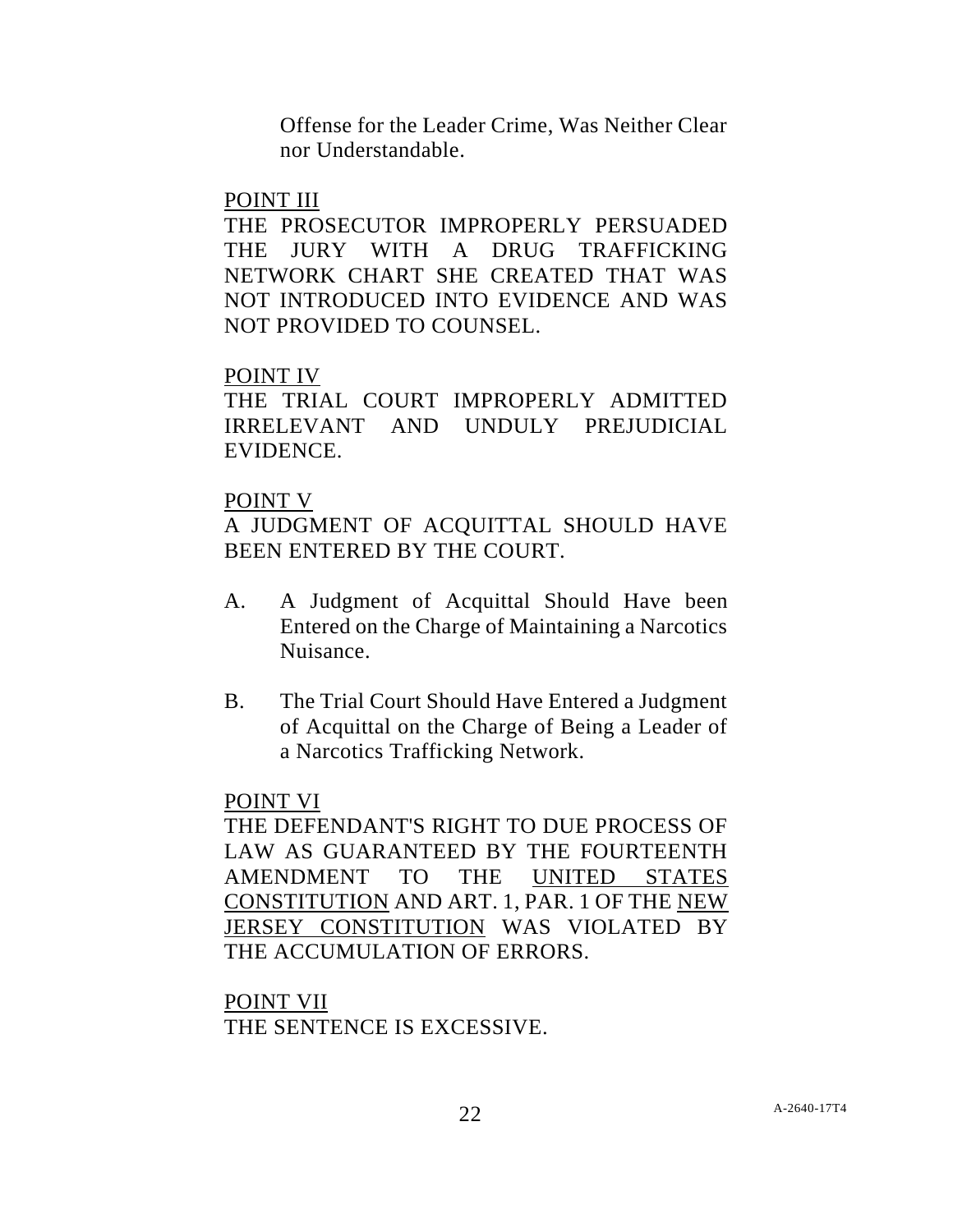- A. The Trial Court Improperly Balanced the Aggravating and Mitigating Factors.
- B. The Imposition of a Life Sentence Plus Ten Years is Cruel and Unusual and Shocks the Judicial Conscience.

Bailey asserts the following errors occurred:

## POINT ONE:

THE STATE'S ADMISSION OF TEXT MESSAGES BETWEEN DEFENDANT AND HER HUSBAND, SUBJECT TO THE MARITAL PRIVILEGE, DENIED DEFENDANT A FAIR TRIAL.

# POINT TWO:

THE STATE'S ADMISSION OF INADMISSIBLE OTHER CRIMES EVIDENCE DENIED DEFENDANT A FAIR TRIAL.

## POINT THREE:

DEFENDANT WAS ENTITLED TO JUDGMENTS OF ACQUITTAL ON THE OFFICIAL MISCONDUCT COUNTS.

## POINT FOUR:

THE TRIAL COURT'S IMPROPER JURY INSTRUCTION ON OFFICIAL MISCONDUCT DENIED DEFENDANT A FAIR TRIAL.

## POINT FIVE:

THE PROSECUTOR'S QUESTIONING OF DEFENDANT ABOUT AN UNCHARGED ARSON WITHOUT FIRST ADVISING DEFENDANT OF HER FIFTH AMENDMENT RIGHTS WAS ERROR.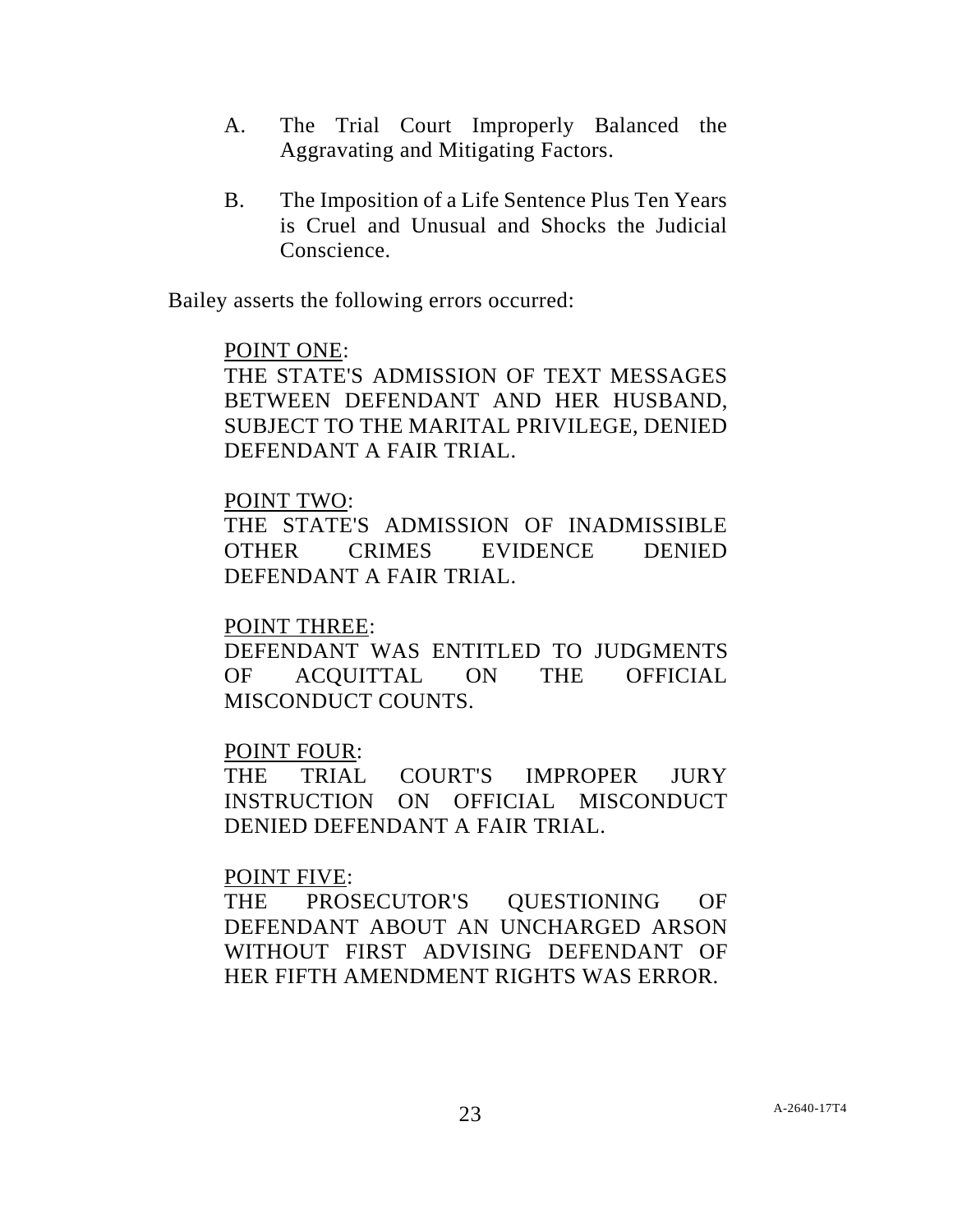# POINT SIX: THE TRIAL COURT WRONGFULLY DENIED DEFENDANT'S MOTION FOR A NEW TRIAL.

POINT SEVEN: DEFENDANT RECEIVED AN EXCESSIVE SENTENCE.

We address the points in combination where appropriate. We first discuss Ingram's claims of error, then turn to Bailey's.

### III. INGRAM

#### A.

Ingram contends that the trial court erred in permitting Moyer to opine that he was a central figure in the narcotics trafficking organization. He further contends that the jury charge regarding expert witnesses was deficient.

It is improper for an expert to opine as to a defendant's guilt. State v. Odom, 116 N.J. 65, 77 (1989). However, as long as the expert does not express his opinion regarding guilt but simply characterizes a defendant's conduct based on the evidence in light of his specialized knowledge, the opinion is not objectionable even though it embraces ultimate issues that the jury must decide. Id. at 79. In instructing the jury, a trial court must emphasize that the determination of ultimate guilt or innocence is the jury's exclusive provenance. Id. at 82.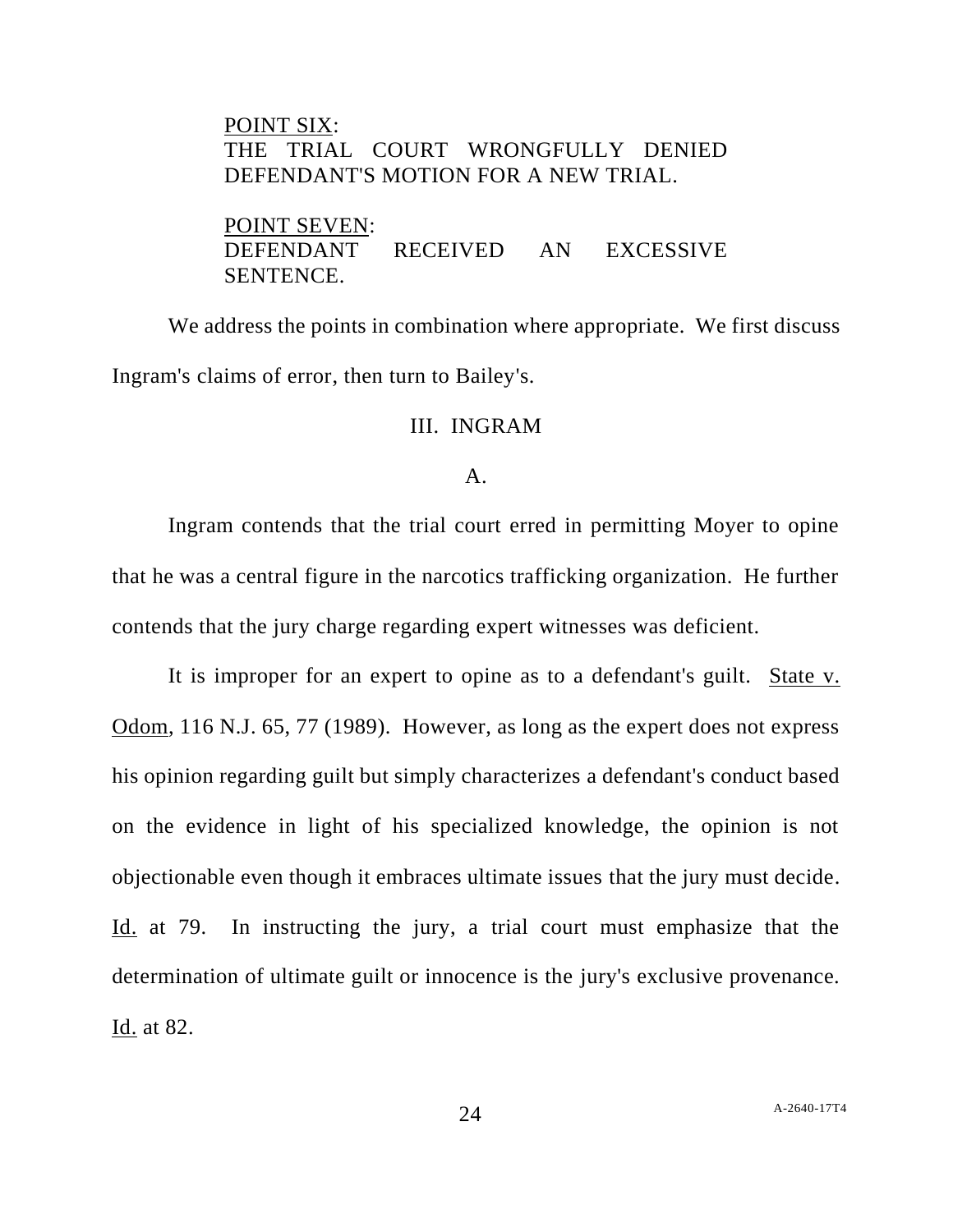Experts in drug-distribution cases are permitted to offer necessary insight into matters not commonly understood by the average juror, such as the significance of drug packaging and weight, the function of drug paraphernalia such as scales, baggies and cutting agents, the meaning of drug logos, the value of the drugs and how low-level drug transactions are arranged and carried out. State v. Cain, 224 N.J. 410, 413-14, 426 (2016). However, once apprised of the peculiar characteristics of a drug-distribution scheme, it is left to the jurors to decide whether a defendant possessed the requisite mental state to commit a particular drug offense. Id. at 413-14, 426-27. The expert may not intrude on the jury's exclusive domain as factfinder by offering "ultimate-issue testimony" either directly or by way of answers to loaded hypothetical questions that "may be viewed as an expert's quasi-pronouncement of guilt . . . ." Id. at 427. The jury must sort through the evidence and use its "common sense to make simple logical deductions." Ibid.

Ingram's high-level role with the drug network was evidenced by the intercepted texts and calls, the seizures from his home, and his own statements, including his admission that others including Brown worked for him. Moyer did not specify individuals supervised by defendant. His narrowly focused and brief expert testimony regarding defendant's position within the organizational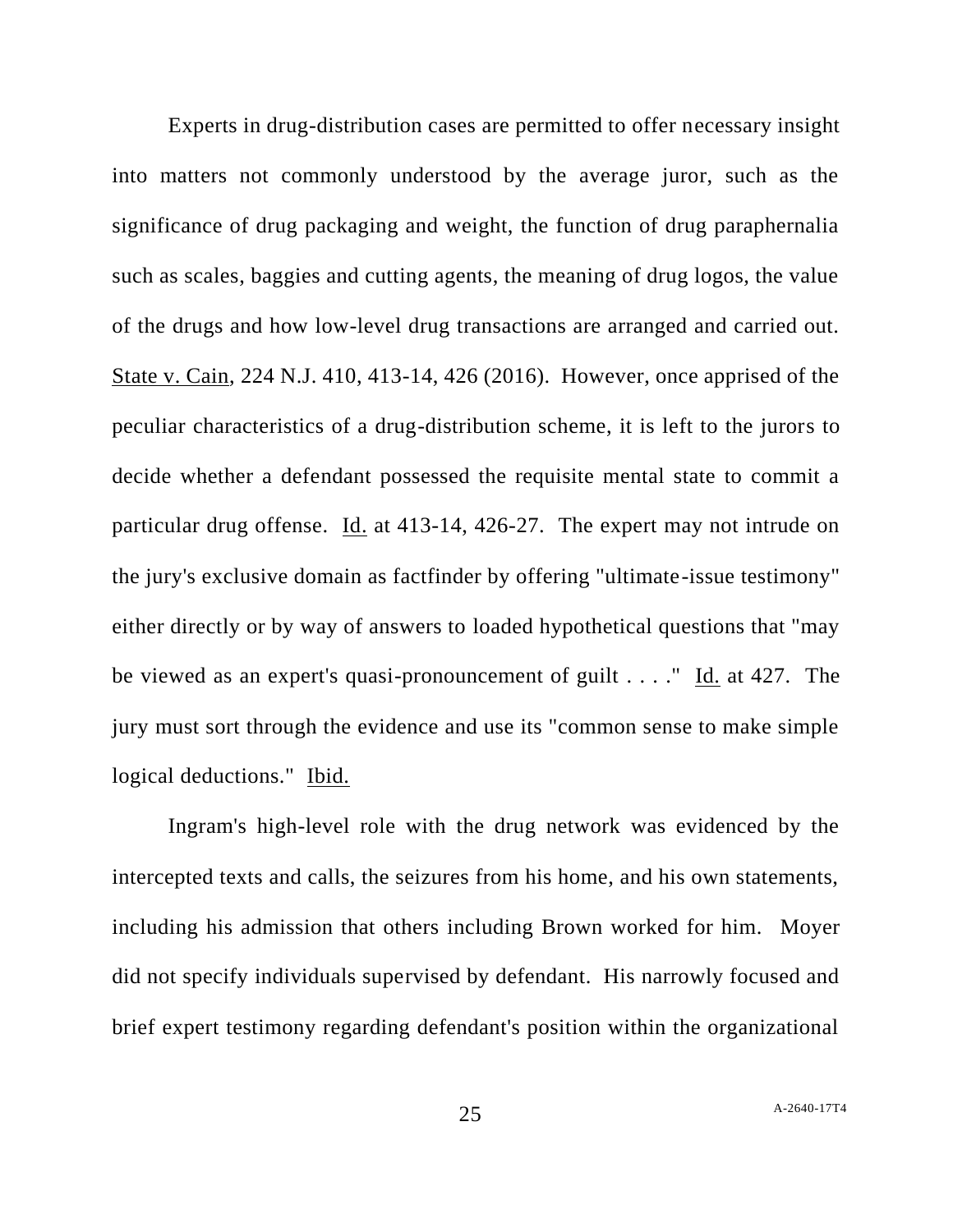hierarchy was supported by and corroborated the overwhelming proofs regarding Ingram's role in this large drug distribution network. It was that evidence, not Moyer's statement, which allowed the jury to draw its conclusions regarding Ingram's leadership role.

Ingram also contends for the first time on appeal that Moyer's expert testimony regarding the organizational hierarchy should have been excluded because it relied in part upon recorded conversations not played to the jury. We do not agree that this makes the admission of Moyer's narrowly focused opinion error. Ingram notes his trial attorney objected to Moyer's interpretation of a recorded conversation that was played for the jury—however, it was not objected to with regard to his opinion on the structure of the organization. Furthermore, Bailey's attorney actually sought to limit the recordings presented at trial.

Ingram also now contends for the first time that the jury charge regarding expert witnesses was deficient because the court did not instruct the jury to avoid giving an expert's factual testimony greater weight because he is qualified as an expert. This argument also lacks merit.

Moyer testified as a fact witness, describing the investigation and Ingram's statement. As an expert, he assisted the jury in understanding the import of the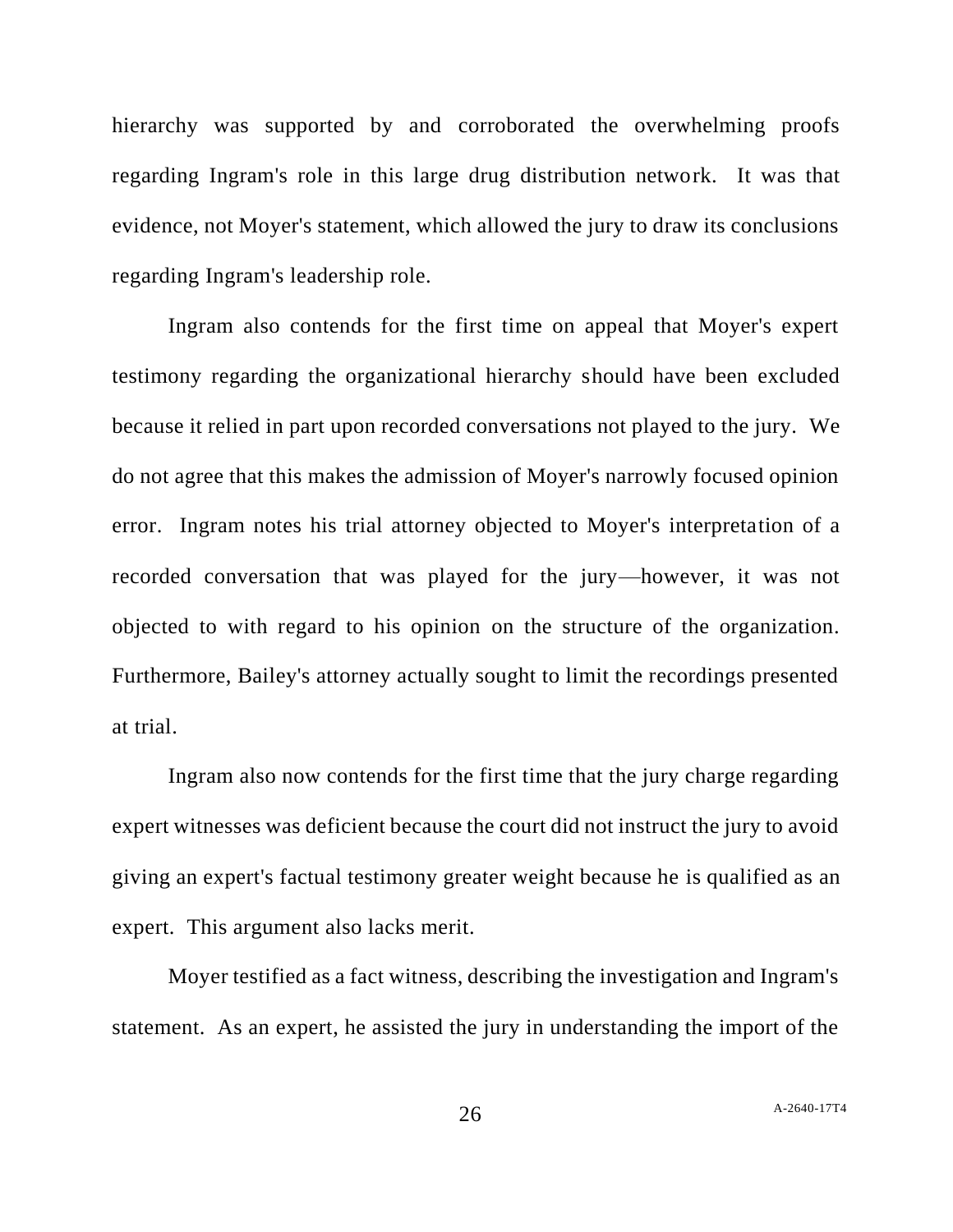numerous recordings they heard and the hierarchy of the drug organization. There was a clear divide between the two areas covered by his testimony. Ingram does not even identify the particular prejudice that inured to him because of the lack of the instruction he claims was necessary.

The trial court properly instructed the jury, following the model jury charge, as to how to consider Moyer's expert testimony both when he testified and then again in the final charge. Model Jury Charges (Criminal), "Expert Testimony" (revised Nov. 10, 2018). Thus, the court's admission of Moyer's testimony was not error, much less plain error. See R. 1:7-5.

#### B.

It is axiomatic that "[a]ppropriate and proper charges to a jury are essential for a fair trial." State v. Maloney, 216 N.J. 91, 104-05 (2013) (alteration in original) (quoting State v. Green, 86 N.J. 281, 287 (1981)). Erroneous instructions on "matters or issues material to the jury's deliberations" are presumed to be reversible error. State v. Jordan, 147 N.J. 409, 422 (1997). The presumption of prejudicial error exists even when no objection was raised below by defense counsel. State v. Federico, 103 N.J. 169, 176 (1986).

However, if defense counsel fails to challenge the instructions given, reversal will only be warranted where the alleged error was "clearly capable of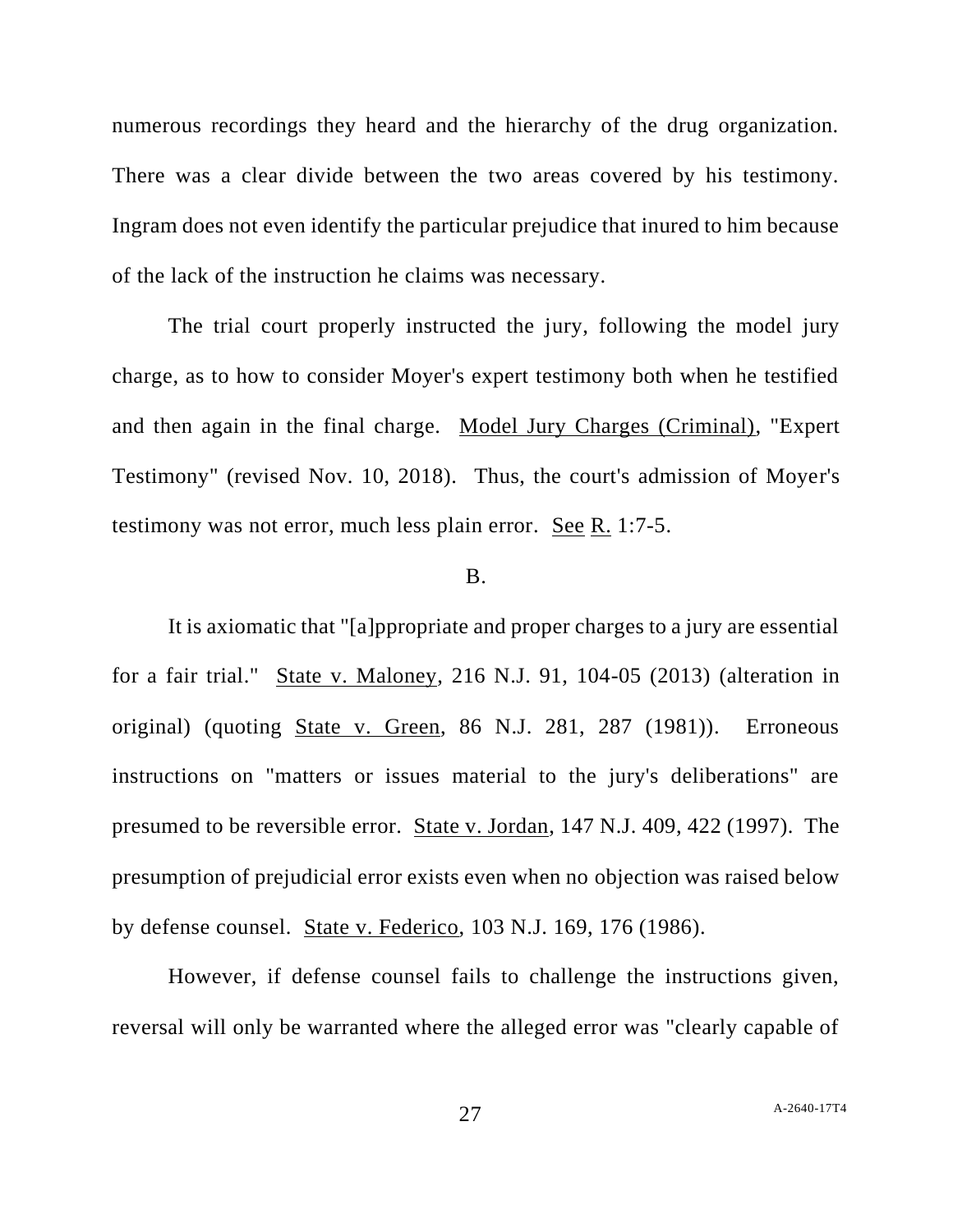producing an unjust result  $\dots$ ." R. 2:10-2; State v. Torres, 183 N.J. 554, 564 (2005); Jordan, 147 N.J. at 421. Plain error in the context of a jury charge requires demonstration of

> "[l]egal impropriety in the charge prejudicially affecting the substantial rights of the defendant sufficiently grievous to justify notice by the reviewing court and to convince the court that of itself the error possessed a clear capacity to bring about an unjust result."

> [State v. Burns, 192 N.J. 312, 341 (2007) (alteration in original) (quoting Jordan, 147 N.J. at 422).]

A jury charge "must be read as a whole in determining whether there was any error." Torres, 183 N.J. at 564. Moreover, the effect of any error must be considered "in light of the overall strength of the State's case." State v. Walker, 203 N.J. 73, 90 (2010) (quoting State v. Chapland, 187 N.J. 275, 289 (2006)).

Although the inclusion of specific references to the evidence by the court during a jury charge has been deemed the "better practice" by our Supreme Court, State v. Concepcion, 111 N.J. 373, 379 (1988), the failure of a trial judge to so charge the jury usually becomes of paramount importance only where conflicting testimony pointing to divergent verdicts is involved, and where the charge emphasizes only one side's version of the pertinent events. State v. Martin, 119 N.J. 2, 16-17 (1990); State v. Bilek, 308 N.J. Super. 1, 10-14 (App.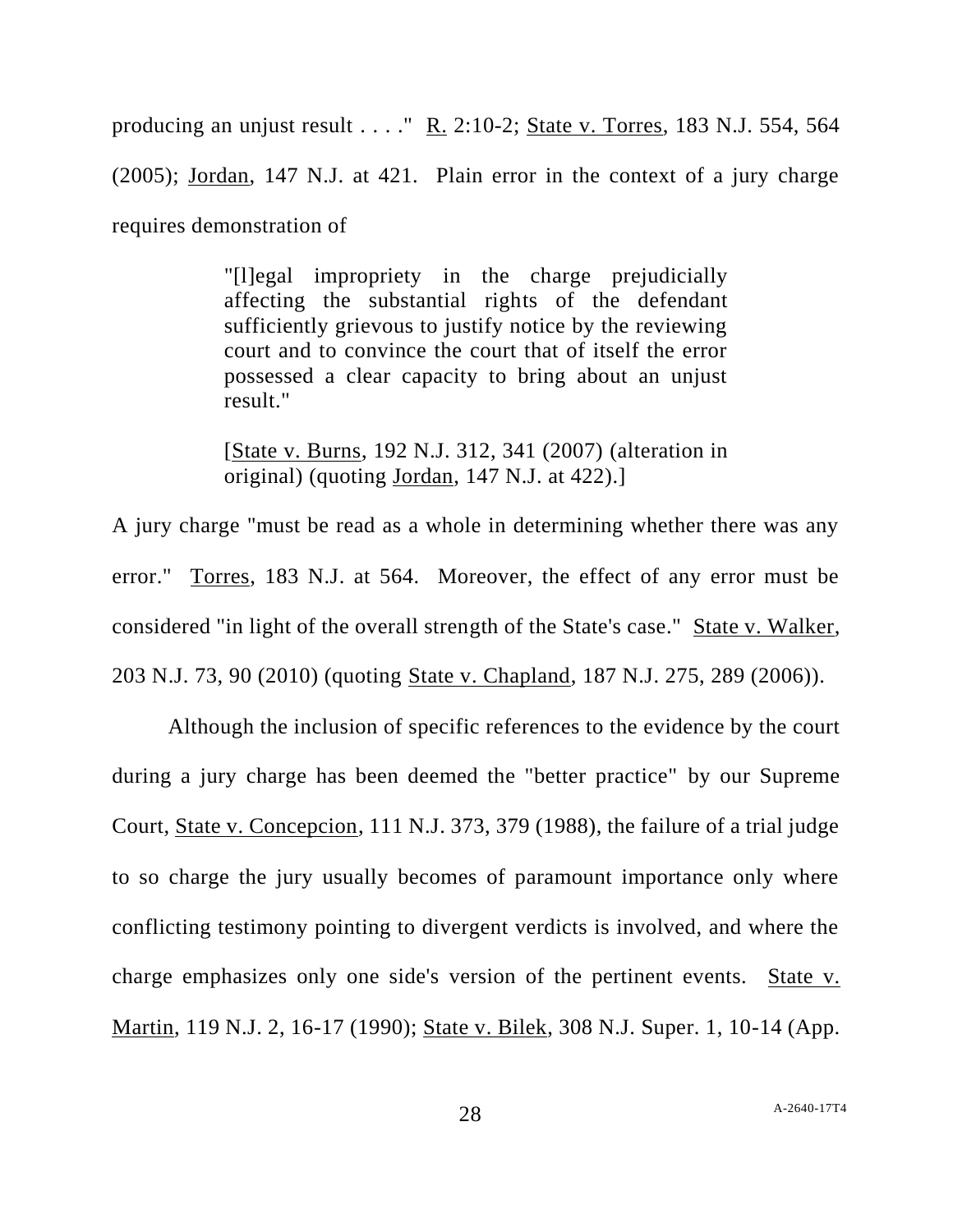Div. 1998). Indeed, our Supreme Court has cautioned that the absence of such a detailed charge does not constitute per se plain error warranting reversal, but that the omission must be viewed in the context of the evidence of the case in order to determine its prejudicial effect. See Concepcion, 111 N.J. at 381.

Ingram now argues that the model jury charge regarding the leader of a narcotics trafficking network was "incomprehensible" for a variety of reasons. He contends that the charge was inherently contradictory because it requires a defendant supervise "at least one other person" for purposes of the third element of the offense, while supervising "others" for the fourth element. Thus, he suggests that the reference to "one other person" should be deleted from the model charge and "others" retained because "the [l]eader is 'high' in the network." Given the testimony supporting his employment of several individuals, the alleged flaw is irrelevant and does not require further discussion.

Ingram additionally attacks the model jury charge on the basis it failed to provide the jury with guidelines they might employ in assessing whether a defendant acts "with a lesser degree of criminal culpability than other principals and accomplices." The point, however, is irrelevant. Ingram was charged as a principal, not an accomplice.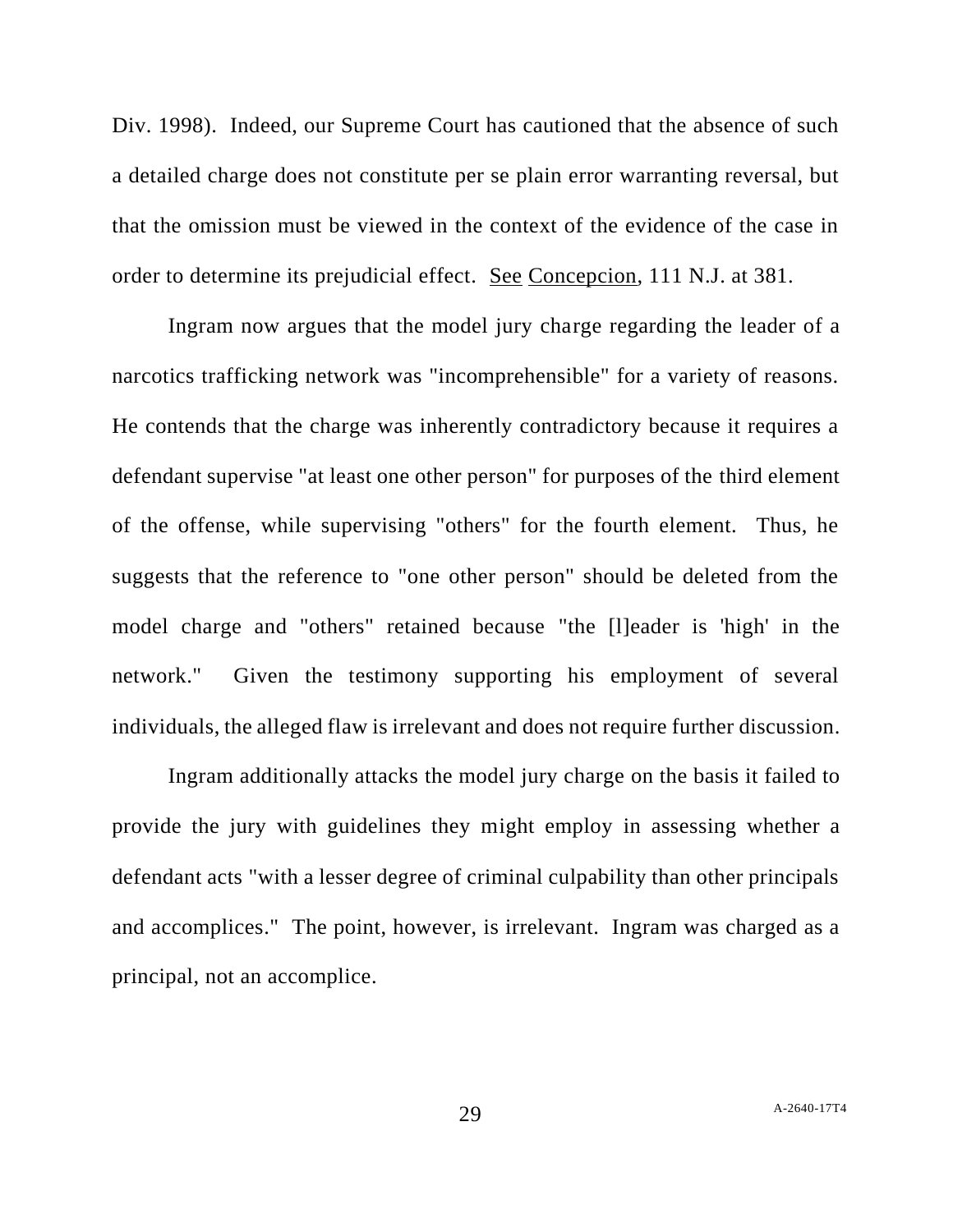Ingram further contends that the judge should have: (1) molded the leader charge to the facts in the case because of the innumerable options the jury had under the charge (some of which he contends, without elaboration, were not supported by the record) for finding defendant guilty; and (2) specifically omitted inapplicable portions of the charge such as that which referred to dispensing drugs to a "research subject pursuant to the order of a practitioner." As the State notes, had the court attempted this, defendant would have likely argued on appeal that the court invaded the province of the jury. Given Ingram's confession, and specific admissions, these contentions do not warrant discussion. R. 2:11-3(e)(2).

Ingram contends that the narcotics leader charge allowed the jury to convict him based upon "an agreement to attempt to attempt the transference of drugs." The claim is not supported by the record. Ingram's own admissions made it clear he never disputed the fact he was a drug dealer. Rather, he disputed the extent of his role in the narcotics network. This argument is also irrelevant and does not require additional discussion.

## $C_{\cdot}$

Ingram raises four points of error that do not require discussion in a written opinion given the overwhelming nature of the State's proofs, which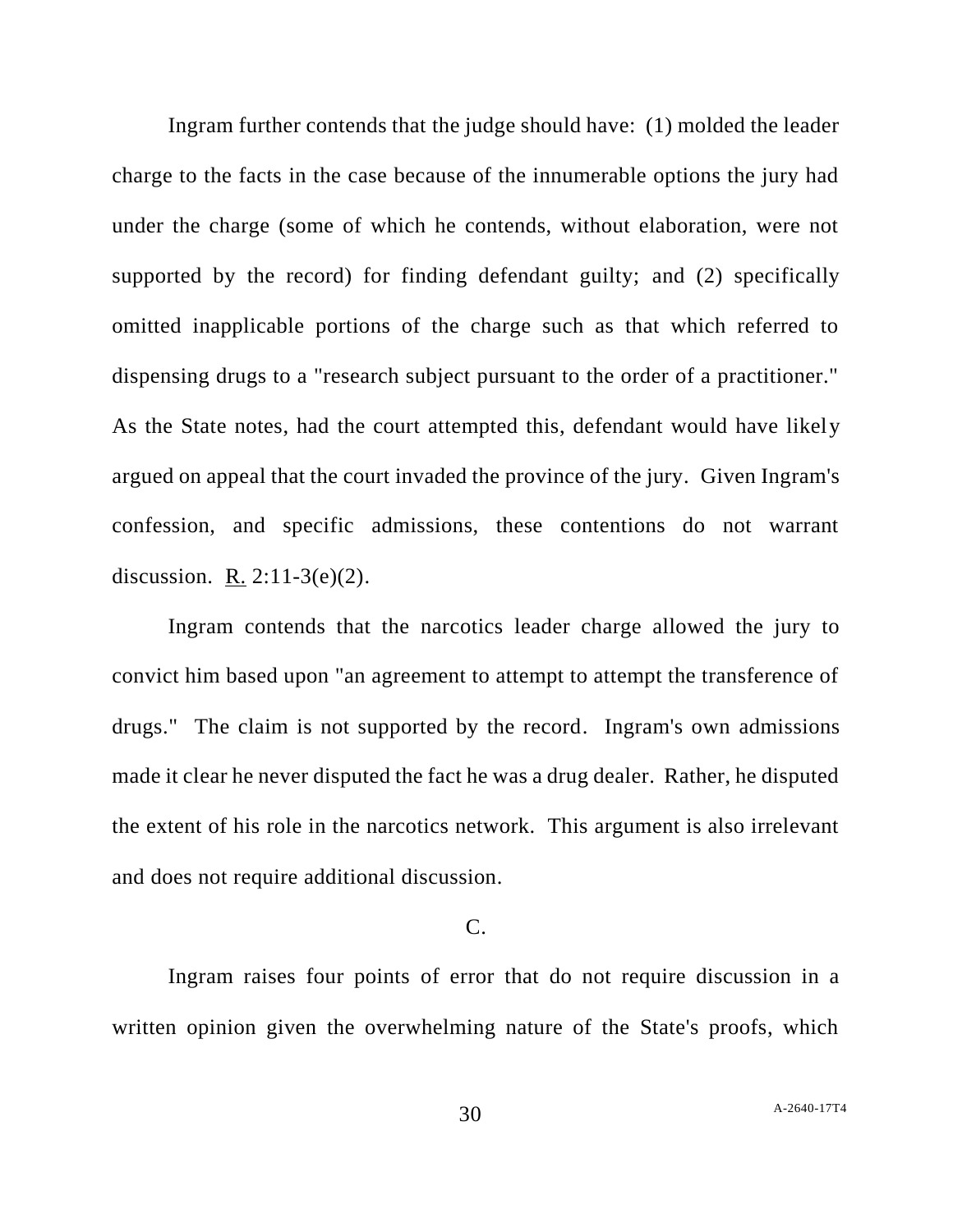included recordings, text messages, visual observations, the seizure of physical evidence, and his confession. R.  $2:11-3(e)(2)$ . We begin with Ingram's point that the prosecutor's display of a chart depicting the hierarchy of the drug trafficking network was prejudicial. Ingram's counsel did not join in Bailey's objection, which was grounded on her claim that she had not been provided the chart in discovery. The prosecutor assured the court that although the chart was modified to reflect the proofs at trial, it was similar to others provided in discovery, and that she intended to display it for just a few seconds. She did so both in the beginning and the end of her summation. Ingram's attorney posed no objection while Bailey's counsel challenged the use of the chart in the motion for a new trial. The judge ruled it was an admissible demonstrative aid. To contend the admission was prosecutorial misconduct is not supported by the record. See R. 2:11-3(e)(2).

Ingram also argues he was denied a fair trial because the State presented a series of police witnesses who testified regarding the raids at the homes of other participants in the network, without specifically connecting him to the premises. The raids were conducted at the homes of those the State alleged Ingram controlled in the drug network. The ongoing conspiracy to distribute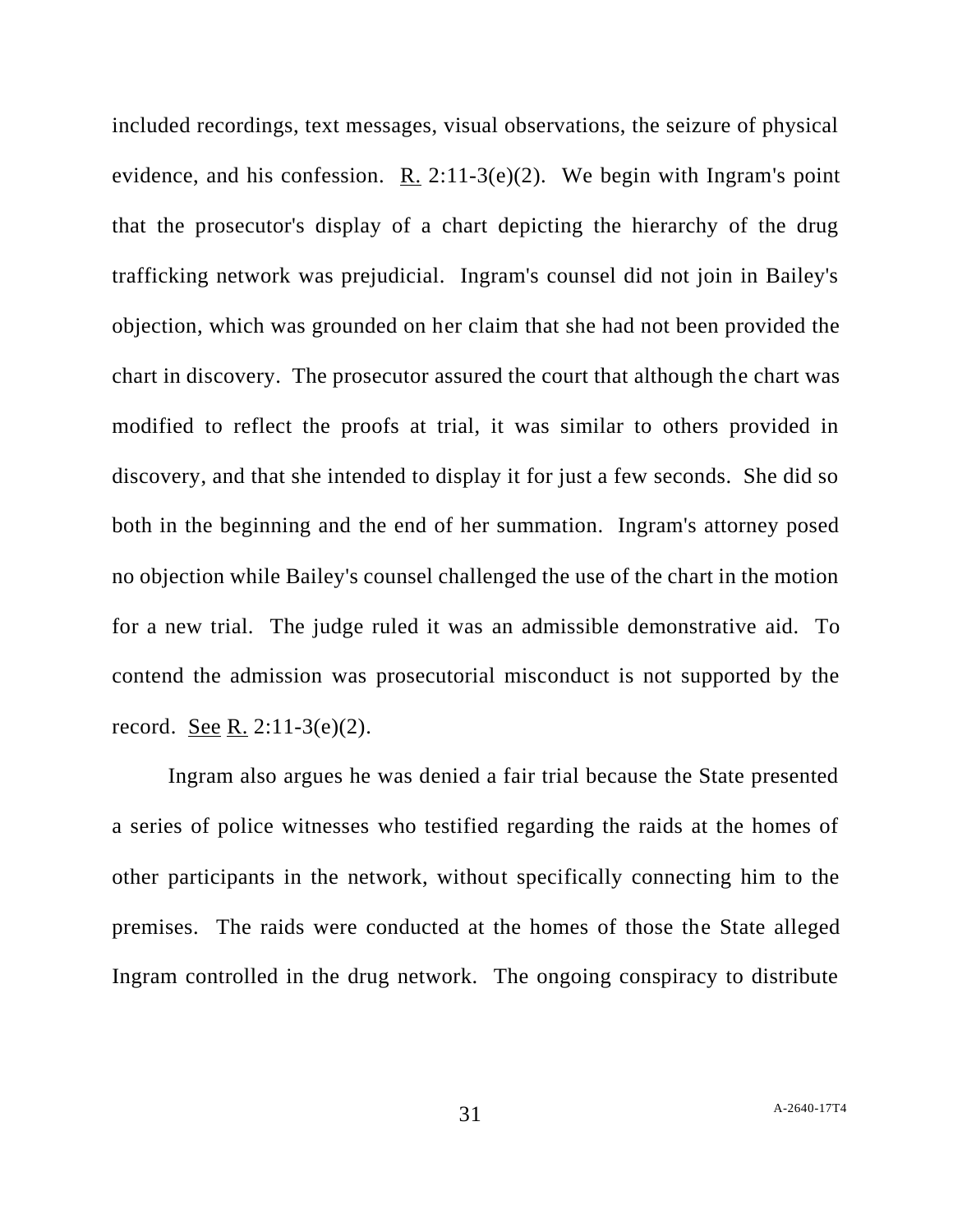drugs, as substantiated in the State's proofs, established his connection to those items in the absence of physical proof at the location. See R. 2:11-3(e)(2).

Ingram further contends that the court erred in denying his motion for a judgment of acquittal on the charge of maintaining a narcotics facility. Trial counsel sought such a dismissal, but Ingram admitted to police that the substantial quantity of drugs found in his home had been there for some time. Based on all the State's evidence, the judge properly concluded a reasonable jury could infer Ingram's residence was used on an ongoing basis, and denied the motion. See R. 2:11-3(e)(2).

When Ingram confessed, he insisted that he worked for himself, and that he worked with others only on one or two occasions. Thus, he now argues, the State did not establish that he was the leader of a narcotics network. In light of the State's overwhelming proofs, we disagree.  $R$ . 2:11-3(e)(2).

Ingram also contends that the cumulative errors warrant reversal. We see no error whatsoever, thus this argument too must fail. R.  $2:11-3(e)(2)$ .

#### D.

Ingram contends that in sentencing him, the court did not correctly weigh the applicable aggravating and mitigating factors. We disagree.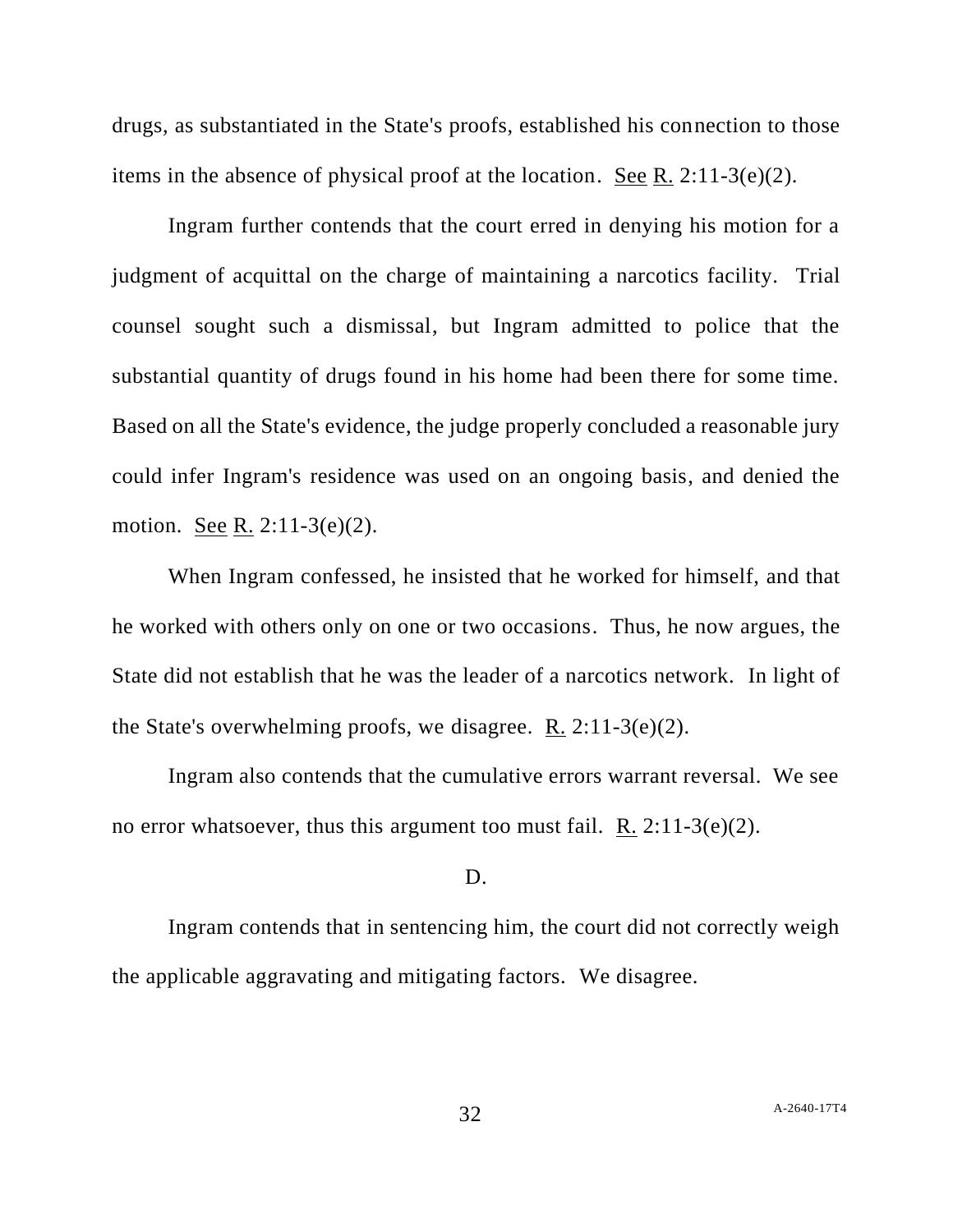Ingram's extensive criminal history included multiple juvenile adjudications, six municipal court convictions, twelve indictable convictions, plus an out-of-state felony conviction. As a result, the court found the following aggravating factors: the risk Ingram would commit another offense, N.J.S.A.  $2C:44-1(a)(3)$ , his prior record, N.J.S.A.  $2C:44-1(a)(6)$ , and the need for deterrence, N.J.S.A. 2C:44-1(a)(9). The judge found no mitigating factors, and weighed all the aggravating factors heavily in light of Ingram's past criminal record and the nature of this offense in light of that record.

In reviewing a criminal defendant's sentence, we must determine whether the findings of fact regarding aggravating and mitigating factors were based on competent and reasonably credible evidence in the record, whether the trial court applied the correct sentencing guidelines enunciated in the Code, and whether the application of the factors to the law constituted such clear error of judgment as to shock the judicial conscience. State v. Fuentes, 217 N.J. 57, 70 (2014); State v. O'Donnell, 117 N.J. 210, 215-16 (1989); State v. Jarbath, 114 N.J. 394, 401 (1989). In the process of reviewing the sentence, we must avoid substituting our judgment for the judgment of the trial court. State v. Cassady, 198 N.J. 165, 180 (2009); O'Donnell, 117 N.J. at 215; State v. Roth, 95 N.J. 334, 365 (1984).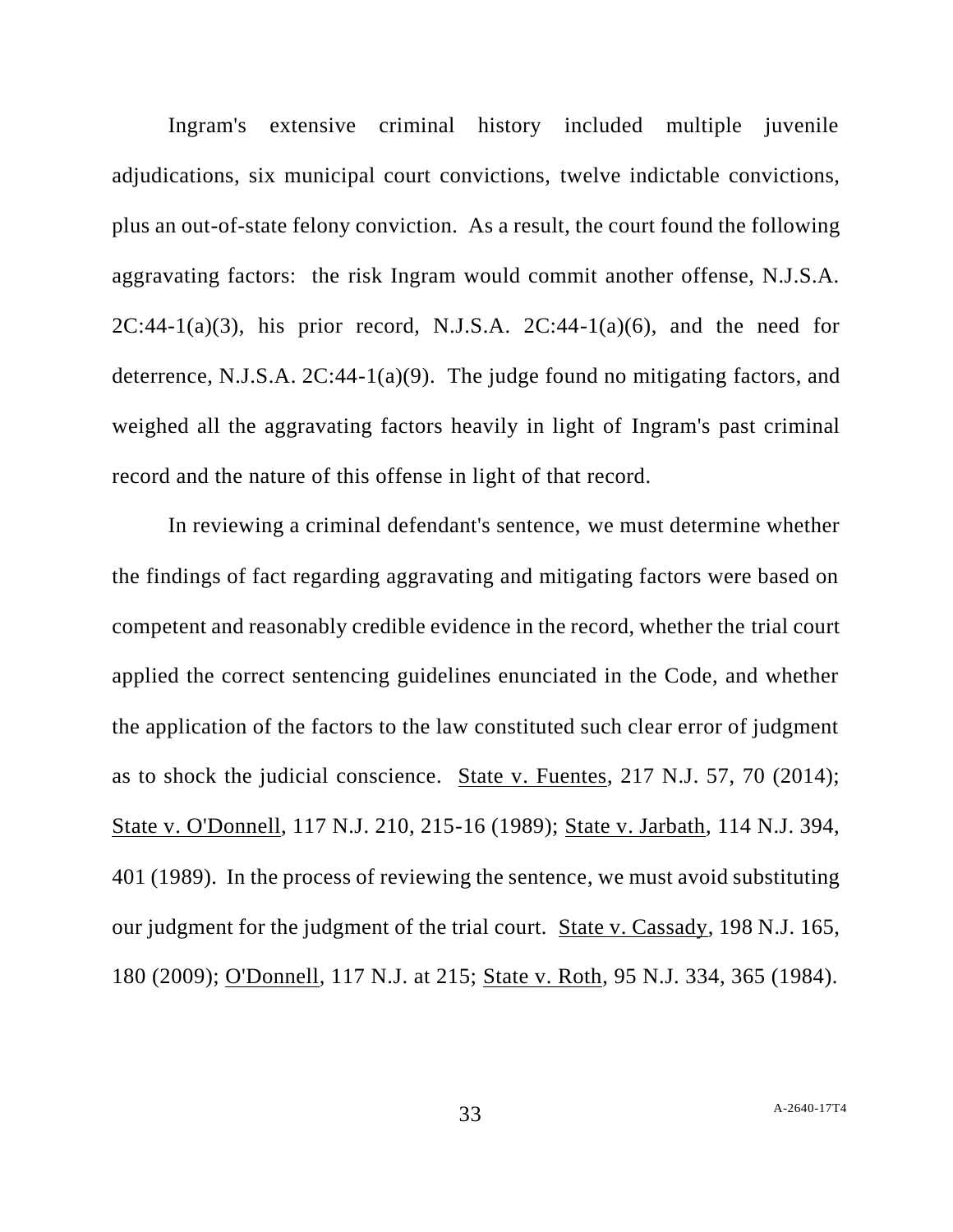In this case, the factors were correctly weighed based on evidence in the record. The sentence, in light of the legislatively mandated range, does not shock our judicial conscience.

### IV. BAILEY

#### A.

During the trial, the State presented one text message exchange between Bailey and Edwin, dated September 2014. We have recounted that exchange fully in the fact section of that opinion. Bailey argues first that the trial court's decision to admit the exchange pursuant to the crime-fraud exception to spousal privilege violated federal and state ex post facto laws.

The marital communications privilege codified at N.J.S.A. 2A:84A-22 and set forth in N.J.R.E. 509 "stems from the strong public policy of encouraging free and uninhibited communication between spouses, and, consequently, of protecting the sanctity and tranquility of the marriage relationship." State v. Terry, 218 N.J. 224, 233 (2014) (quoting State v. Szemple, 135 N.J. 406, 414 (1994)). Nonetheless, the marital communications privilege, like other privileges, is generally construed narrowly because it can shield relevant evidence from factfinder review and, thus, undermine the search for the truth. Id. at 239.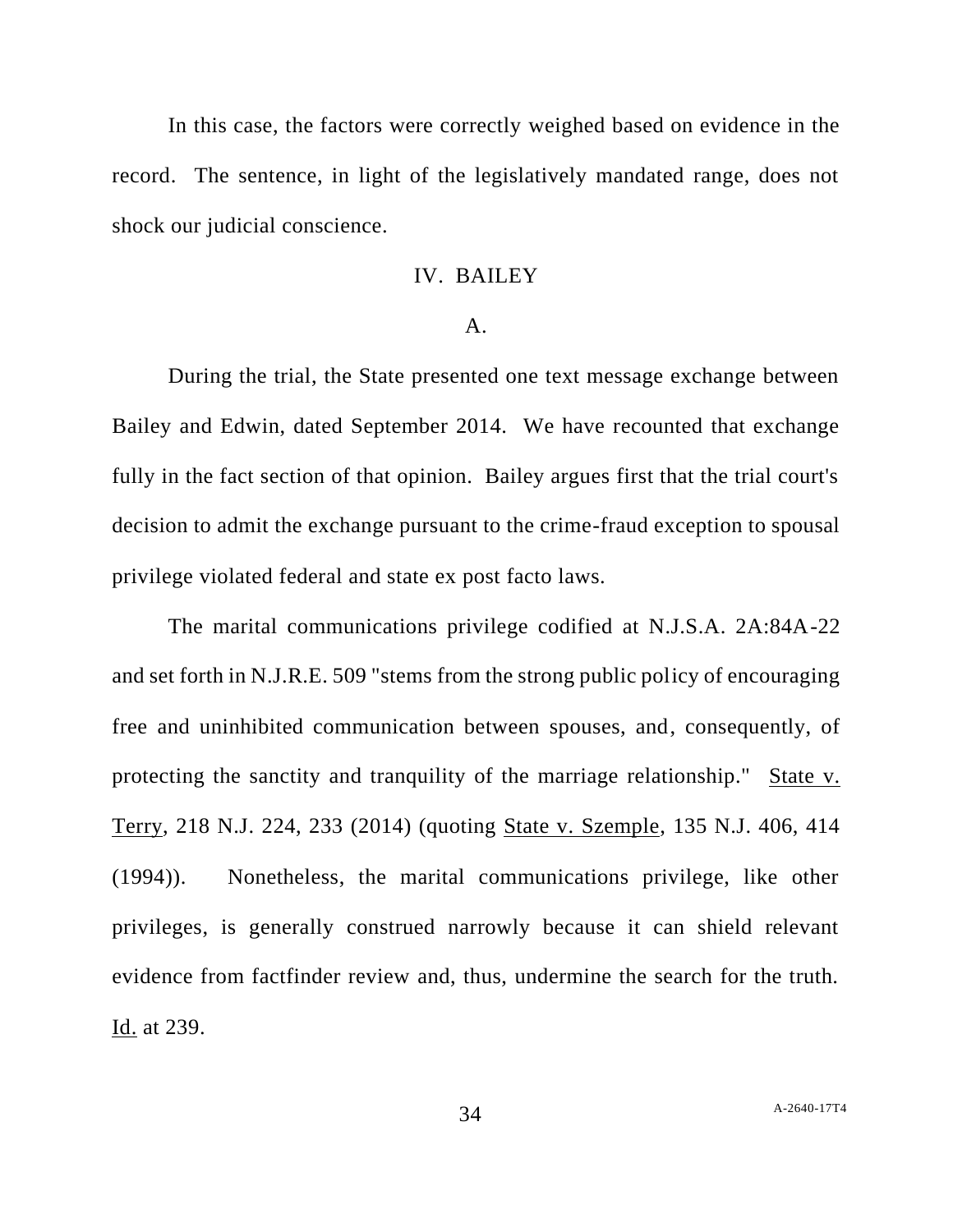The crime-fraud exception to the marital communications privilege, N.J.R.E. 509(2)(e), was adopted on November 9, 2015, based upon a recognition that the privilege was not meant to protect the planning or commission of crimes. Id. at 239-40; N.J.R.E. 509(2)(e). It provides that there is no marital privilege "in a criminal action or proceeding if the communication relates to an ongoing or future crime or fraud in which the spouses or partners were or are joint participants at the time of the communication." N.J.R.E. 509(2)(e). Notably, although our Supreme Court in Terry had urged the adoption of this exception, it expressed no opinion as to whether it should be applied in cases where the defendant spouses' wrongdoing preceded its adoption. Terry, 218 N.J. at 245- 46. The rule itself does not specify any time limitations. N.J.R.E. 509.

However, it is a well-settled principle that new rules "relating only to modes of procedure and the conduct of trials, in which no one can be said to have a vested right, apply if they are in effect at time of trial, regardless of when the underlying crime was committed." Rose, 425 N.J. Super. at 468. New rules addressing the admissibility of evidence are considered to be procedural in nature and thus applicable if in effect at the time of trial. Ibid.

It is true that both the United States and New Jersey Constitutions disallow the passing of ex post facto laws. Ibid. However, this prohibition exists "to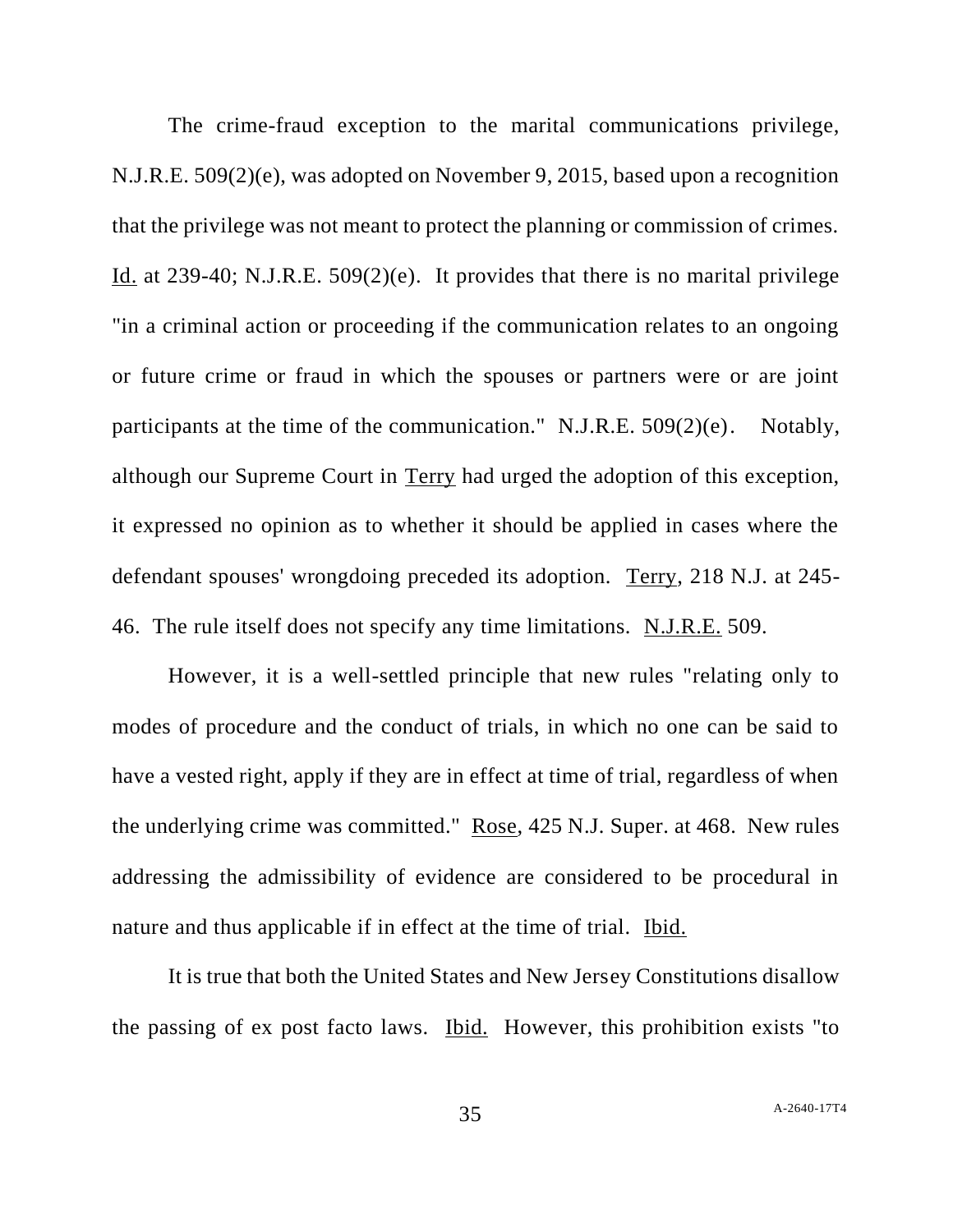guarantee that criminal statutes 'give fair warning of their effect and permit individuals to rely on their meaning until explicitly changed.'" State v. Muhammad, 145 N.J. 23, 56 (1996) (quoting Weaver v. Graham, 450 U.S. 24, 28-29 (1981)).

A statute violates this ban if it "either (1) punish[es] as a crime an act previously committed, which was innocent when done; (2) make[s] more burdensome the punishment for a crime, after its commission; or (3) deprive[s] a defendant of any defense available according to the law at the time when the crime was committed." Rose, 425 N.J. Super. at 468 (quoting Muhammad, 145 N.J. at 56). There is no ex post facto violation "if the change in the law is merely procedural and does not increase the punishment, nor change the ingredients of the offense or the ultimate facts necessary to establish guilt.'" Id. at 468-69 (quoting State v. Natale, 184 N.J. 458, 491 (2005)).

New rules of evidence generally do not violate the ex post facto clause. Id. at 469. It is only when a law lowers the quantum of proof necessary to obtain a conviction that the clause is implicated. Ibid.; accord State v. Sanchez-Medina, 231 N.J. 452, 467 (2018) ("new rules of evidence that do not lower the level of proof needed to convict a defendant generally apply at trial, even if they are adopted after the commission of a crime but before trial").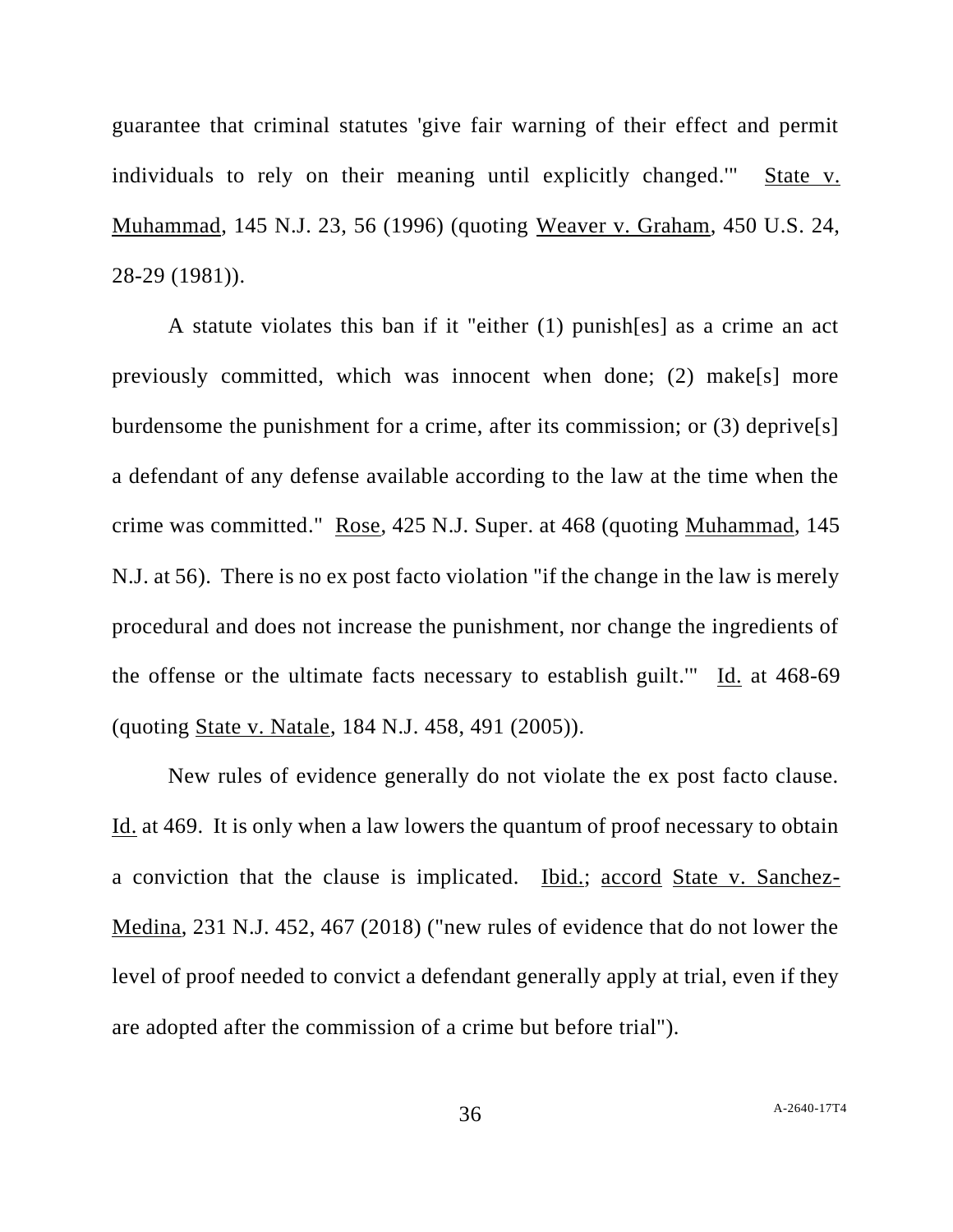Bailey's objection must fail because the long-standing doctrine is intended to protect the marital privilege, not the planning or commission of crimes. The marital privilege has always been subject to narrow construction, and the crime fraud exception in no way lowered the quantum of evidence needed to convict her.

Bailey also contends that the exchange did not satisfy the crime fraud exception because it lacked specificity as to future joint criminal enterprise. We disagree because the exchanges reflected Bailey's concern about her role in the context of the ongoing investigation into the still operational drug organization and the potential effect it would have on the balance of her life. Nonetheless, it is noteworthy that Bailey was acquitted of conspiracy. It cannot fairly be said that she was prejudiced by the admission of the texts. The State's factual basis for the convictions was Bailey's review of LEAA records and communication to Edwin regarding the forthcoming raid, based on information she received on the job.

#### B.

Bailey also contends that the judge erred in allowing the prosecutor to question her regarding the arson of her car as violating the principles found in State v. Cofield, 127 N.J. 328, 338 (1992), and her Fifth Amendment right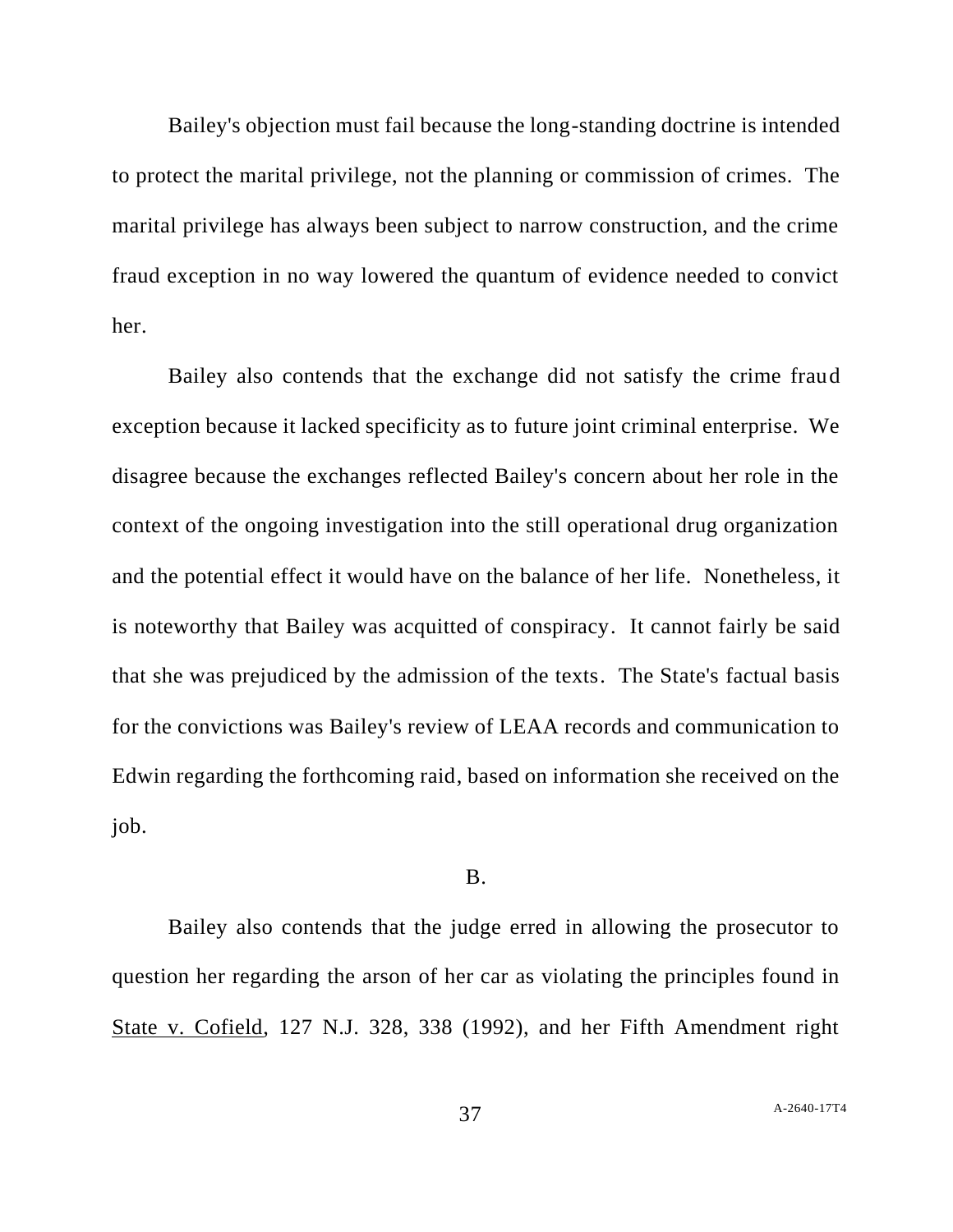against self-incrimination, U.S. Const. amend V, § 2. The information regarding Bailey setting fire to the car that Edwin used was obtained from their text message exchanges. The State indicated it would only use those texts if Bailey opened the door while testifying. The judge instructed the prosecutor to renew any objection later during the testimony, but that he would not rule in advance. When Bailey made statements to police, she said she wanted to end her relationship with Edwin, tell her supervisor about domestic violence in her home, and that Edwin was assaulting her—but she had not done so. When asked on direct if there was physical violence in her relationship with Edwin, she claimed he had shot her in the leg, a grazing wound, that there was ongoing violence in the home, that she had told her supervisor that she needed a restraining order, and that he had told her "[you have] a gun, use it."

On cross-examination, Bailey acknowledged that when interviewed by police she denied having reported the domestic violence to her supervisor. She continued to insist that she had been a victim and denied she was the aggressor. When the prosecutor asked her what she had done to Edwin's car, Bailey's attorney immediately requested a sidebar and argued that the admissibility of those statements should have been the subject of a Cofield hearing. The court agreed with the prosecutor that the door had been opened by the defense.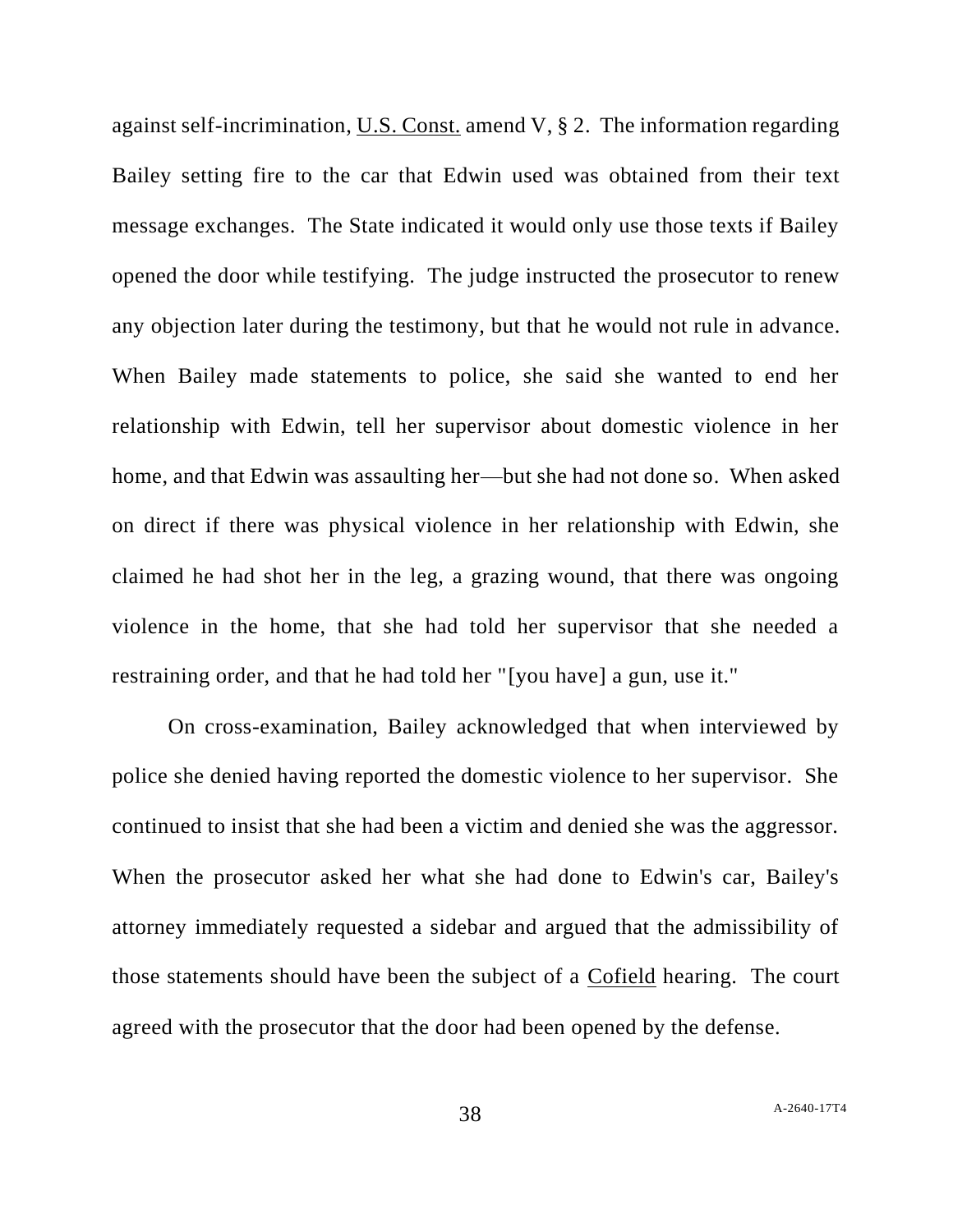Bailey then acknowledged that she set fire to a car she insisted was her own, although used by Edwin, that she did so because she did not want him to compromise her by using the car for illegal purposes, and that she had also threatened to set fire to a van Edwin drove. On re-cross, Bailey admitted the car she set on fire was registered to another person. She denied setting the fire because she knew of the ongoing wiretap.

Bailey's attorney then moved for a mistrial, contending that Bailey should have been advised of her Fifth Amendment rights before she was questioned regarding uncharged crimes in front of the jury. The trial court denied defense counsel's motion ruling that:

> As to the application [for] a mistrial, the standard is whether there is a manifest denial of justice with reference to the way the case proceeded. I do not find that there was a manifest injustice that occurred.

> Counsel for [Bailey] was aware of the fact that there w[ere] representations that certain messages would not be used unless the door was opened, if you will, to the domestic violence issue. That was clearly opened by the defense in the direct testimony of [Bailey]. I . . . didn't allow, I think too far down the road [sic], but I did allow questions, because there w[ere] additional questions that [the prosecutor] wanted to ask that I sustained an objection when she wanted to actually introduce the text messages themselves [sic]. But as to the way the question was asked and the answer was given, I don't find a manifest denial of justice.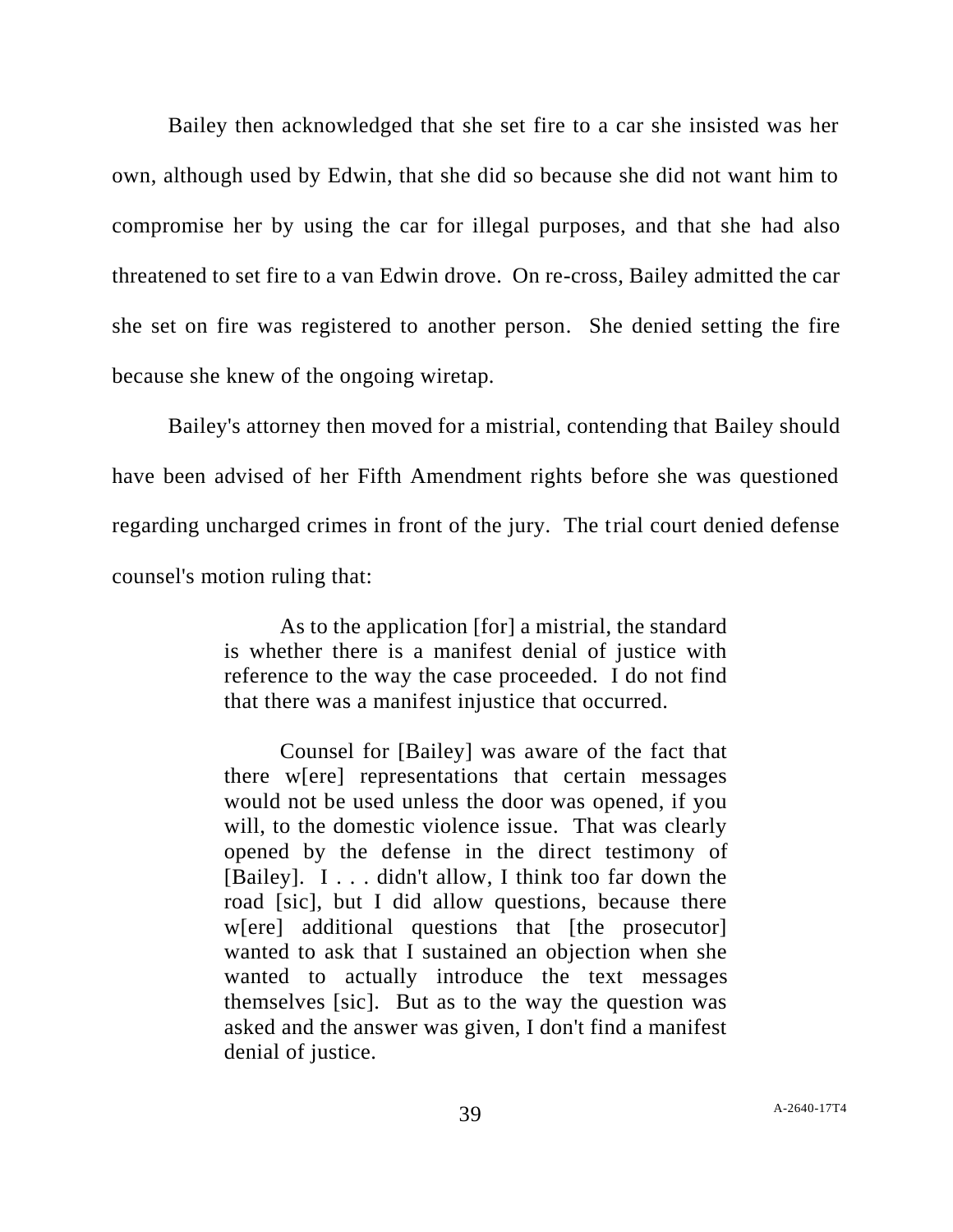During Bailey's motion for a new trial, Bailey's attorney raised several meritless arguments as to this testimony, including that not only was she denied a fair trial because the matter was not subjected to a hearing pursuant to N.J.R.E. 403 and N.J.R.E. 404(b), the jury was not provided a proper limiting instruction. The prosecutor reiterated that Bailey opened the door, that N.J.R.E. 404(b) was not implicated and that the testimony was not unduly prejudicial.

The trial court found that the arson evidence was properly admitted under the "opening the door" doctrine described in State v. James, 144 N.J. 538 (1996), explaining:

> The Court agrees the evidence of arson would be inadmissible but for [Bailey's] contention that she was the victim of an abusive relationship.

> The testimony implied her judgment and volition were compromised by her abusive husband. This is significant considering the charged offense required that [Bailey] acted knowingly.

> Accordingly, the state . . . of her past marriage becomes material and the State was justified for impeaching her credibility and directly contradicting her claim.

> The [prosecutor's] use of the evidence was clearly intended only to rebut the battered woman syndrome claim which implied she did not act with the appropriate mens rea with respect to the official misconduct offense.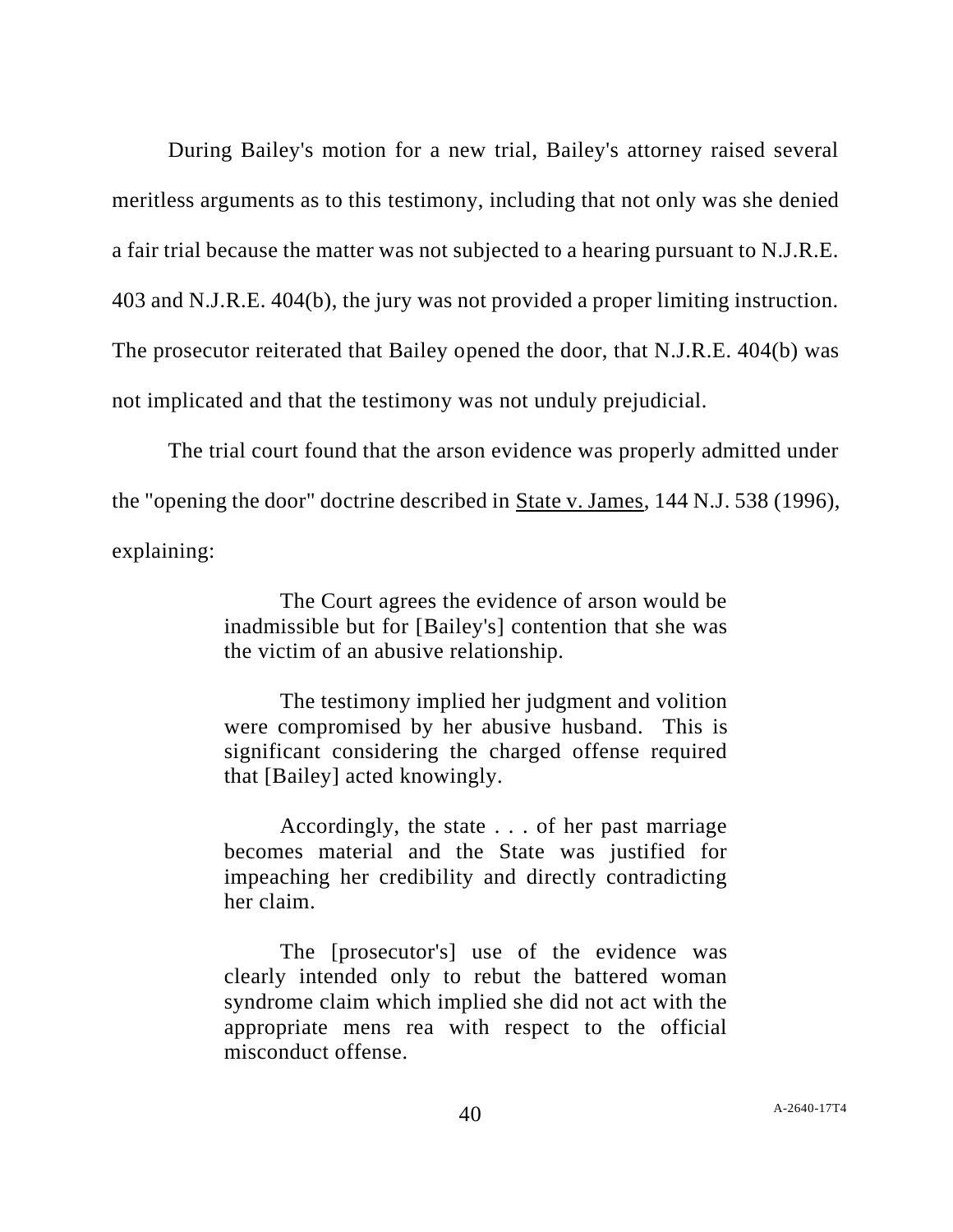Furthermore, it was presented within the appropriate scope during cross-examination as opposed to the [p]rosecutor's case-in-chief.

The use of the evidence fits squarely into the type contemplated by the James Court. [Bailey] cannot present selective pieces of evidence of her state of marriage while precluding the State from arguing the proper context for considering the evidence.

The fact that it prejudiced the defendant is not in and or itself grounds for relief because its probative value carried sufficient weight.

As a result the court finds the introduction of the evidence . . . regarding the burned vehicle did not violate Rule of Evidence 403.

The trial court then went on to perform an N.J.R.E. 404(b) analysis. Specifically, it found that: (1) the arson evidence was relevant; (2) evidence of Bailey's mental state was not required to be similar in kind to the offense charged; (3) Bailey setting fire to the car used by her husband was established by her own text messages; and (4) the prosecutor used this evidence solely to attack her claim of being victimized by her husband and, therefore, it was not unduly "inflammatory as it was a clear attack on [Bailey's] credibility and no implication was made as to the propensity for committing crimes." In sum, the court was satisfied that there was no "reasonable doubt that the presentation of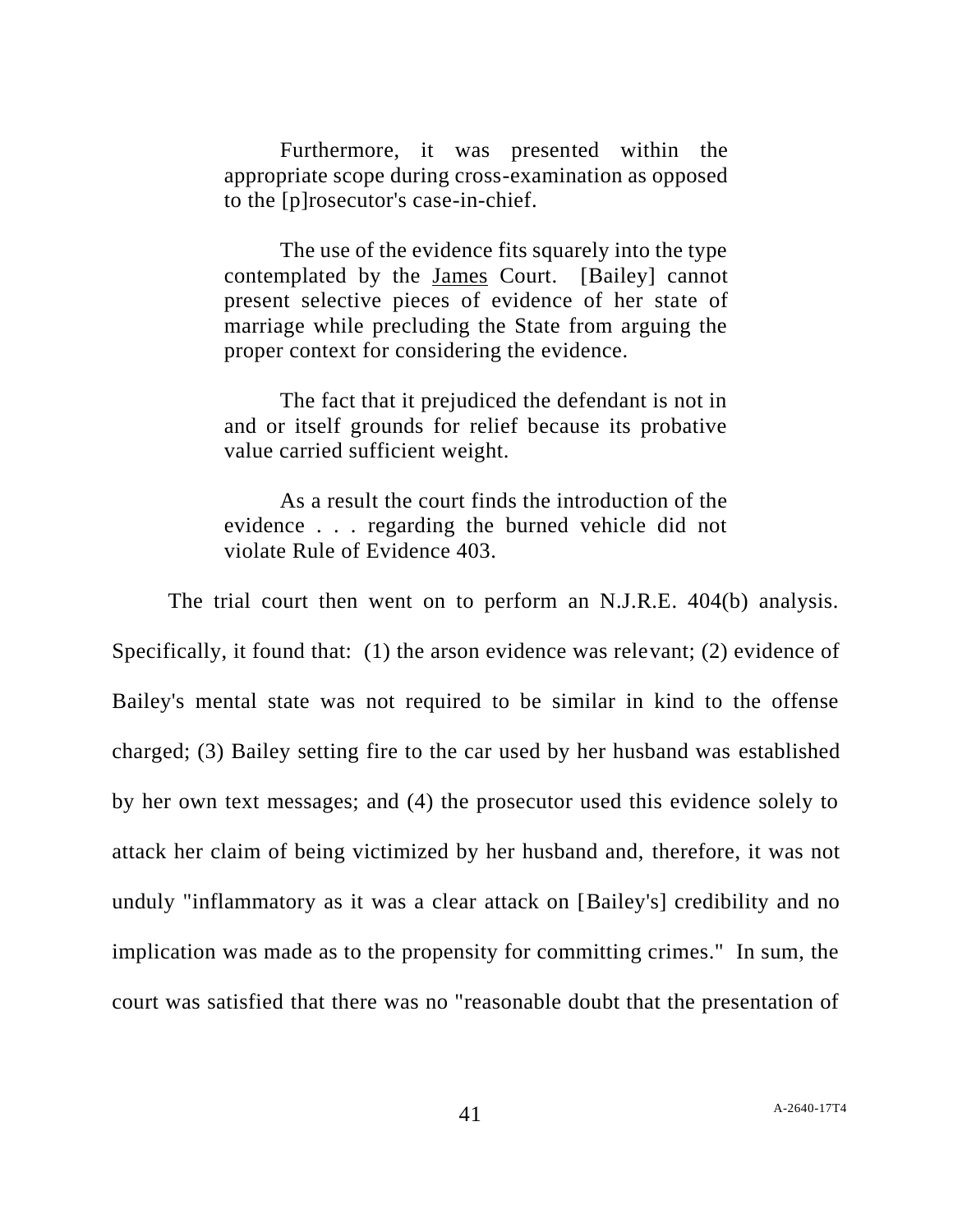the evidence may have led the jury to reach a conclusion it would not have otherwise come to."

Bailey's argument is two-fold—that the trial judge erred in admitting the testimony and denying her motion for a new trial. We do not reverse decisions denying motions for a new trial "unless it clearly appears that there was a miscarriage of justice under the law." R. 2:10-1; see also State v. Carter, 91 N.J. 86, 96 (1982). We defer to the findings of the trial court with respect to "intangible[s]" not transmitted by the record, but otherwise make our own independent determination of whether justice was served. Dolson v. Anastasia, 55 N.J. 2, 6-8 (1969).

The doctrine of "opening the door" is a "rule of expanded relevancy" whereby irrelevant or inadmissible evidence may sometimes be admitted if the "opposing party has made unfair prejudicial use of related evidence." James, 144 N.J. at 554. In criminal cases, the doctrine "operates to prevent a defendant from successfully excluding from the prosecution's case-in-chief inadmissible evidence and then selectively introducing pieces of this evidence for the defendant's own advantage, without allowing the prosecution to place the evidence in its proper context." Ibid. The doctrine is limited, though, by N.J.R.E. 403, and evidence to which a defendant has "opened the door" may still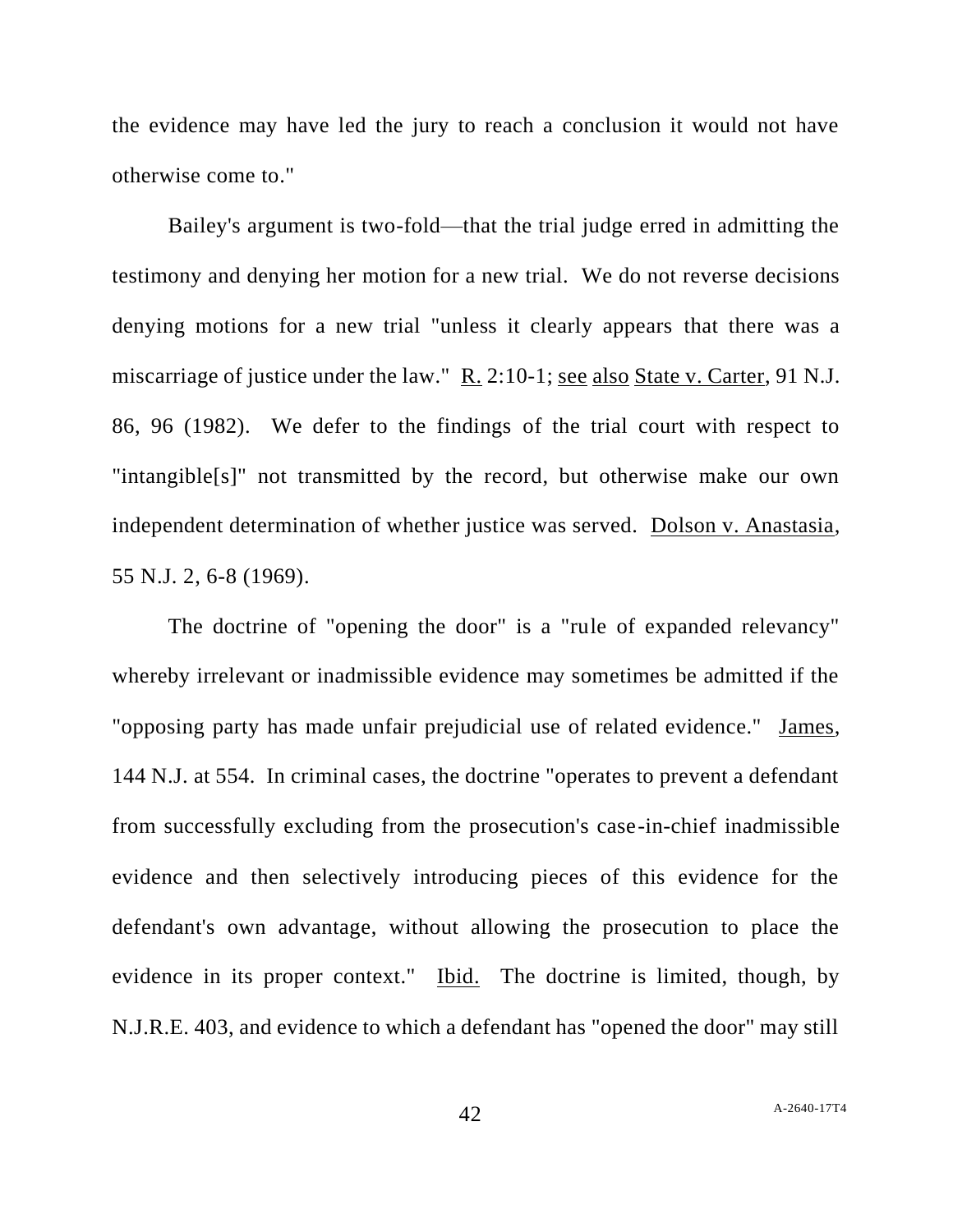be excluded if a court finds that its probative value is outweighed by the risk of

undue prejudice. Ibid.

Pursuant to N.J.R.E. 404(b):

(1) . . . [E]vidence of other crimes, wrongs, or acts is not admissible to prove a person's disposition in order to show that on a particular occasion the person acted in conformity with such disposition.

(2) . . . This evidence may be admitted for other purposes, such as proof of motive, opportunity, intent, preparation, plan, knowledge, identity, or absence of mistake or accident when such matters are relevant to a material issue in dispute.

Our Supreme Court has clarified that such evidence may be admitted

provided it meets the following test:

1. The evidence of the other crime must be admissible as relevant to a material issue;

2. It must be similar in kind and reasonably close in time to the offense charged;

3. The evidence of the other crime must be clear and convincing; and

4. The probative value of the evidence must not be outweighed by its apparent prejudice.

[State v. Cofield, 127 N.J. 328, 338 (1992).]

This analysis is intended to reduce the underlying danger that the jury may convict a defendant because he or she is "a 'bad' person in general." Id. at 336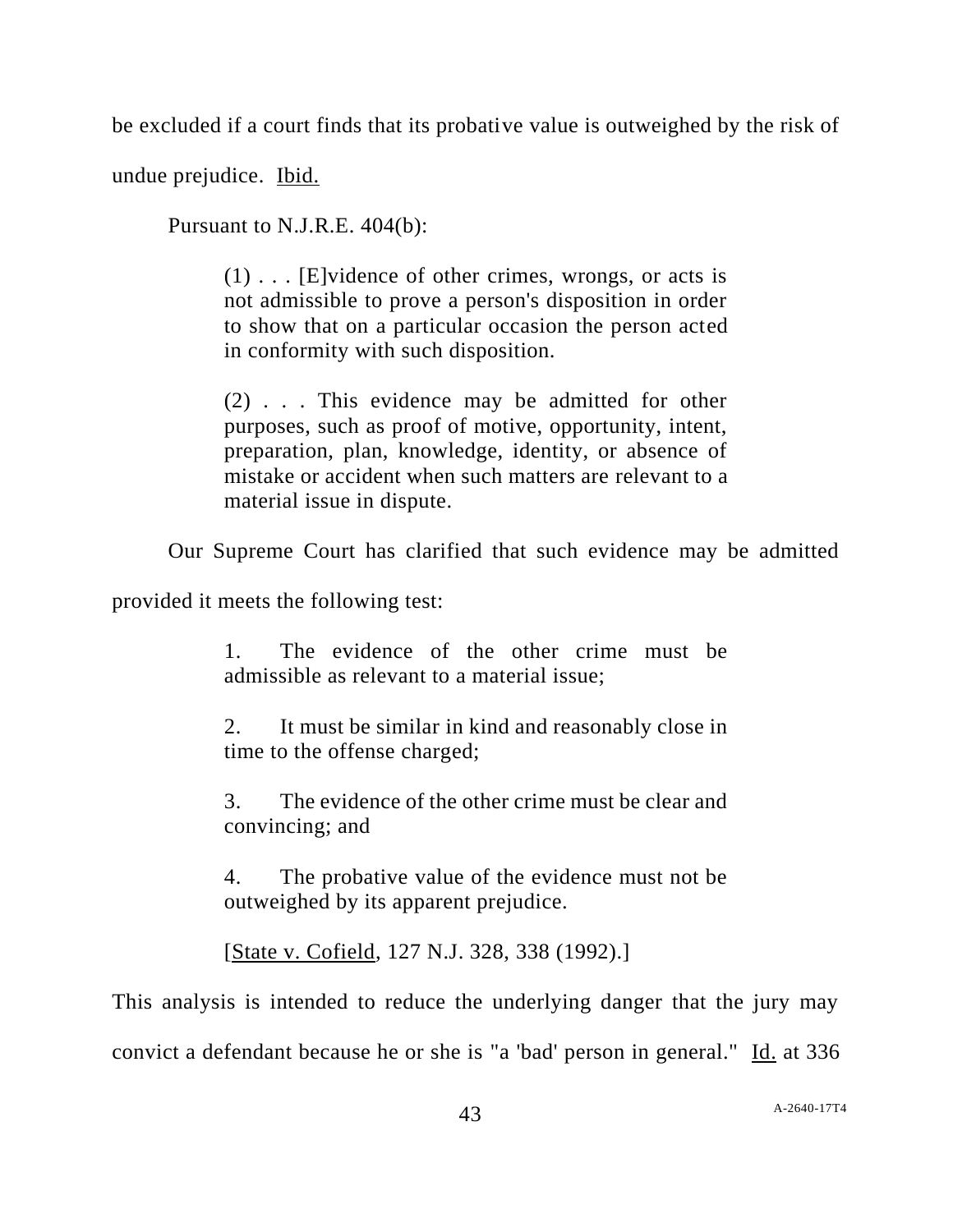(quoting State v. Gibbons, 105 N.J. 67, 77 (1987)); accord State v. Reddish, 181 N.J. 553, 608 (2004); State v. Koskovich, 168 N.J. 448, 482 (2001). Notably, "[t]emporality and similarity of conduct is not always applicable, and thus not required in all cases." State v. Rose, 206 N.J. 141, 160 (2011); State v. Williams, 190 N.J. 114, 131-32 (2007).

When other-crime evidence is admitted for a particular purpose, the court must instruct the jury on the limited use of the evidence. Cofield, 127 N.J. at 340-41. This instruction must "clarify for the jury the narrow distinction between the permissible and impermissible uses of the other-crime evidence . . . ." Id. at 341 (quoting State v. Stevens, 115 N.J. 289, 308-09 (1989)); accord State v. Gillispie, 208 N.J. 59, 92-93 (2011); Williams, 190 N.J. at 133-34.

The decision to admit or exclude other crimes or wrongs evidence rests within the trial court's sound discretion and will only be reversed upon an abuse of that discretion. Gillispie, 208 N.J. at 84. Where, however, a trial court has improperly applied or failed to apply the Cofield analysis, an appellate court's review is de novo. Rose, 206 N.J. at 158; State v. Darby, 174 N.J. 509, 518 (2002).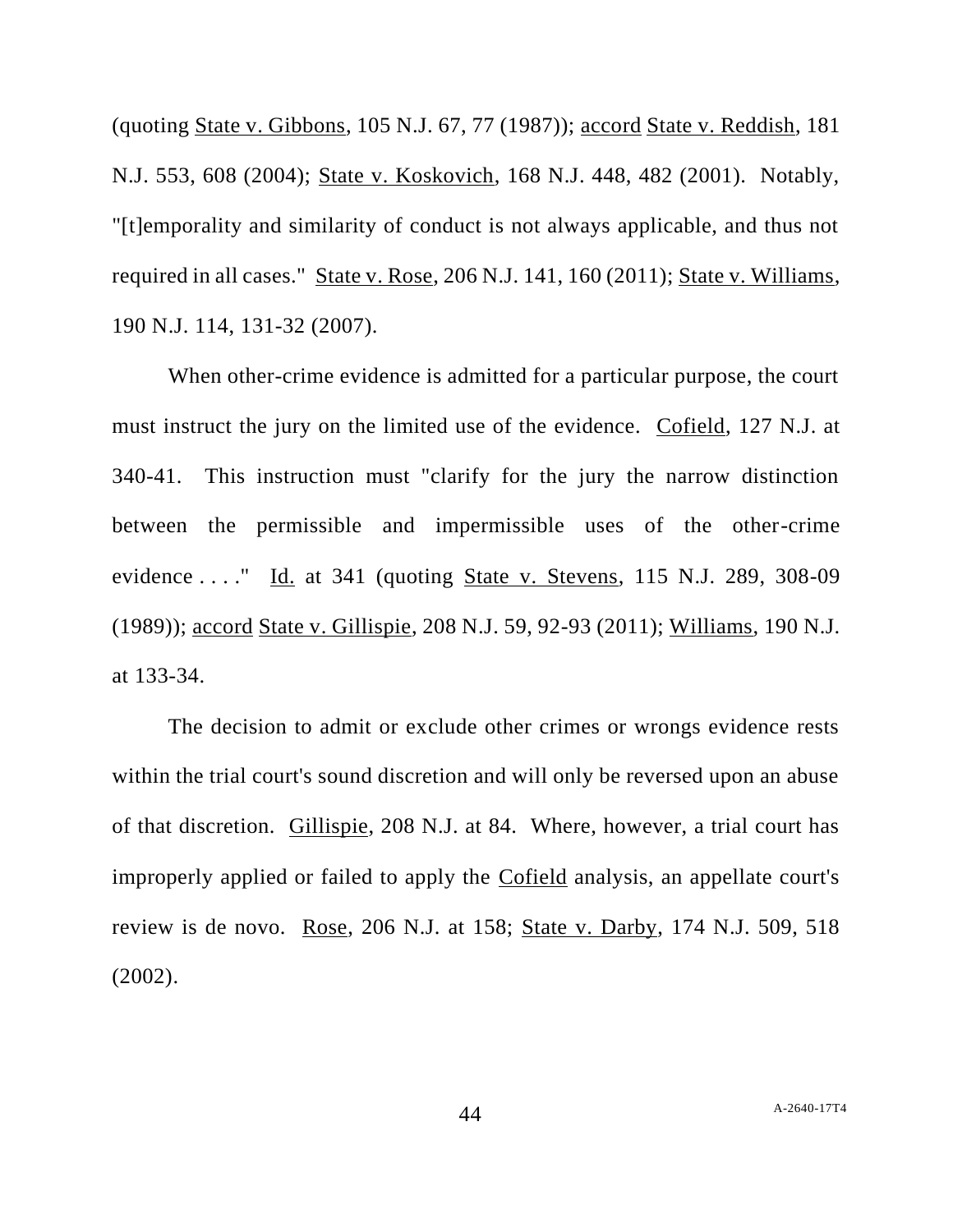In Bailey's statements to police as well as her direct testimony, Bailey attempted to portray herself as a victim of an abusive relationship to excuse her conduct and excuse alleged acts of official misconduct and her alleged participation in the conspiracy to distribute drugs. It is therefore clear that the arson evidence properly challenged the credibility of her statements and was not unduly prejudicial.

The issue of Bailey's Fifth Amendment rights was not raised pre-trial, even though defense counsel was well aware that the arson might be admitted if Bailey opened the door. There is no legitimate basis for Bailey to now raise the claim. See N.J.R.E. 502; State v. Patton, 133 N.J. 389, 396 (1993) (holding the privilege is implicated when information is compelled); State v. McGraw, 129 N.J. 68, 77 (1992). There was no indication in the trial record, prior to the trial or during the proceeding that the State intended to prosecute Bailey for setting fire to the car. Thus, having opened the door, she was properly questioned regarding the arson.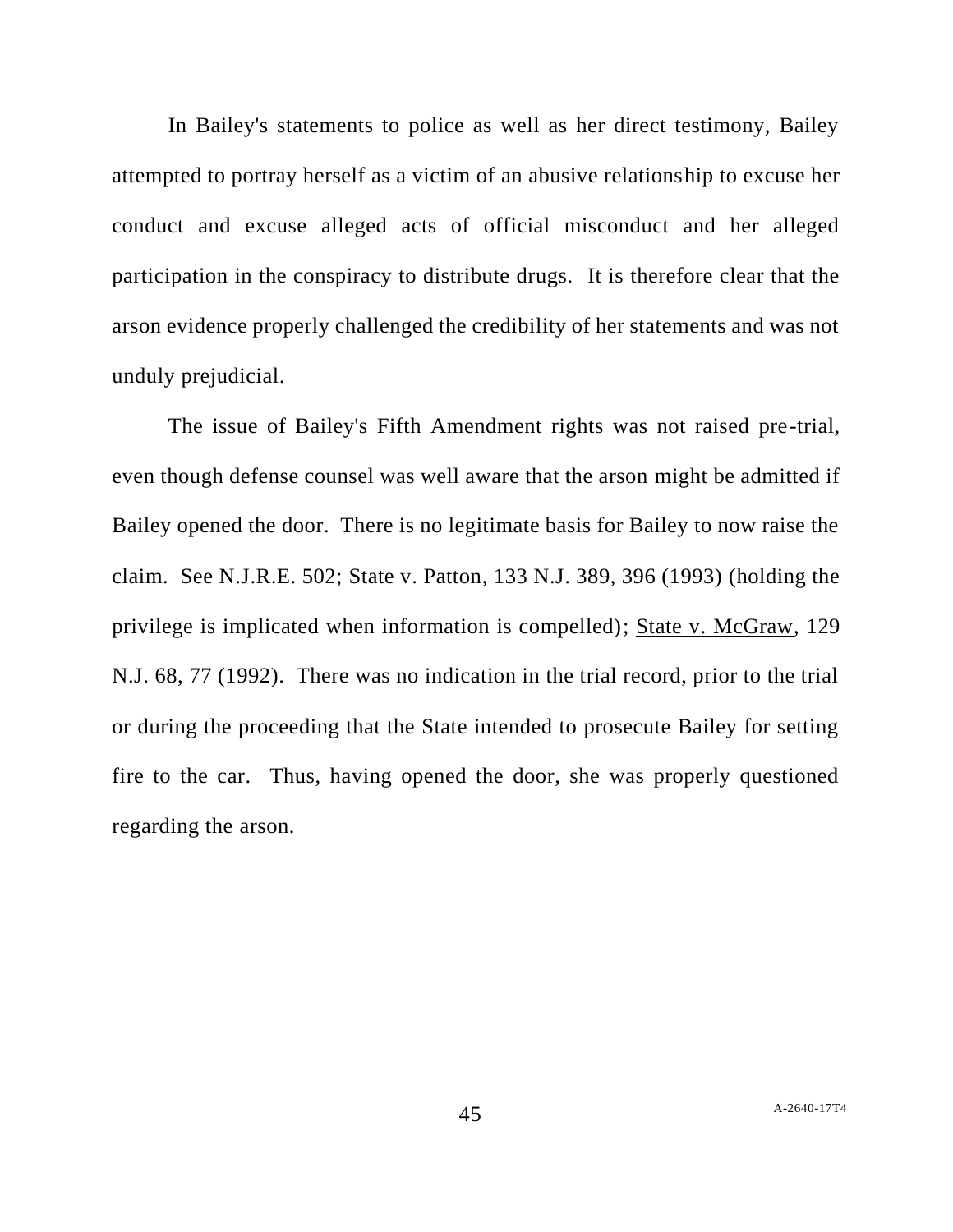C.

As we have said, the factual basis for the allegations of official misconduct were in count seventy-two that Bailey improperly accessed the LEAA database, and in count seventy-three, that she committed misconduct by conveying information from an October 23, 2014 intelligence briefing to her husband. When the issue was argued pre-trial, the judge said that the argument could be made that Bailey did not derive a benefit from her action—or that she did. She acknowledged that her actions were improper to police. As the judge said, "[w]hether her motivation was a personal motivation to check up on her husband, which is what she had indicated, or whether her purpose was to help her husband in furtherance of the criminal dispute was a question of fact for the jury."

A public servant is guilty of official misconduct when, "with purpose to obtain a benefit for himself or another," he "commits an act relating to his office but constituting an unauthorized exercise of his official functions, knowing that such act is unauthorized or he is committing such act in an unauthorized manner." N.J.S.A. 2C:30-2(a). Importantly, a defendant need not actually gain a benefit in order to be convicted of official misconduct; rather the defendant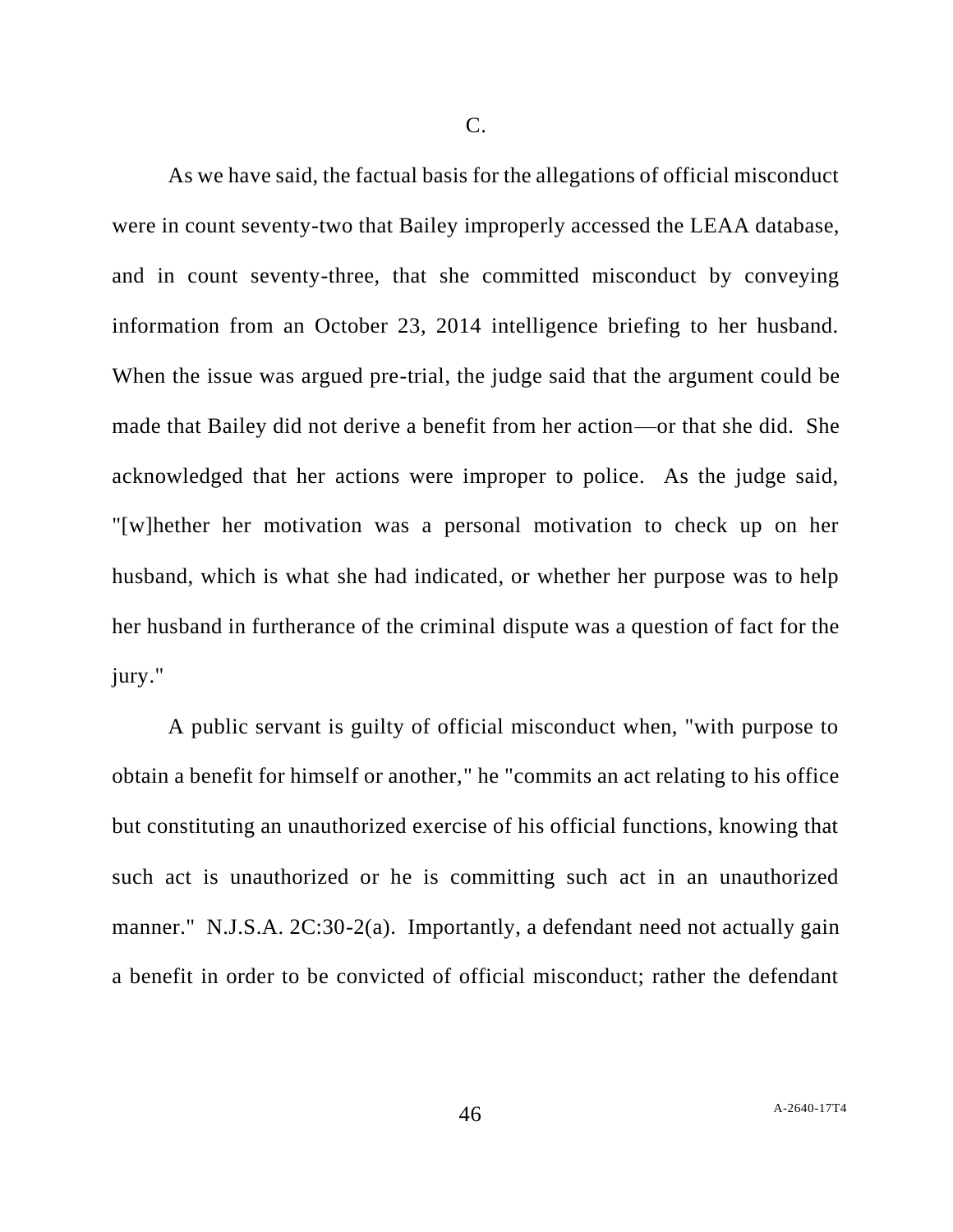must simply act "with purpose to obtain a benefit for himself." State v. Saavedra, 222 N.J. 39, 60 (2015).

A "benefit" is a "gain or advantage, or anything regarded by the beneficiary as gain or advantage, including a pecuniary benefit or a benefit to any other person or entity in whose welfare he is interested." N.J.S.A. 2C:27- 1(a). A benefit is a positive inducement and includes not only pecuniary consideration but any reward. State v. Scirrotto, 115 N.J. 38, 46, 49 (1989). The benefit sought or obtained by the defendant may be the indirect result of his or her actions. State v. Schenkolewski, 301 N.J. Super. 115, 139-40 (App. Div. 1997).

It is not necessary that the defendant's activity be criminal under another section of the Code in order to constitute the crime of official misconduct under N.J.S.A. 2C:30-2. State v. Parker, 124 N.J. 628, 640 (1991). Where the violation of official duty is by engaging in criminal activity, the defendant may be convicted of misconduct even if he is acquitted of the underlying crime. Ibid.

Bailey now contends that as to count seventy-two the State proved only that she committed an administrative violation because she was permitted to access the LEAA database, the reports she accessed did not reveal pending police actions or reference ongoing investigations, and the State did not establish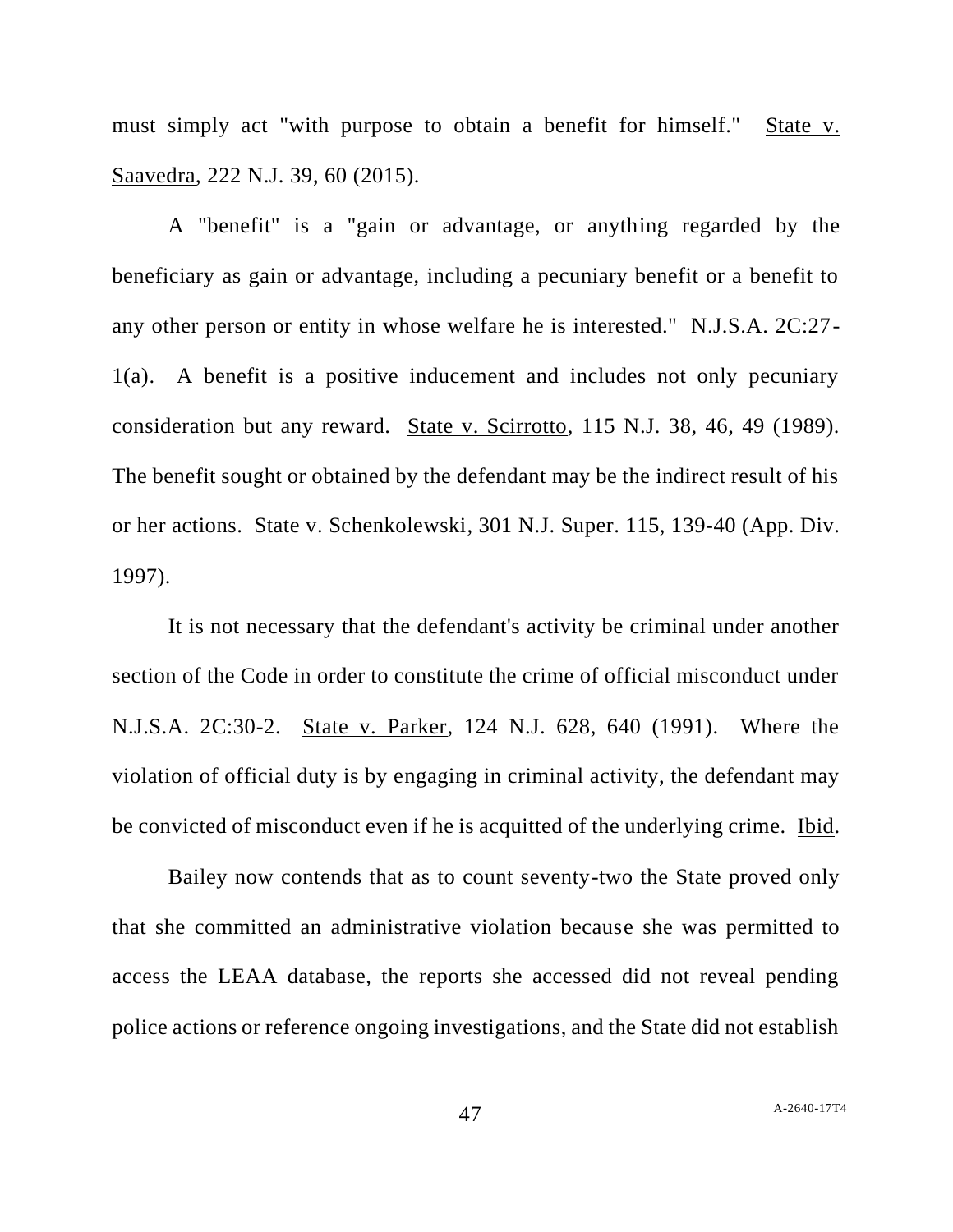any use that she made with the information that she obtained. She further contends as to count seventy-three that the State could not have proven she was guilty of official misconduct because the information was given at a phony briefing, and was therefore not capable of placing another officer in danger nor was it confidential, and that the information, which she relayed to Edwin in the heat of an argument, did not benefit anyone.

These arguments ignore the reality that even if the State was not able to prove a concrete benefit, the State did prove that Bailey's intent was to secure such a benefit, whether to protect her husband or otherwise. See State v. Moffa, 42 N.J. 258, 263 (1964) (for purposes of a motion for judgment of acquittal, the State must be given the benefit of all favorable inferences that could reasonably be drawn from the evidence). The State is not required to prove that Bailey actually obtained a specific concrete benefit. Saavedra, 222 N.J. at 60. In this case, monitoring her husband and his associates' activities, and tipping him off when she believed a raid was about to occur, sufficed. Thus, the court did not err in denying her motion for judgment of acquittal.

### D.

Bailey also contends that the charge the judge gave, which tracked the model jury charge, was improper. She asserts the judge erred because he told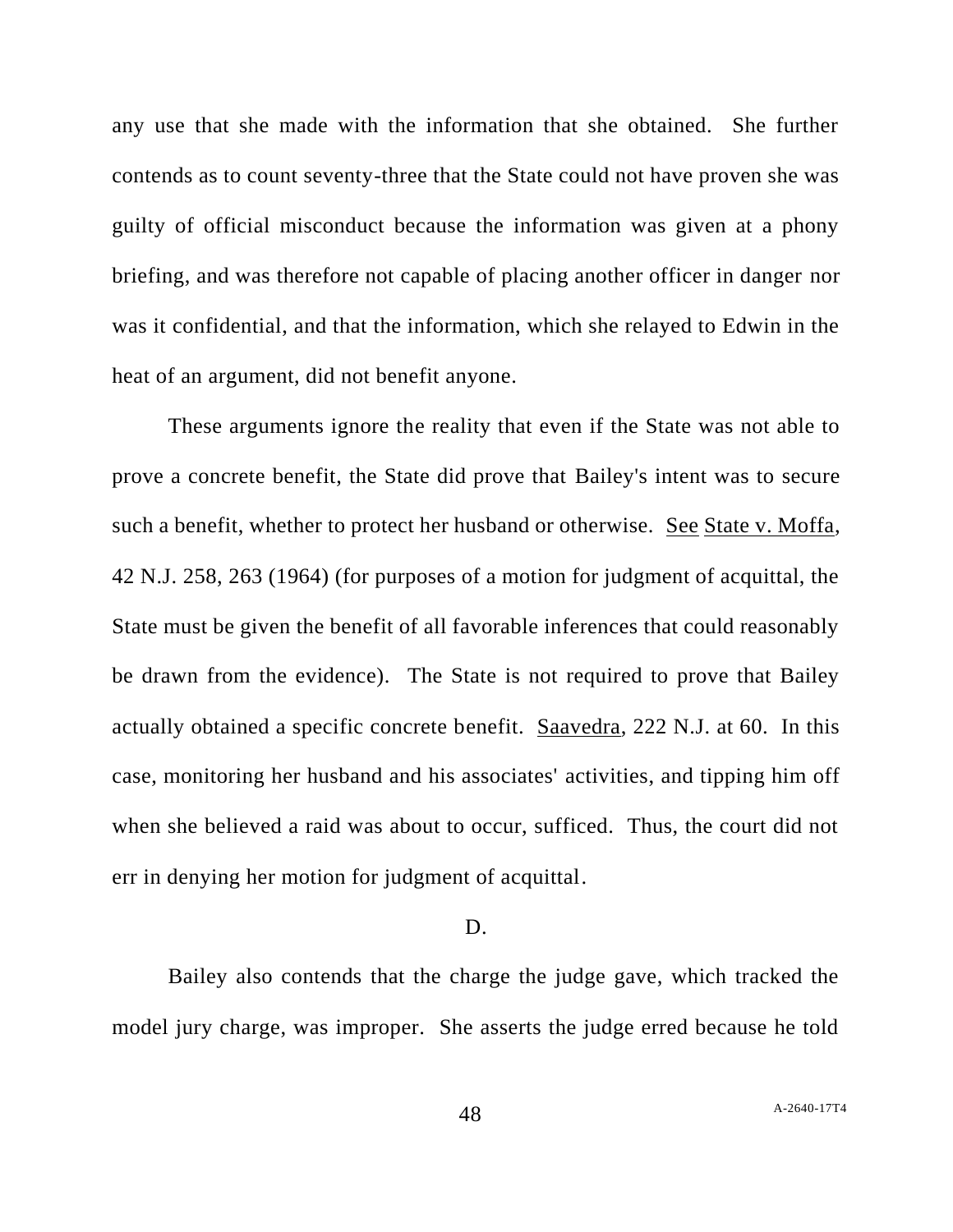the jury that she could be convicted if it found she acted to benefit herself or another.

Reading the charge as a whole, it is clear that the drug organization qualified as a potential beneficiary as an extension of Bailey, given her personal interest in its success and involvement with her husband. The only "other" beneficiary identified from the court was the drug organization. Thus, the court's model jury charge was not an improper expansion of the indictment, nor did it create the possibility of an unjust result. Having failed to establish such an outcome, given her failure to object to the charge before the trial judge, this point must also fail. See R. 2:10-2; Torres, 183 N.J. at 564.

#### E.

Finally, Bailey contends the sentence was excessive. The judge found aggravating factors three, N.J.S.A.  $2C:44-1(a)(3)$ , the risk Bailey would reoffend; breach of the public trust, aggravating factor four, N.J.S.A. 2C:44-  $1(a)(4)$ ; and the need for deterrence, N.J.S.A.  $2C:44-1(a)(9)$ .

The court explained his finding of aggravating factor three because the conduct here was not an isolated incident, but "an ongoing episode . . . . " He further found aggravating factor four, stating it was not double-counting, because finding that factor recognized the Legislature's concern that elevated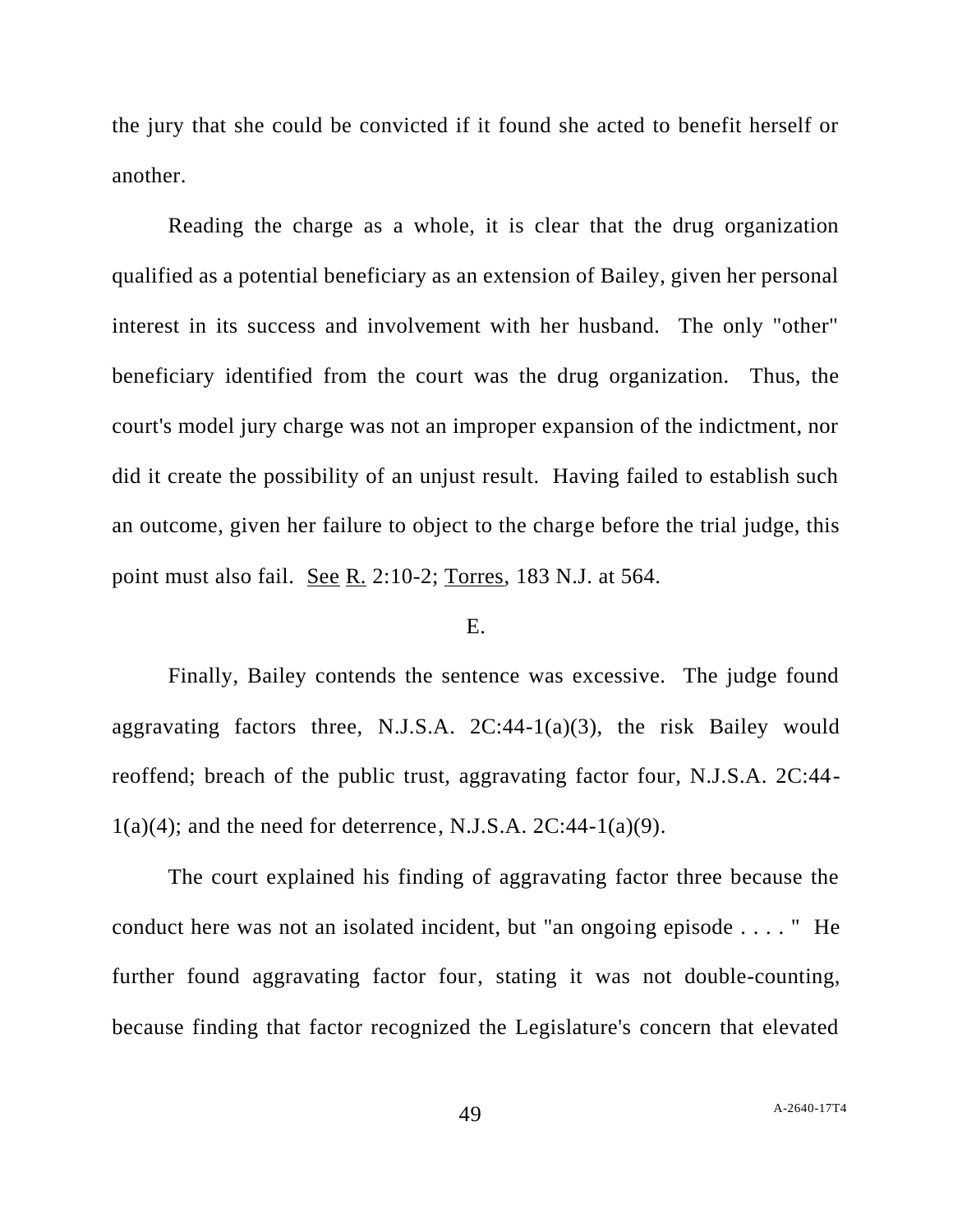the conduct to one requiring a separate aggravating factor. He found aggravating factor nine because a person who takes an oath and becomes involved in law enforcement has a particular obligation to comply with the law. This is especially true in narcotics investigations where misuse of information poses a serious danger to other officers.

The court did find two mitigating factors, Bailey's lack of a prior record, N.J.S.A. 2C:44-1(b)(7), and undue hardship to her family, N.J.S.A. 2C:44- 1(b)(11). The court, assigning limited weight to mitigating factor eleven, found on a qualitative and quantitative basis that the aggravating factors outweighed the mitigating.

The evidence the court relied upon in reaching its findings of aggravating and mitigating factors was clearly substantiated by the record. The sentence does not shock the judicial conscience. Fuentes, 217 N.J. at 70; O'Donnell, 117 N.J. at 215-16; Jarbath, 114 N.J. at 401. We do not substitute our judgment for that of the trial court. Cassidy, 198 N.J. at 180; O'Donnell, 117 N.J. at 215; Roth, 95 N.J. at 365. Bailey argues that aggravating factor three should not have been found—however, it cannot be disputed that this was not an isolated instance. Given Bailey's role as a police officer, and her decision to participate